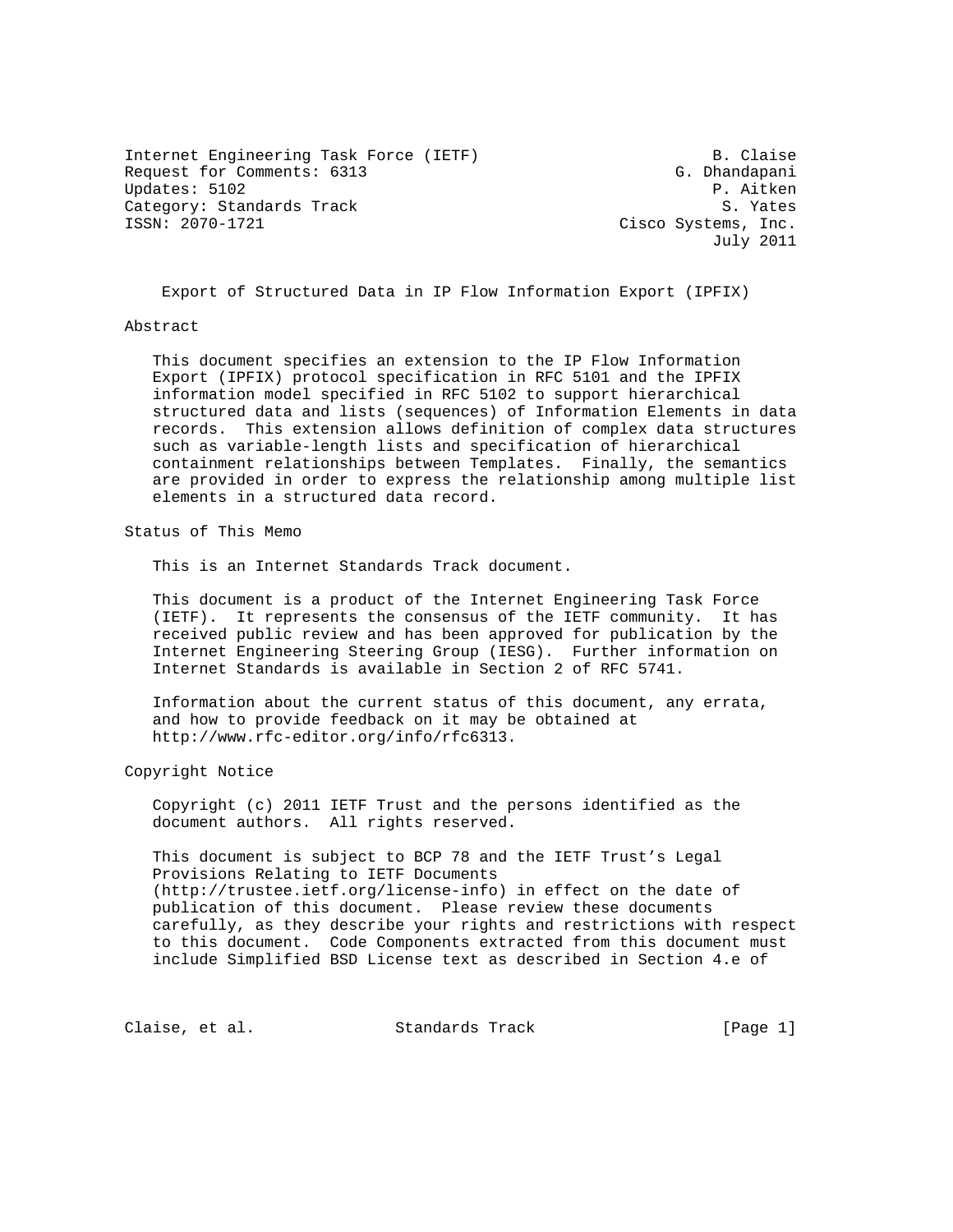the Trust Legal Provisions and are provided without warranty as described in the Simplified BSD License.

## Table of Contents

| 2.                                                           |
|--------------------------------------------------------------|
|                                                              |
|                                                              |
|                                                              |
|                                                              |
|                                                              |
|                                                              |
| 3.2. Conventions Used in This Document 12                    |
| 4. Linkage with the IPFIX Information Model 12               |
|                                                              |
|                                                              |
|                                                              |
| 4.1.3. subTemplateMultiList 12                               |
|                                                              |
|                                                              |
|                                                              |
|                                                              |
|                                                              |
|                                                              |
| 4.4. New Structured Data Type Semantics 13                   |
|                                                              |
|                                                              |
|                                                              |
|                                                              |
|                                                              |
|                                                              |
| 4.5. Encoding of IPFIX Data Types 16                         |
|                                                              |
|                                                              |
|                                                              |
|                                                              |
| 5.1. Length Encoding Considerations 25                       |
|                                                              |
| 5.3. Structured Data Information Elements Applicability      |
|                                                              |
| 5.4. Usage Guidelines for Equivalent Data Representations 27 |
|                                                              |
|                                                              |
|                                                              |
|                                                              |
|                                                              |

Claise, et al. Standards Track [Page 2]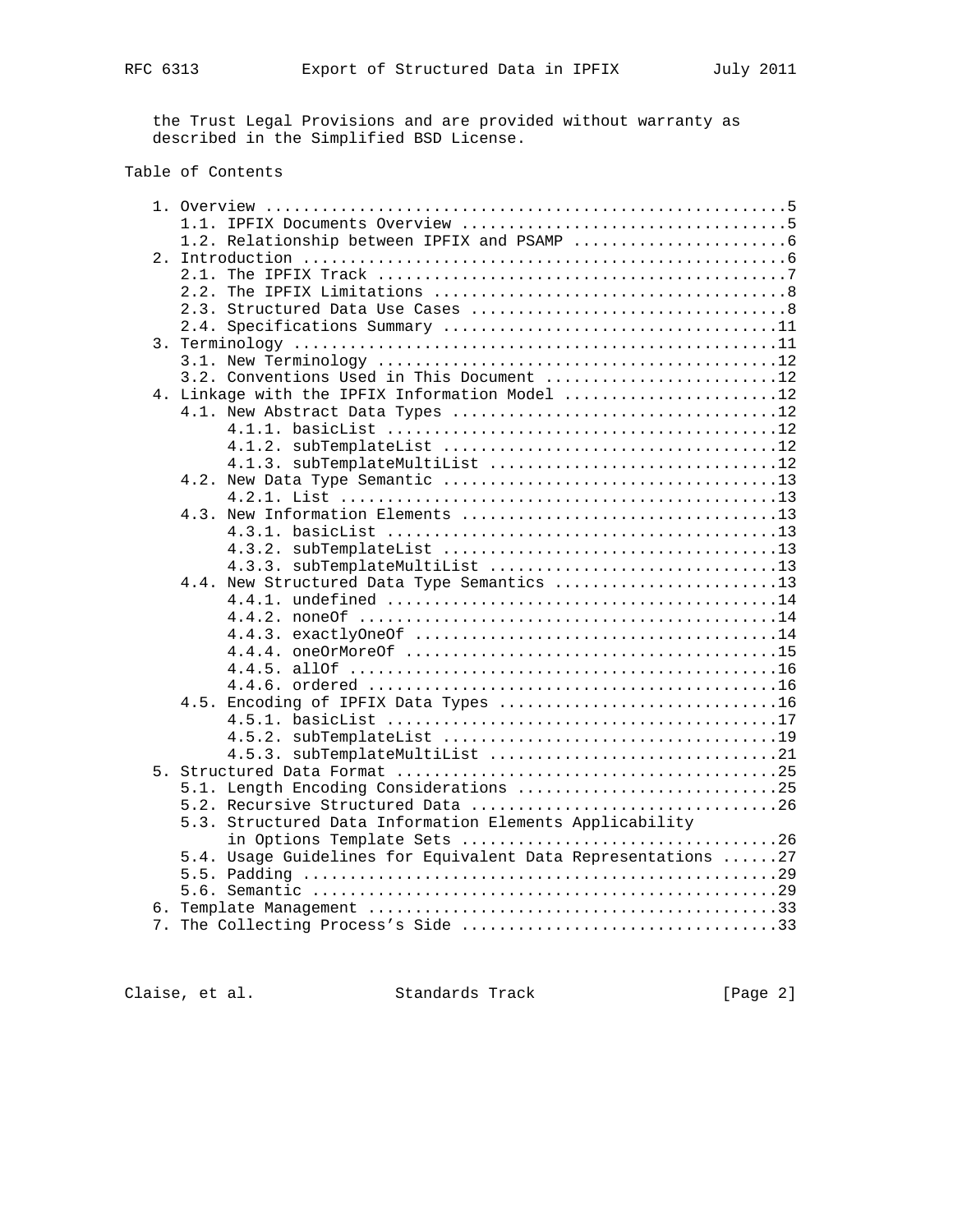|  | 8. Defining New Information Elements Based on the New           |
|--|-----------------------------------------------------------------|
|  |                                                                 |
|  | 9. Structured Data Encoding Examples 34                         |
|  | 9.1. Encoding a Multicast Data Record with basicList 35         |
|  | 9.2. Encoding a Load-Balanced Data Record with a basicList 37   |
|  |                                                                 |
|  | 9.4. Encoding subTemplateMultiList 41                           |
|  | 9.5. Encoding an Options Template Set Using Structured Data  46 |
|  | 10. Relationship with the Other IPFIX Documents 51              |
|  | 10.1. Relationship with Reducing Redundancy 51                  |
|  | 10.1.1. Encoding Structured Data Element Using                  |
|  | Common Properties 51                                            |
|  | 10.1.2. Encoding Common Properties Elements with                |
|  | Structured Data Information Element 51                          |
|  | 10.2. Relationship with Guidelines for IPFIX Testing 53         |
|  | 10.3. Relationship with IPFIX Mediation Function 54             |
|  |                                                                 |
|  |                                                                 |
|  |                                                                 |
|  |                                                                 |
|  | 11.1.3. subTemplateMultiList 55                                 |
|  |                                                                 |
|  |                                                                 |
|  | 11.3. New Information Elements 55                               |
|  |                                                                 |
|  |                                                                 |
|  | 11.3.3. subTemplateMultiList 56                                 |
|  | 11.4. New Structured Data Semantics 56                          |
|  |                                                                 |
|  |                                                                 |
|  |                                                                 |
|  |                                                                 |
|  |                                                                 |
|  |                                                                 |
|  |                                                                 |
|  |                                                                 |
|  |                                                                 |
|  |                                                                 |
|  |                                                                 |
|  | Appendix A. Additions to XML Specification of IPFIX             |
|  | Information Elements and Abstract Data Types 60                 |
|  | Appendix B. Encoding IPS Alert Using Structured Data            |
|  |                                                                 |

Claise, et al. Standards Track [Page 3]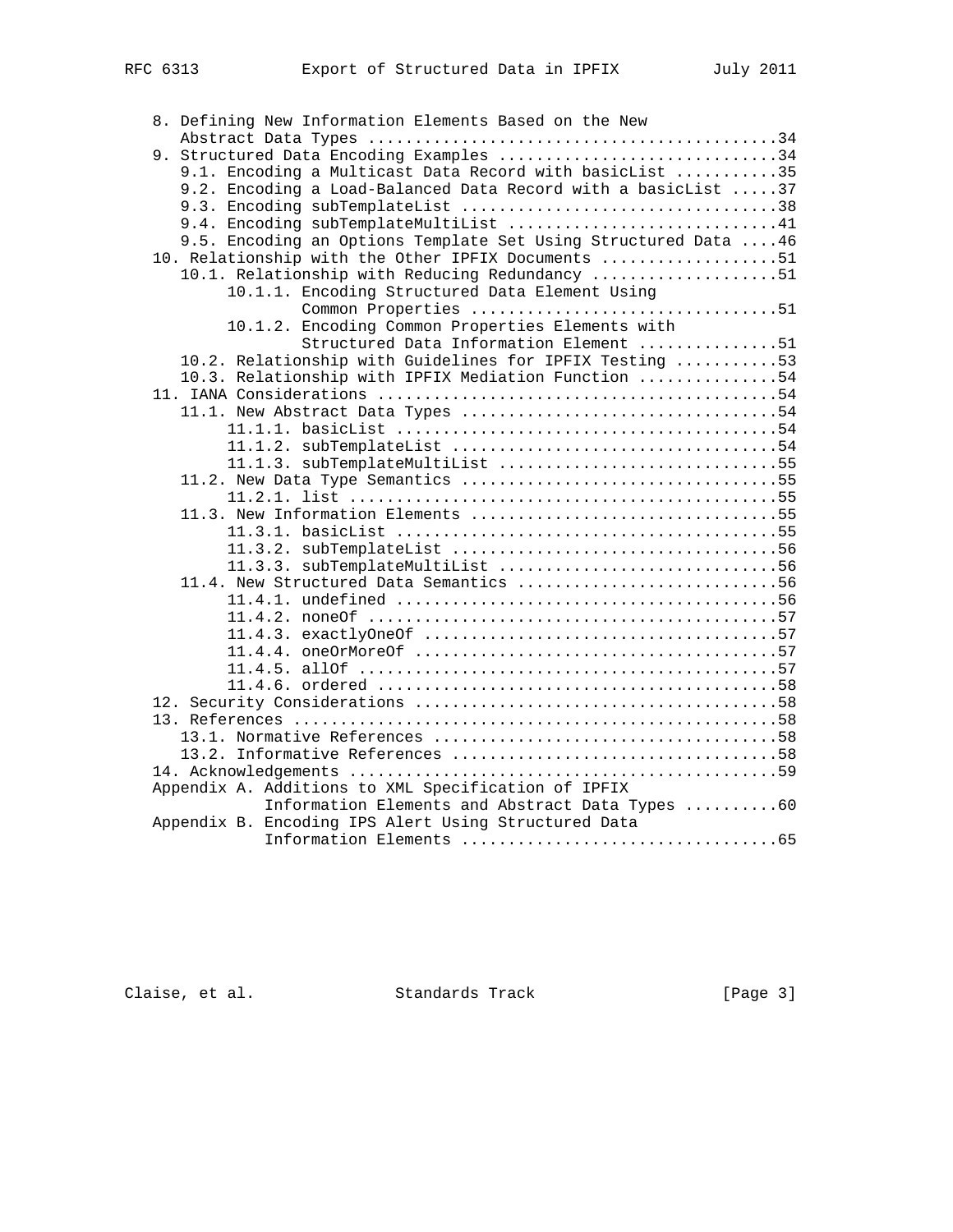# Table of Figures

| Fiqure 1: |                                                                                                                  |
|-----------|------------------------------------------------------------------------------------------------------------------|
| Figure 2: | basicList Encoding with Enterprise Number 18                                                                     |
| Figure 3: | Variable-Length basicList Encoding (Length < 255 Octets) 18                                                      |
| Figure 4: | Variable-Length basicList Encoding (Length 0 to 65535                                                            |
|           |                                                                                                                  |
| Fiqure 5: |                                                                                                                  |
| Figure 6: | Variable-Length subTemplateList Encoding                                                                         |
|           |                                                                                                                  |
| Figure 7: | Variable-Length subTemplateList Encoding                                                                         |
|           | (Length 0 to 65535 Octets) 21                                                                                    |
| Figure 8: | subTemplateMultiList Encoding 21                                                                                 |
| Figure 9: | Variable-Length subTemplateMultiList Encoding                                                                    |
|           |                                                                                                                  |
|           | Figure 10: Variable-Length subTemplateMultiList Encoding                                                         |
|           | (Length 0 to 65535 Octets) 24                                                                                    |
|           | Figure 11: Encoding basicList, Template Record 35                                                                |
|           | Figure 12: Encoding basicList, Data Record, Semantic allOf 36                                                    |
|           | Figure 13: Encoding basicList, Data Record with Variable-Length                                                  |
|           | Elements, Semantic allOf 37                                                                                      |
|           | Figure 14: Encoding basicList, Data Record, Semantic exactlyOneOf 38                                             |
|           | Figure 15: Encoding subTemplateList, Template for One-Way Delay                                                  |
|           |                                                                                                                  |
|           | Figure 16: Encoding subTemplateList, Template Record 40                                                          |
|           | Figure 17: Encoding subTemplateList, Data Set 40                                                                 |
|           | Figure 18: Encoding subTemplateMultiList, Template for Filtering                                                 |
|           |                                                                                                                  |
|           | Figure 19: Encoding subTemplateMultiList, Template for Sampling                                                  |
|           |                                                                                                                  |
|           | Figure 20: Encoding subTemplateMultiList, Template for Flow Record .45                                           |
|           | Figure 21: Encoding subTemplateMultiList, Data Set 45                                                            |
|           | Figure 22: PSAMP SSRI to Be encoded 48                                                                           |
|           | Figure 23: Options Template Record for PSAMP SSRI Using                                                          |
|           |                                                                                                                  |
|           | Figure 24: PSAMP SSRI, Template Record for interface  49                                                         |
|           | Figure 25: PSAMP SSRI, Template Record for linecard  49                                                          |
|           | Figure 26: PSAMP SSRI, Template Record for linecard and interface  49                                            |
|           | Figure 27: Example of a PSAMP SSRI Data Record, Encoded Using a                                                  |
|           |                                                                                                                  |
|           | Figure 28: Common and Specific Properties Exported Together                                                      |
|           |                                                                                                                  |
|           | Figure 29: Common and Specific Properties Exported Separately                                                    |
|           |                                                                                                                  |
|           | Figure 30: Common and Specific Properties Exported with Structured                                               |
|           | Data Information Element 52                                                                                      |
|           | Figure 31: Encoding IPS Alert, Template for Target 67<br>Figure 32: Encoding IPS Alert, Template for Attacker 68 |
|           |                                                                                                                  |
|           |                                                                                                                  |

Claise, et al. Standards Track [Page 4]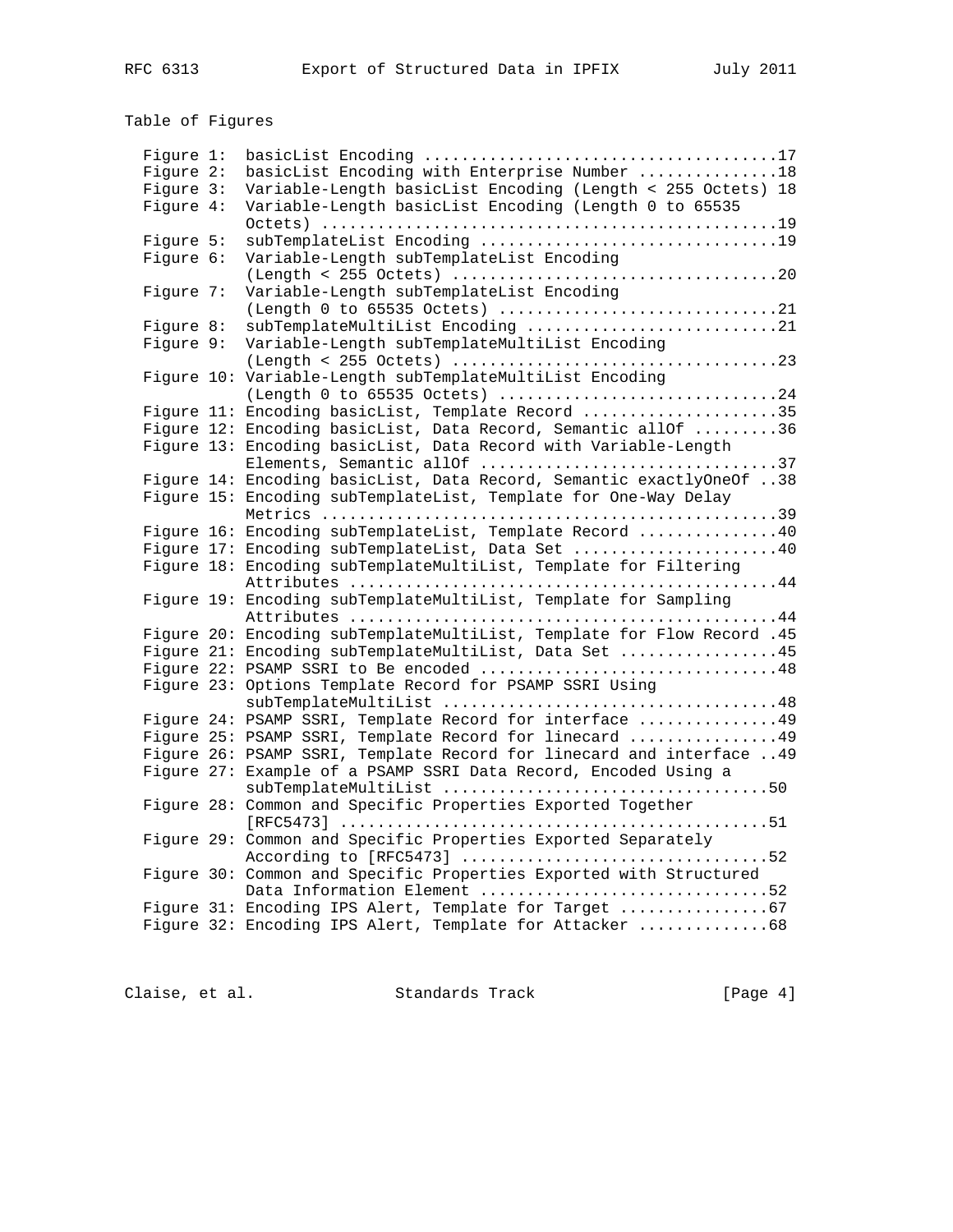Figure 33: Encoding IPS Alert, Template for Participant ...........68 Figure 34: Encoding IPS Alert, Template for IPS Alert ..............69 Figure 35: Encoding IPS Alert, Data Set ...........................69

1. Overview

1.1. IPFIX Documents Overview

 The IPFIX protocol [RFC5101] provides network administrators with access to IP Flow information.

 The architecture for the export of measured IP Flow information out of an IPFIX Exporting Process to a Collecting Process is defined in the IPFIX architecture [RFC5470], per the requirements defined in RFC 3917 [RFC3917].

 The IPFIX architecture [RFC5470] specifies how IPFIX Data Records and Templates are carried via a congestion-aware transport protocol from IPFIX Exporting Processes to IPFIX Collecting Processes.

 IPFIX has a formal description of IPFIX Information Elements, their name, type, and additional semantic information, as specified in the IPFIX information model [RFC5102].

 In order to gain a level of confidence in the IPFIX implementation, probe the conformity and robustness, and allow interoperability, the guidelines for IPFIX testing [RFC5471] present a list of tests for implementers of compliant Exporting Processes and Collecting Processes.

 The Bidirectional Flow Export [RFC5103] specifies a method for exporting bidirectional flow (biflow) information using the IP Flow Information Export (IPFIX) protocol, representing each biflow using a single Flow Record.

 "Reducing Redundancy in IP Flow Information Export (IPFIX) and Packet Sampling (PSAMP) Reports" [RFC5473] specifies a bandwidth-saving method for exporting Flow or packet information, by separating information common to several Flow Records from information specific to an individual Flow Record: common Flow information is exported only once.

Claise, et al. Standards Track [Page 5]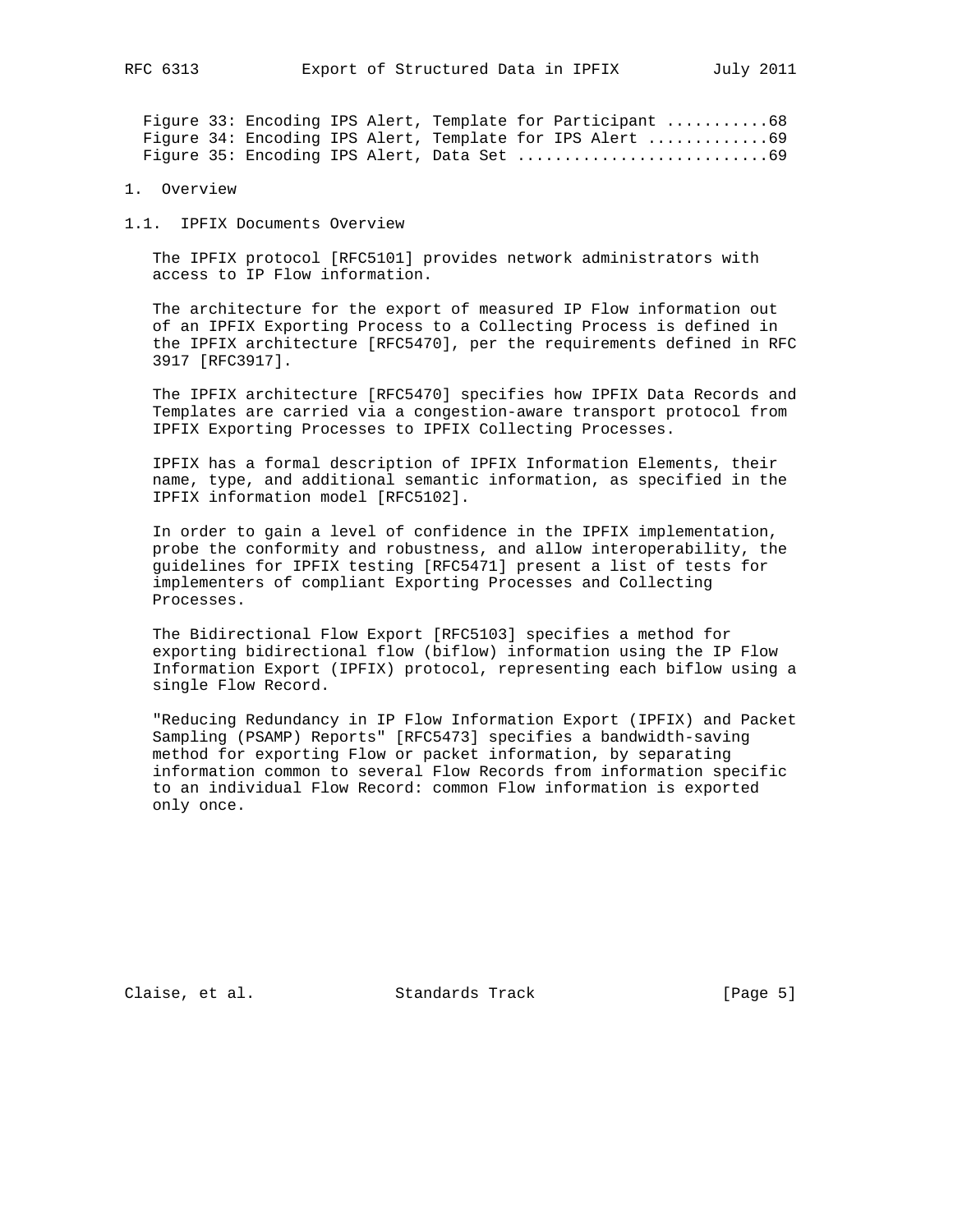## 1.2. Relationship between IPFIX and PSAMP

 The specification in this document applies to the IPFIX protocol specifications [RFC5101]. All specifications from [RFC5101] apply unless specified otherwise in this document.

 The Packet Sampling (PSAMP) protocol [RFC5476] specifies the export of packet information from a PSAMP Exporting Process to a PSAMP Collecting Process. Like IPFIX, PSAMP has a formal description of its information elements, their name, type, and additional semantic information. The PSAMP information model is defined in [RFC5477].

 As the PSAMP protocol specifications [RFC5476] are based on the IPFIX protocol specifications, the specifications in this document are also valid for the PSAMP protocol.

 Indeed, the major difference between IPFIX and PSAMP is that the IPFIX protocol exports Flow Records while the PSAMP protocol exports Packet Reports. From a pure export point of view, IPFIX will not distinguish a Flow Record composed of several packets aggregated together from a Flow Record composed of a single packet. So the PSAMP export can be seen as a special IPFIX Flow Record containing information about a single packet.

## 2. Introduction

 While collecting the interface counters every five minutes has proven to be useful in the past, more and more granular information is required from network elements for a series of applications: performance assurance, capacity planning, security, billing, or simply monitoring. However, the amount of information has become so large that, when dealing with highly granular information such as Flow information, a push mechanism (as opposed to a pull mechanism, such as Simple Network Management Protocol (SNMP)) is the only solution for routers whose primary function is to route packets. Indeed, polling short-lived Flows via SNMP is not an option: high-end routers can support hundreds of thousands of Flows simultaneously. Furthermore, in order to reduce the export bandwidth requirements, the network elements have to integrate mediation functions to aggregate the collected information, both in space (typically, from different linecards or different Exporters) and in time.

 Typically, it would be beneficial if access routers could export Flow Records, composed of the counters before and after an optimization mechanism on the egress interface, instead of exporting two Flow Records with identical tuple information.

Claise, et al. Standards Track [Page 6]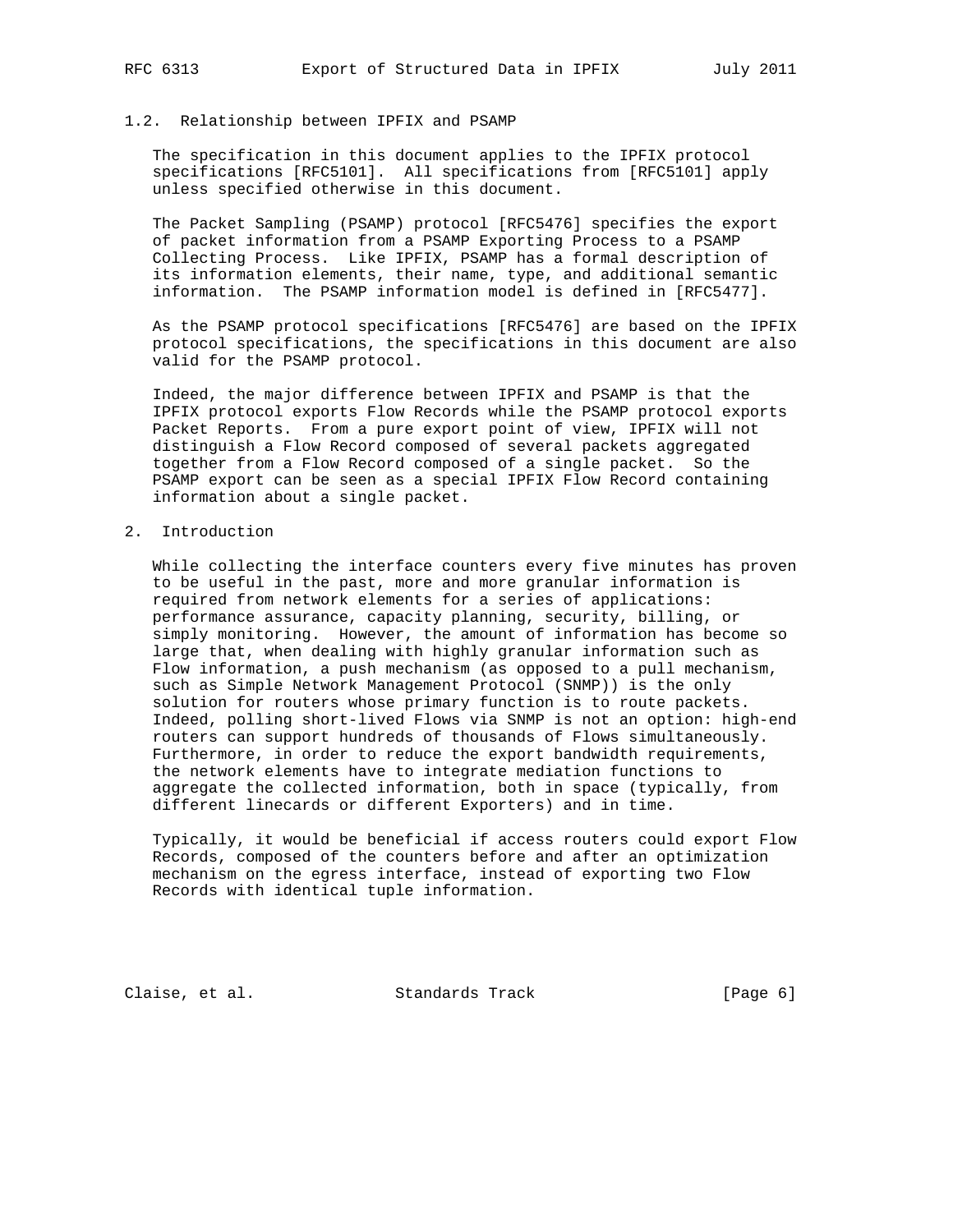In terms of aggregation in time, let us imagine that, for performance assurance, the network management application must receive the performance metrics associated with a specific Flow, every millisecond. Since the performance metrics will be constantly changing, there is a new dimension to the Flow definition: we are not dealing anymore with a single Flow lasting a few seconds or a few minutes, but with a multitude of one millisecond sub-flows for which the performance metrics are reported.

 Which current protocol is suitable for these requirements: push mechanism, highly granular information, and huge number of similar records? IPFIX, as specified in RFC 5101 would give part of the solution.

## 2.1. The IPFIX Track

 The IPFIX working group has specified a protocol to export Flow information [RFC5101]. This protocol is designed to export information about IP traffic Flows and related measurement data, where a Flow is defined by a set of key attributes (e.g., source and destination IP address, source and destination port).

 The IPFIX protocol specification [RFC5101] specifies that traffic measurements for Flows are exported using a TLV (type, length, value) format. The information is exported using a Template Record that is sent once to export the {type, length} pairs that define the data format for the Information Elements in a Flow. The Data Records specify values for each Flow.

 Based on the requirements for IP Flow Information Export (IPFIX) [RFC3917], the IPFIX protocol has been optimized to export Flow related information. However, thanks to its Template mechanism, the IPFIX protocol can export any type of information, as long as the relevant Information Element is specified in the IPFIX information model [RFC5102], registered with IANA [IANA-IPFIX], or specified as an enterprise-specific Information Element. For each Information Element, the IPFIX information model [RFC5102] defines a numeric identifier, an abstract data type, an encoding mechanism for the data type, and any semantic constraints. Only basic, single-valued data types, e.g., numbers, strings, and network addresses, are currently supported.

Claise, et al. Standards Track [Page 7]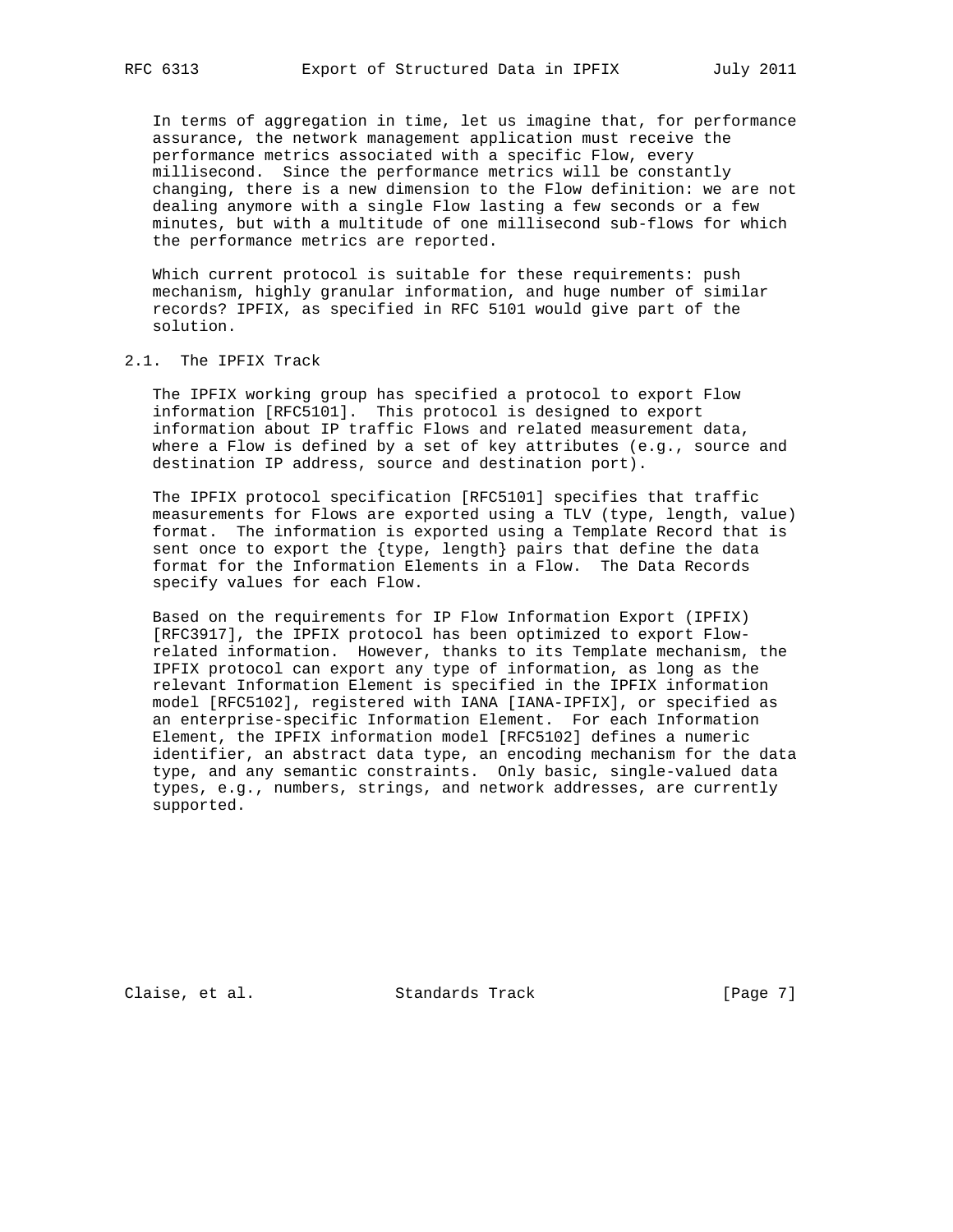## 2.2. The IPFIX Limitations

 The IPFIX protocol specification [RFC5101] does not support the encoding of hierarchical structured data and arbitrary-length lists (sequences) of Information Elements as fields within a Template Record. As it is currently specified, a Data Record is a "flat" list of single-valued attributes. However, it is a common data modeling requirement to compose complex hierarchies of data types, with multiple occurrences, e.g., 0..\* cardinality allowed for instances of each Information Element in the hierarchy.

 A typical example is the MPLS label stack entries model. An early NetFlow implementation used two Information Elements to represent the MPLS label stack entry: a "label stack entry position" followed by a "label stack value". However, several drawbacks were discovered. Firstly, the Information Elements in the Template Record had to be imposed so that the position would always precede the value. However, some encoding optimizations are based on the permutation of Information Element order. Secondly, a new semantic intelligence, not described in the information model, had to be hard-coded in the Collecting Process: the label value at the position "X" in the stack is contained in the "label stack value" Information Element following by a "label stack entry position" Information Element containing the value "X". Therefore, this model was abandoned.

 The selected solution in the IPFIX information model [RFC5102] is a long series of Information Elements: mplsTopLabelStackSection, mplsLabelStackSection2, mplsLabelStackSection3, mplsLabelStackSection4, mplsLabelStackSection5, mplsLabelStackSection6, mplsLabelStackSection7, mplsLabelStackSection8, mplsLabelStackSection9, mplsLabelStackSection10. While this model removes any ambiguity, it overloads the IPFIX information model with repetitive information. Furthermore, if mplsLabelStackSection11 is required, IANA [IANA-IPFIX] will not be able to assign the new Information Element next to the other ones in the registry, which might cause some confusion.

# 2.3. Structured Data Use Cases

 Clearly, the MPLS label stack entries issue can best be solved by using a real structured data type composed of ("label stack entry position", "label stack value") pairs, potentially repeated multiple times in Flow Records, since this would be the most efficient from an information model point of view.

Claise, et al. Standards Track [Page 8]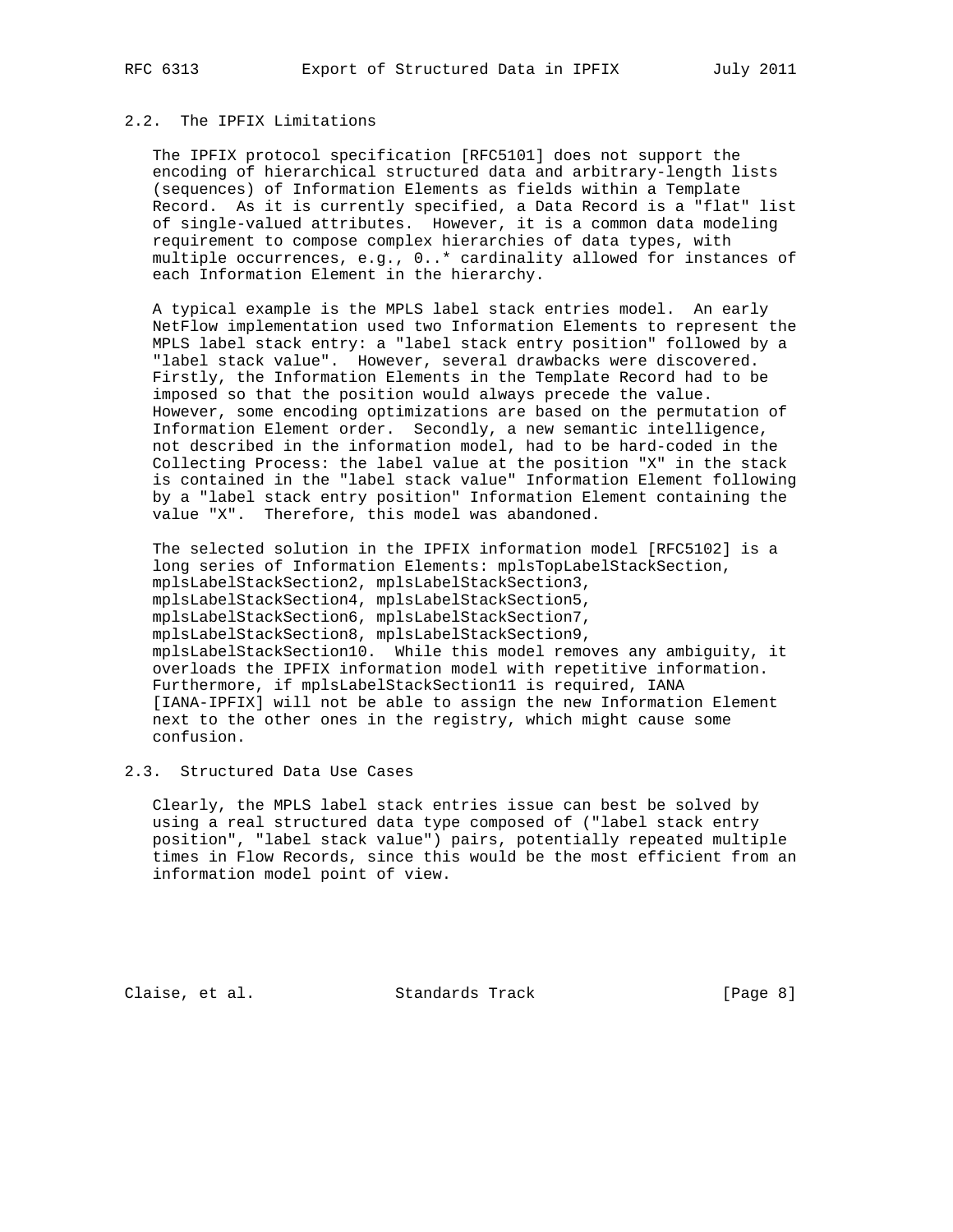Some more examples enter the same category: how to encode the list of output interfaces in a multicast Flow, how to encode the list of BGP Autonomous Systems (AS) in a BGP Flow, how to encode the BGP communities in a BGP Flow, etc.

 The one-way delay passive measurement, which is described in the IPFIX applicability [RFC5472], is yet another example that would benefit from a structured data encoding. Assuming synchronized clocks, the Collector can deduce the one-way delay between two Observation Points from the following two Information Elements, collected from two different Observation Points:

 - Packet arrival time: observationTimeMicroseconds [RFC5477] - Packet ID: digestHashValue [RFC5477]

 In practice, this implies that many pairs of (observationTimeMicroseconds, digestHashValue) must be exported for each Observation Point, even if Hash-Based Filtering [RFC5475] is used. On top of that information, if the requirement is to understand the one-way delay per application type, the 5-tuple (source IP address, destination IP address, protocol, source port, destination port) would need to be added to every Flow Record. Instead of exporting this repetitive 5-tuple, as part of every single Flow Record a Flow Record composed of a structured data type such as the following would save a lot of bandwidth:

5-tuple

| { observationTimeMicroseconds 1, digestHashValue 1 }       |  |  |
|------------------------------------------------------------|--|--|
| { observationTimeMicroseconds 2, digestHashValue 2 }       |  |  |
| $\{$ observationTimeMicroseconds 3, digestHashValue 3 $\}$ |  |  |
| $\{ \ldots, \ldots \}$                                     |  |  |

Claise, et al. Standards Track [Page 9]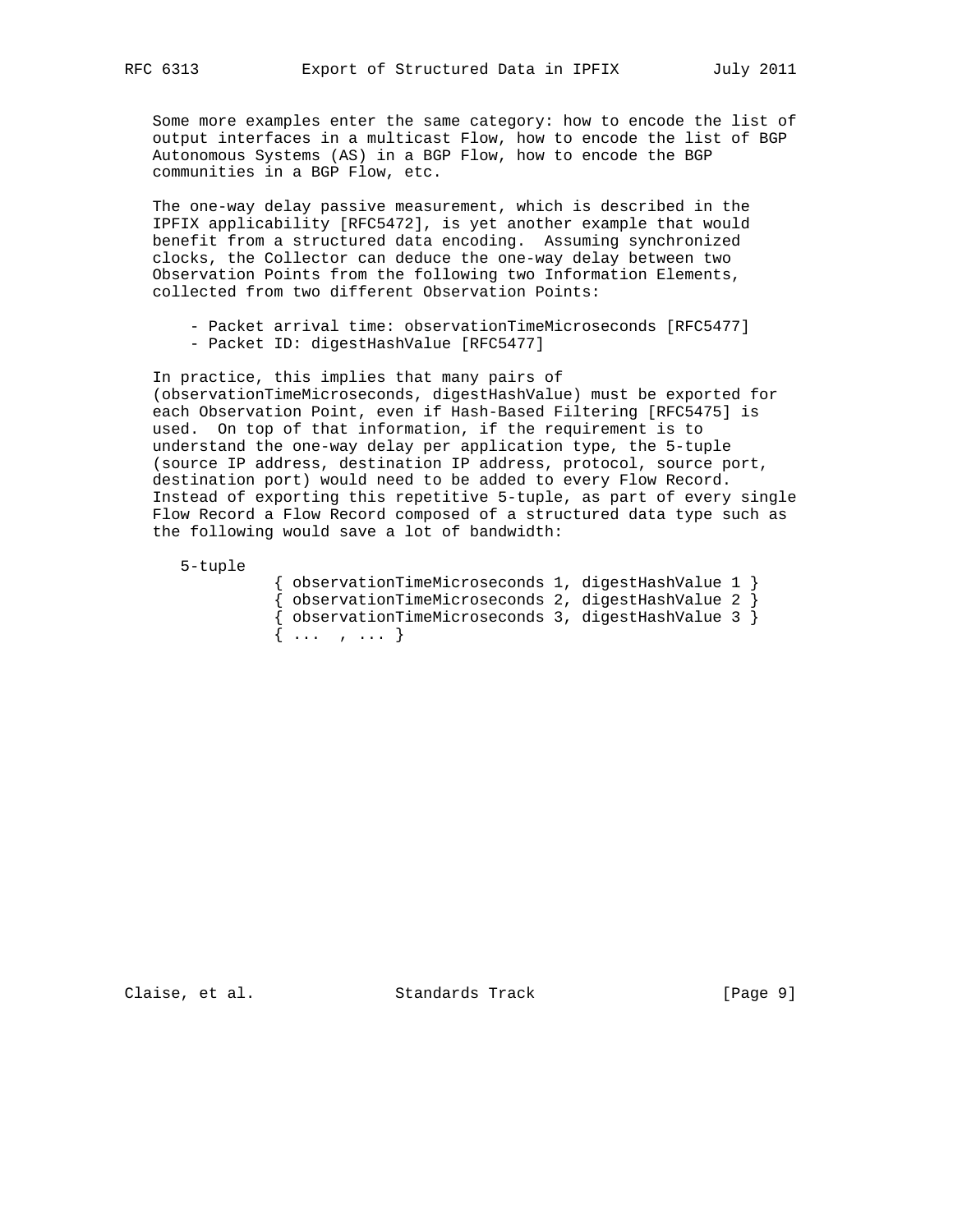As a last example, here is a more complex case of hierarchical structured data encoding. Consider the example scenario of an IPS (Intrusion Prevention System) alert data structure containing multiple participants, where each participant contains multiple attackers and multiple targets, with each target potentially composed of multiple applications, as depicted below:

 alert signatureId protocolIdentifier riskRating participant 1 attacker 1 sourceIPv4Address applicationId ... attacker N sourceIPv4Address applicationId target 1 destinationIPv4Address applicationId 1 ... applicationId n ... target N destinationIPv4Address applicationId 1 ... applicationId n participant 2 ...

 To export this information in IPFIX, the data would need to be flattened (thus, losing the hierarchical relationships) and a new IPFIX Template created for each alert, according to the number of applicationId elements in each target, the number of targets and attackers in each participant, and the number of participants in each alert. Clearly, each Template will be unique to each alert, and a large amount of CPU, memory, and export bandwidth will be wasted creating, exporting, maintaining, and withdrawing the Templates. See Appendix B for a specific example related to this case study.

Claise, et al. Standards Track [Page 10]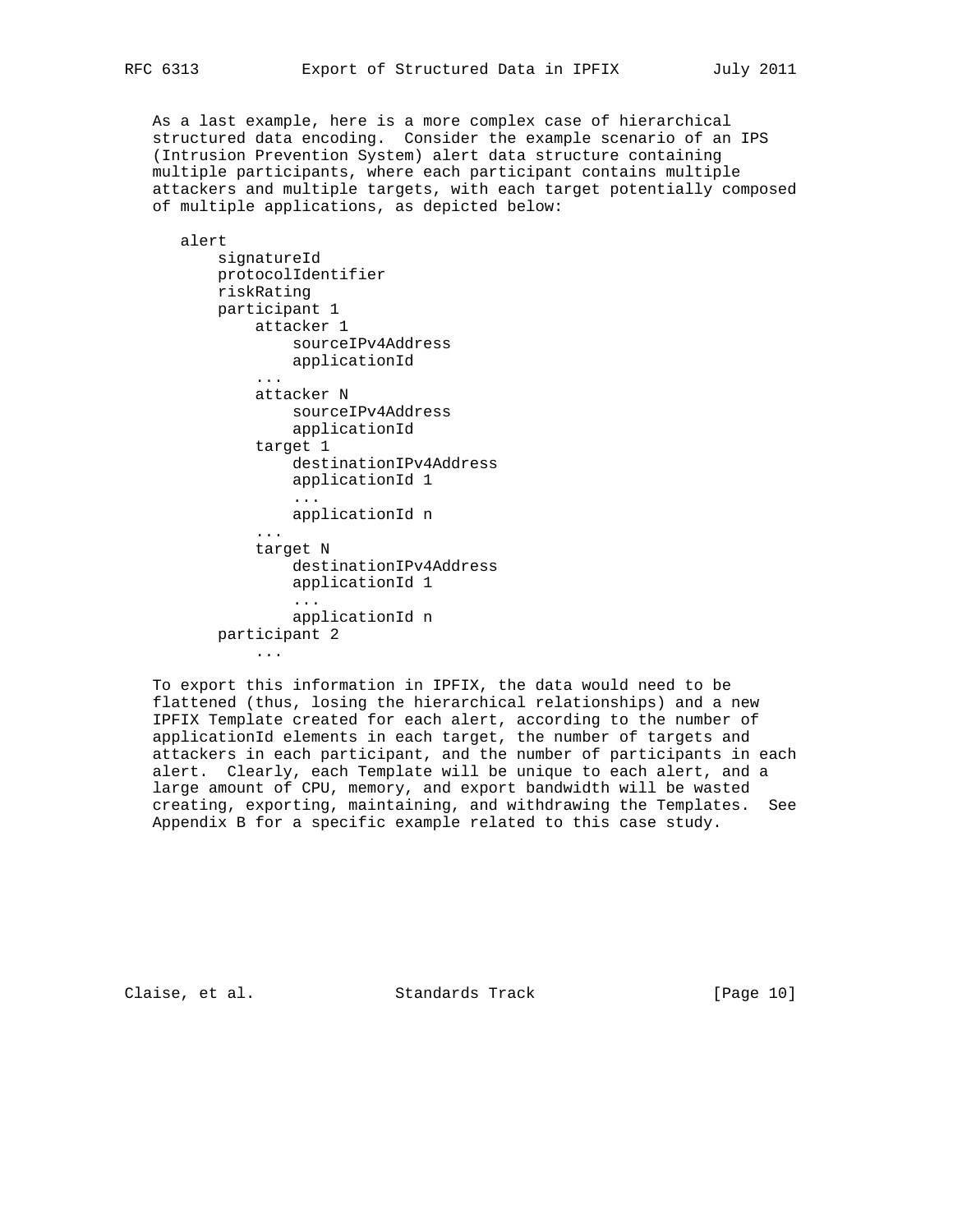## 2.4. Specifications Summary

 This document specifies an IPFIX extension to support hierarchical structured data and variable-length lists by defining three new Information Elements and three corresponding new abstract data types called basicList, subTemplateList, and subTemplateMultiList. These are defined in Sections 4.1 and 4.3.

 The three Structured Data Information Elements carry some semantic information so that the Collecting Process can understand the relationship between the different list elements. The semantic in the Structured Data Information Elements is provided in order to express the relationship among the multiple top-level list elements. As an example, if a list is composed of the elements  $(A, B, C)$ , the semantic expresses the relationship among A, B, and C, regardless of whether A, B, and C are individual elements or a list of elements.

 It is important to note that whereas the Information Elements and abstract data types defined in the IPFIX information model [RFC5102] represent single values, these new abstract data types are structural in nature and primarily contain references to other Information Elements and to Templates. By referencing other Information Elements and Templates from an Information Element's data content, it is possible to define complex data structures such as variable-length lists and to specify hierarchical containment relationships between Templates. Therefore, this document prefers the more generic "Data Record" term to the "Flow Record" term.

 This document specifies three new abstract data types, which are basic blocks to represent structured data. However, this document does not comment on all possible combinations of basicList, subTemplateList, and subTemplateMultiList. Neither does it limit the possible combinations.

3. Terminology

 IPFIX-specific terminology used in this document is defined in Section 2 of the IPFIX protocol specification [RFC5101] and Section 3 of the PSAMP protocol specification [RFC5476]. As in [RFC5101], these IPFIX-specific terms have the first letter of a word capitalized when used in this document.

Claise, et al. Standards Track [Page 11]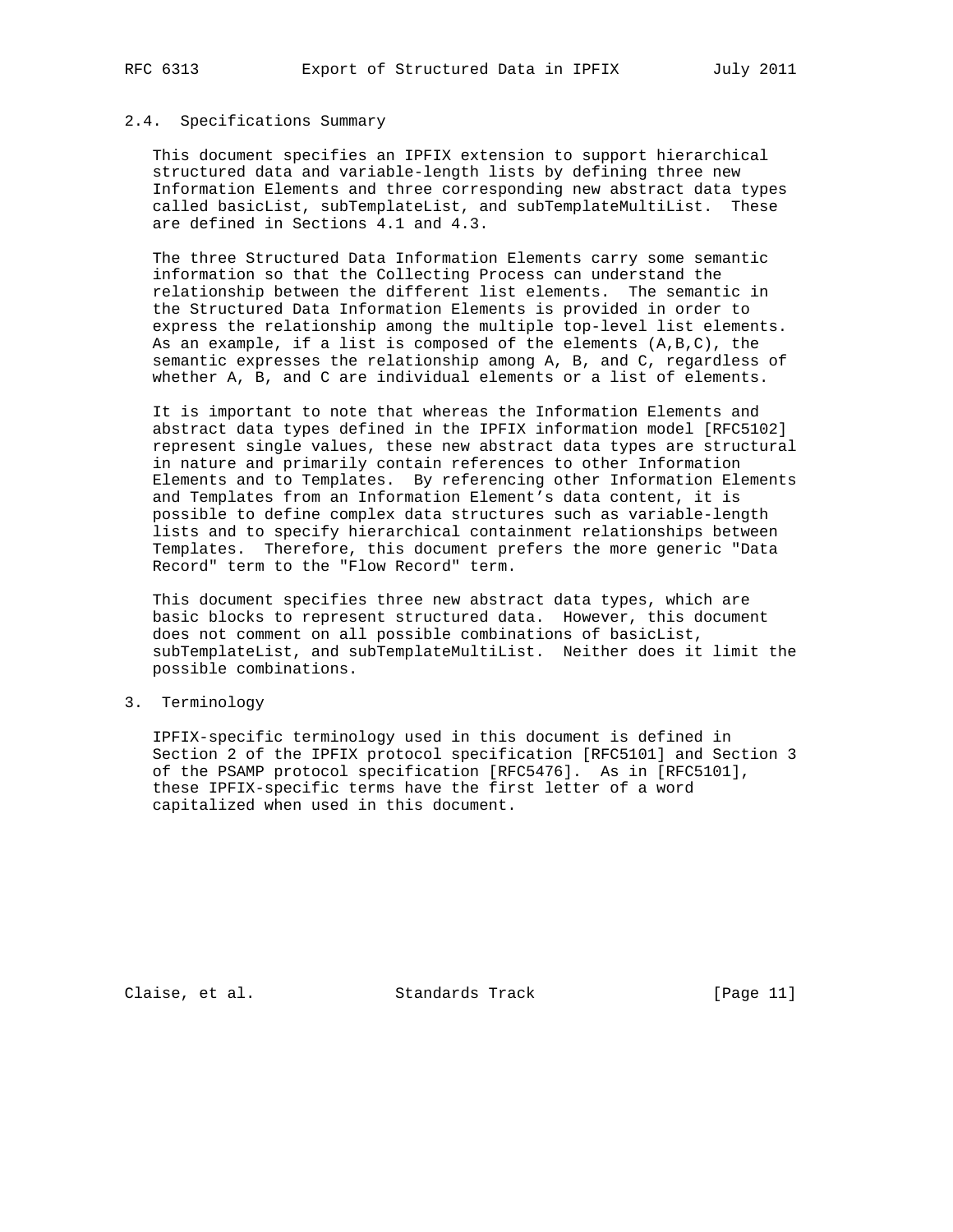# 3.1. New Terminology

Structured Data Information Element

 One of the Information Elements supporting structured data, i.e., the basicList, subTemplateList, or subTemplateMultiList Information Elements specified in Section 4.3.

3.2. Conventions Used in This Document

 The key words "MUST", "MUST NOT", "REQUIRED", "SHALL", "SHALL NOT", "SHOULD", "SHOULD NOT", "RECOMMENDED", "MAY", and "OPTIONAL" in this document are to be interpreted as described in RFC 2119 [RFC2119].

4. Linkage with the IPFIX Information Model

 As in the IPFIX protocol specification [RFC5101], the new Information Elements specified in Section 4.3 MUST be sent in canonical format in network-byte order (also known as the big-endian byte ordering).

4.1. New Abstract Data Types

 This document specifies three new abstract data types, as described below.

4.1.1. basicList

 The type "basicList" represents a list of zero or more instances of any Information Element, primarily used for single-valued data types. Examples include a list of port numbers, a list of interface indexes, a list of AS in a BGP AS-PATH, etc.

## 4.1.2. subTemplateList

 The type "subTemplateList" represents a list of zero or more instances of a structured data type, where the data type of each list element is the same and corresponds with a single Template Record. Examples include a structured data type composed of multiple pairs of ("MPLS label stack entry position", "MPLS label stack value"), a structured data type composed of performance metrics, and a structured data type composed of multiple pairs of IP address, etc.

### 4.1.3. subTemplateMultiList

The type "subTemplateMultiList" represents a list of zero or more instances of a structured data type, where the data type of each list element can be different and corresponds with different Template definitions. Examples include a structured data type composed of

Claise, et al. Standards Track [Page 12]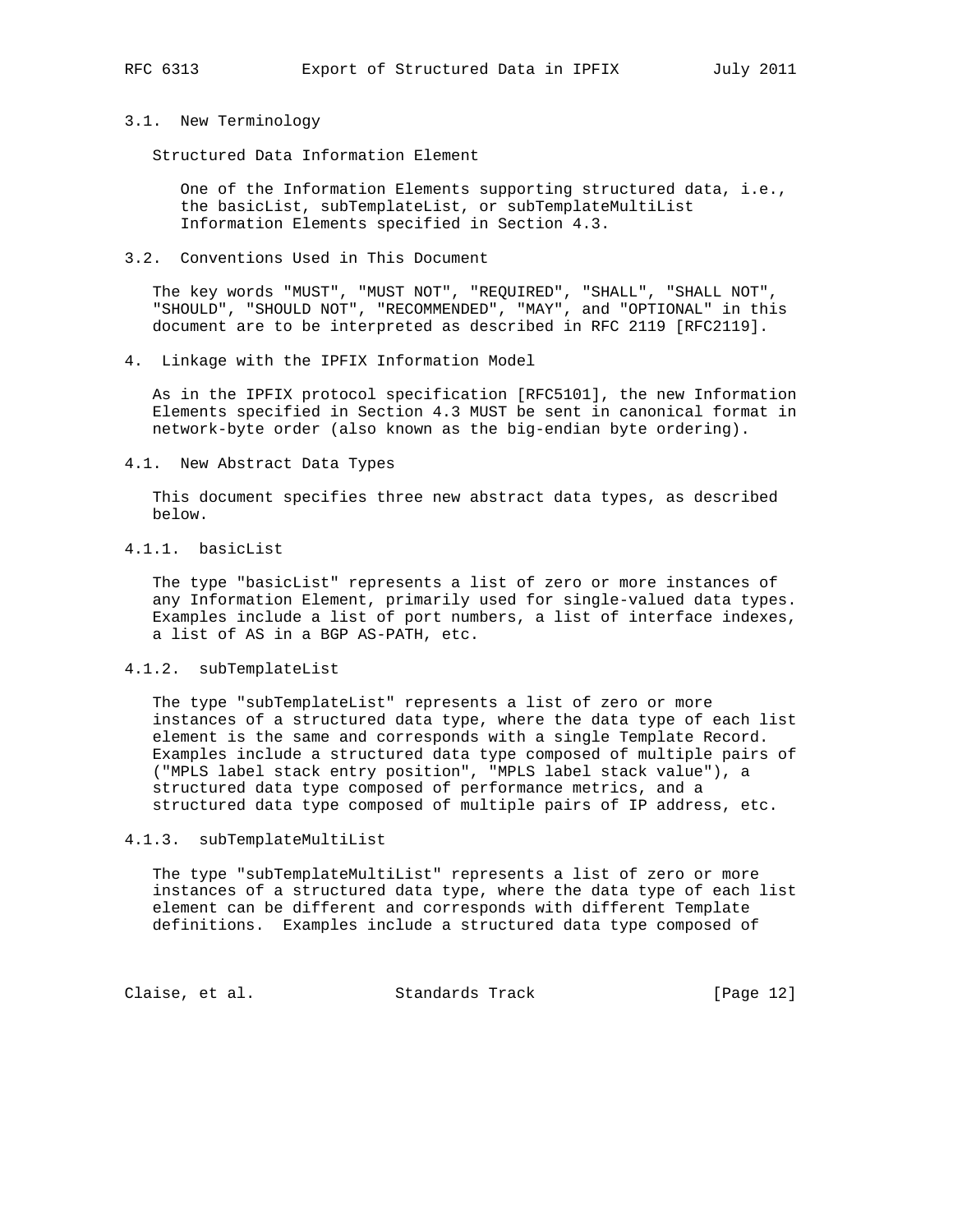multiple access-list entries, where entries can be composed of different criteria types.

4.2. New Data Type Semantic

 This document specifies a new data type semantic, in addition to the ones specified in Section 3.2 of the IPFIX information model [RFC5102], as described below.

4.2.1. List

 A list represents an arbitrary-length sequence of zero or more structured data Information Elements, either composed of regular Information Elements or composed of data conforming to a Template Record.

4.3. New Information Elements

 This document specifies three new Information Elements, as described below.

4.3.1. basicList

 A basicList specifies a generic Information Element with a basicList abstract data type as defined in Section 4.1.1 and list semantics as defined in Section 4.2.1. Examples include a list of port numbers, a list of interface indexes, etc.

4.3.2. subTemplateList

 A subTemplateList specifies a generic Information Element with a subTemplateList abstract data type as defined in Section 4.1.2 and list semantics as defined in Section 4.2.1.

## 4.3.3. subTemplateMultiList

 A subTemplateMultiList specifies a generic Information Element with a subTemplateMultiList abstract data type as defined in Section 4.1.3 and list semantics as defined in Section 4.2.1.

4.4. New Structured Data Type Semantics

 Structured data type semantics are provided in order to express the relationship among multiple list elements in a Structured Data Information Element. These structured data type semantics require a new IPFIX subregistry, as specified in the "IANA Considerations" section. The semantics are specified in the following subsections.

Claise, et al. Standards Track [Page 13]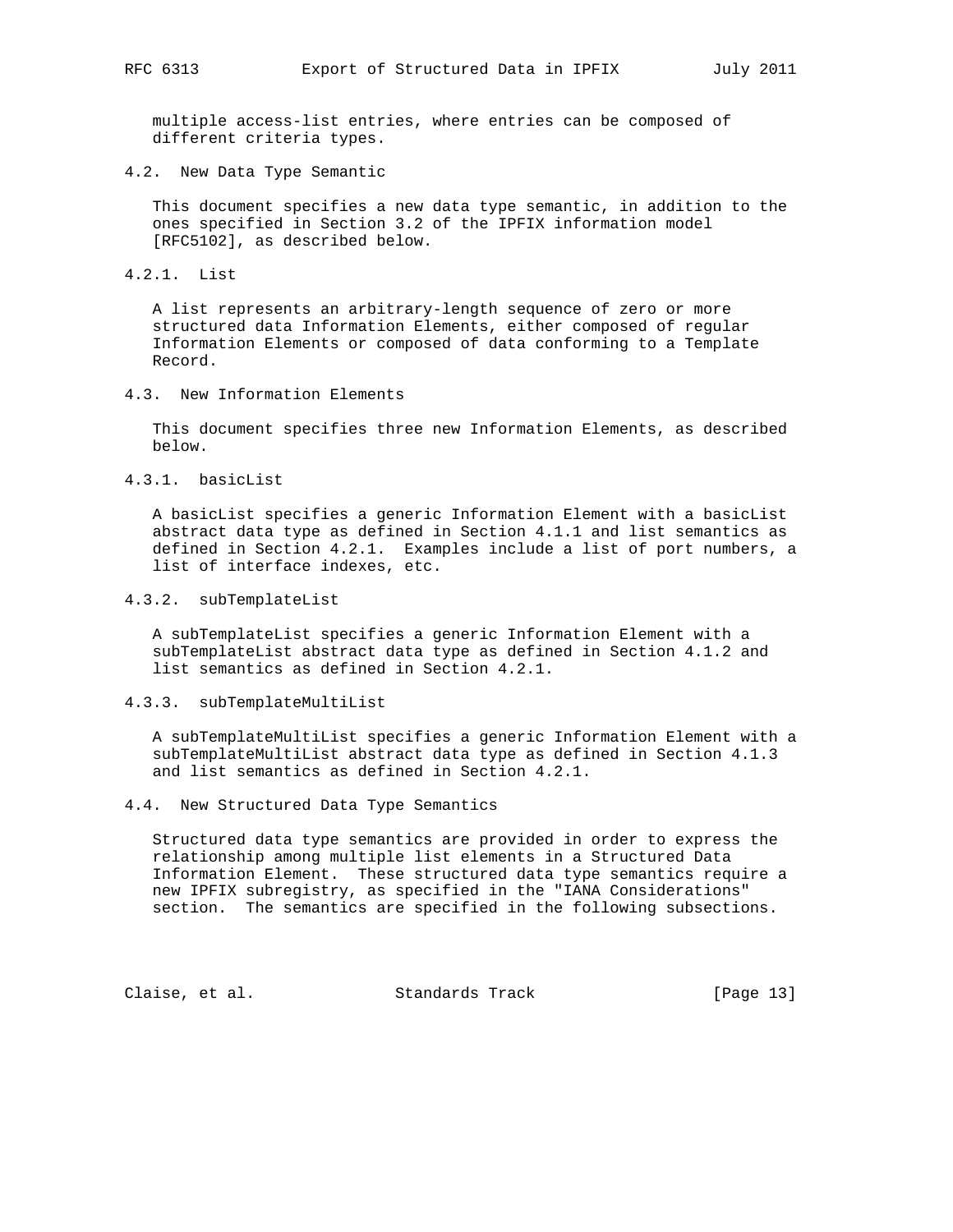# 4.4.1. undefined

 The "undefined" structured data type semantic specifies that the semantic of list elements is not specified and that, if a semantic exists, then it is up to the Collecting Process to draw its own conclusions. The "undefined" structured data type semantic, which is the default value, is used when no other structured data type semantic applies.

 For example, a mediator that wants to translate IPFIX [RFC5101] into the export of structured data according to the specifications in this document doesn't know what the semantic is; it can only guess, as the IPFIX specifications [RFC5101] does not contain any semantic. Therefore, the mediator should use the "undefined" semantic.

## 4.4.2. noneOf

 The "noneOf" structured data type semantic specifies that none of the elements are actual properties of the Data Record.

 For example, a mediator might want to report to a Collector that a specific Flow is suspicious, but that it checked already that this Flow does not belong to the attack type 1, attack type 2, or attack type 3. So this Flow might need some further inspection. In such a case, the mediator would report the Flow Record with a basicList composed of (attack type 1, attack type 2, attack type 3) and the respective structured data type semantic of "noneOf".

 Another example is a router that monitors some specific BGP AS-PATHs and reports if a Flow belongs to any of them. If the router wants to export that a Flow does not belong to any of the monitored BGP AS- PATHs, the router reports a Data Record with a basicList composed of (BGP AS-PATH 1, BGP AS-PATH 2, BGP AS-PATH 3) and the respective structured data type semantic of "noneOf".

## 4.4.3. exactlyOneOf

 The "exactlyOneOf" structured data type semantic specifies that only a single element from the structured data is an actual property of the Data Record. This is equivalent to a logical XOR operation.

For example, if a Flow record contains a basicList of outgoing interfaces with the "exactlyOneOf" semantic, then it implies that the reported Flow only egressed from a single interface, although the Flow Record lists all of the possible outgoing interfaces. This is a typical example of a per destination load-balancing.

Claise, et al. Standards Track [Page 14]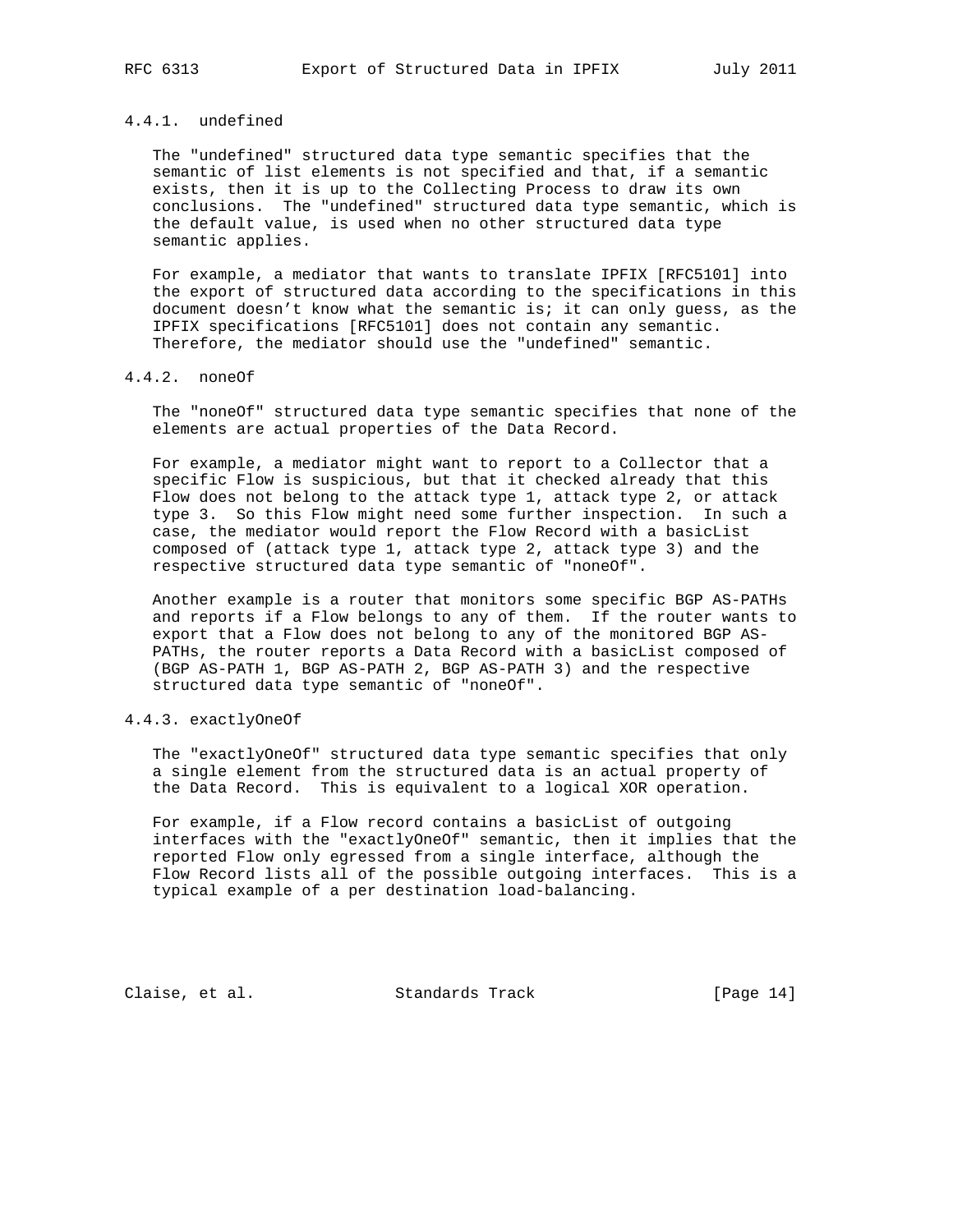Another example is a mediator that must aggregate Data Records from different Observation Points and report an aggregated Observation Point. However, the different Observation Points can be specified by different Information Element types depending on the Exporter. For example:

 Exporter1 Observation Point is characterized by the exporterIPv4Address, so a specific Exporter can be represented.

 Exporter2 Observation Point is characterized by the exporterIPv4Address and a basicList of ingressInterface, so the Exporting Process can express that the observations were made on a series of input interfaces.

 Exporter3 Observation Point is characterized by the exporterIPv4Address and a specific lineCardId, so the Exporting Process can express that the observation was made on a specific linecard.

 If the mediator models the three different types of Observation Points with the three Template Records below:

 Template Record 1: exporterIPv4Address Template Record 2: exporterIPv4Address, basicList of ingressInterface Template Record 3: exporterIPv4Address, lineCardId

 then it can represent the aggregated Observation Point with a subTemplateMultiList and the semantic "exactlyOneOf". The aggregated Observation Point is modeled with the Data Records corresponding to either Template Record 1, Template Record 2, or Template Record 3 but not more than one of these. This implies that the Flow was observed at exactly one of the Observation Points reported.

## 4.4.4. oneOrMoreOf

 The "oneOrMoreOf" structured data type semantic specifies that one or more elements from the list in the structured data are actual properties of the Data Record. This is equivalent to a logical OR operation.

 Consider an example where a mediator must report an aggregated Flow (e.g., by aggregating IP addresses from IP prefixes), with an aggregated Observation Point. However, the different Observation Points can be specified by different Information Element types as described in Section 4.4.2.

Claise, et al. Standards Track [Page 15]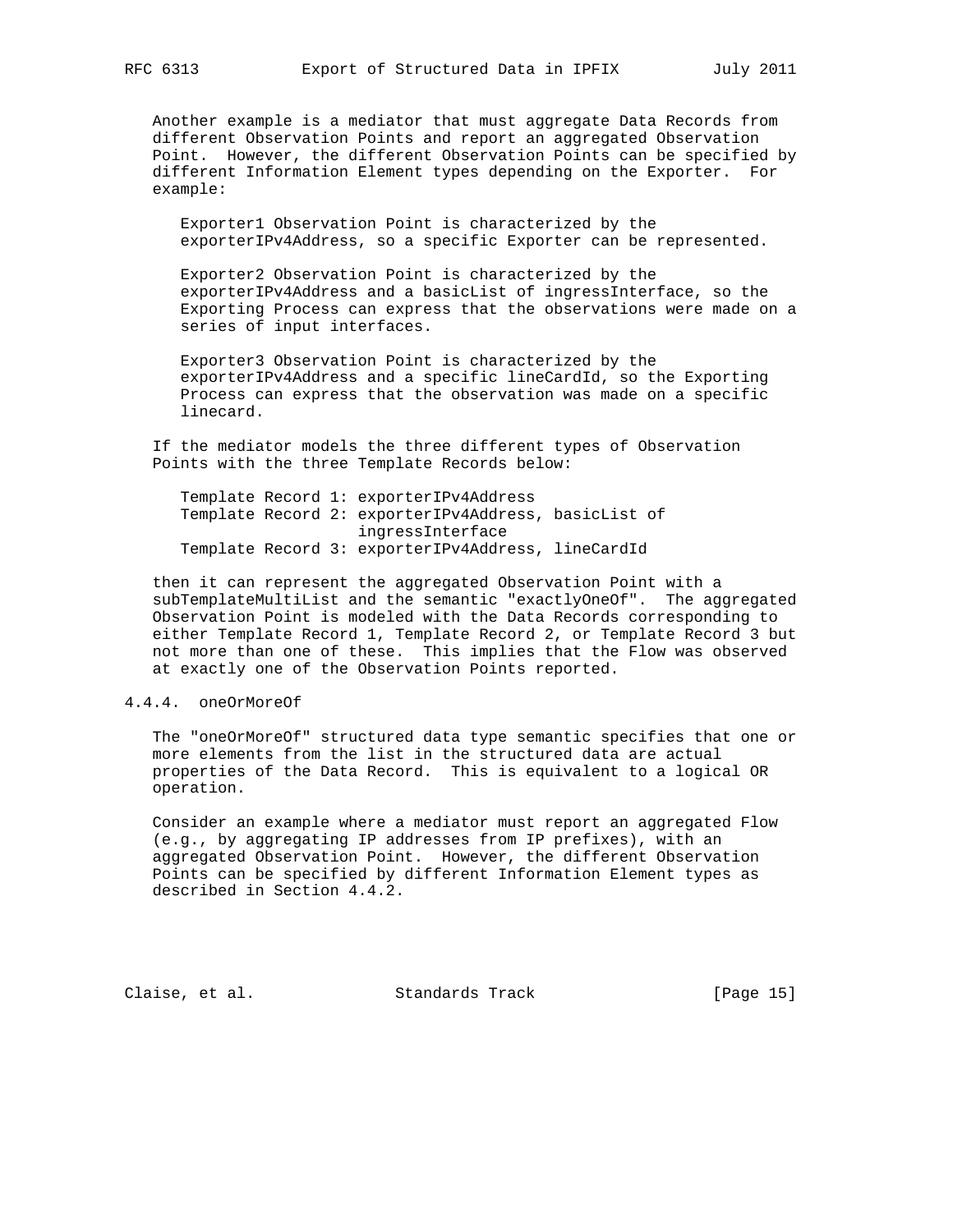If the mediator models the three different types of Observation Points with the three Template Records below:

> Template Record 1: exporterIPv4Address Template Record 2: exporterIPv4Address, basicList of ingressInterface Template Record 3: exporterIPv4Address, lineCardId

 then it can represent the aggregated Observation Point with a subTemplateMultiList and the semantic "oneOrMoreOf". The aggregated Observation Point is modeled with the Data Records corresponding to either Template Record 1, Template Record 2, or Template Record 3. This implies that the Flow was observed on at least one of the Observation Points reported, and potentially on multiple Observation Points.

## 4.4.5. allOf

 The "allOf" structured data type semantic specifies that all of the list elements from the structured data are actual properties of the Data Record.

For example, if a Record contains a basicList of outgoing interfaces with the "allOf" semantic, then the observed Flow is typically a multicast Flow where each packet in the Flow has been replicated to each outgoing interface in the basicList.

## 4.4.6. ordered

 The "ordered" structured data type semantic specifies that elements from the list in the structured data are ordered.

 For example, an Exporter might want to export the AS10 AS20 AS30 AS40 BGP AS-PATH. In such a case, the Exporter would report a basicList composed of (AS10, AS20, AS30, AS40) and the respective structured data type semantic of "ordered".

#### 4.5. Encoding of IPFIX Data Types

 The following subsections define the encoding of the abstract data types defined in Section 4.1. These data types may be encoded using either fixed- or variable-length Information Elements, as discussed in Section 5.1. Like in the IPFIX specifications [RFC5101], all lengths are specified in octets.

Claise, et al. Standards Track [Page 16]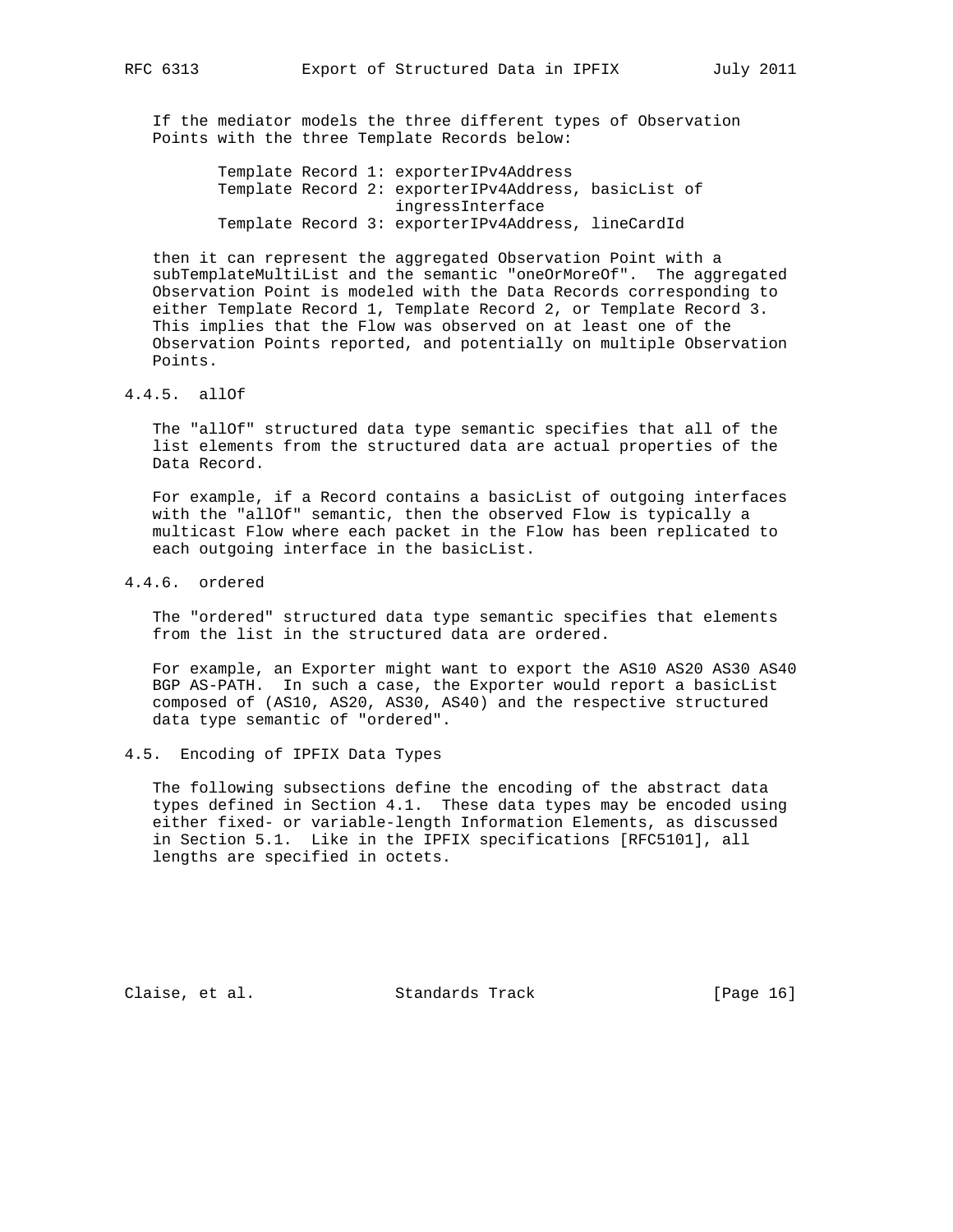## 4.5.1. basicList

 The basicList Information Element defined in Section 4.3.1 represents a list of zero or more instances of an Information Element and is encoded as follows:

0  $1$  2 3 0 1 2 3 4 5 6 7 8 9 0 1 2 3 4 5 6 7 8 9 0 1 2 3 4 5 6 7 8 9 0 1 +-+-+-+-+-+-+-+-+-+-+-+-+-+-+-+-+-+-+-+-+-+-+-+-+-+-+-+-+-+-+-+-+ | Semantic |0| Field ID | Element... | +-+-+-+-+-+-+-+-+-+-+-+-+-+-+-+-+-+-+-+-+-+-+-+-+-+-+-+-+-+-+-+-+ | ...Length | basicList Content ... +-+-+-+-+-+-+-+-+-+-+-+-+-+-+-+-+-+-+-+-+-+-+-+-+-+-+-+-+-+-+-+-+ | ... | ... | ... | ... | ... | ... | ... | ... | ... | ... | ... | ... | ... | ... | ... | ... | ... | ... | . +-+-+-+-+-+-+-+-+-+-+-+-+-+-+-+-+-+-+-+-+-+-+-+-+-+-+-+-+-+-+-+-+ | ... | ... | ... | ... | ... | ... | ... | ... | ... | ... | ... | ... | ... | ... | ... | ... | ... | ... | . +-+-+-+-+-+-+-+-+-+-+-+-+-+-+-+-+-+-+-+-+-+-+-+-+-+-+-+-+-+-+-+-+

Figure 1: basicList Encoding

#### Semantic

 The Semantic field indicates the relationship among the different Information Element values within this Structured Data Information Element. Refer to IANA's "IPFIX Structured Data Types Semantics" registry.

## Field ID

 Field ID is the Information Element identifier of the Information Element(s) contained in the list.

### Element Length

 Per Section 7 of [RFC5101], the Element Length field indicates the length, in octets, of each list element specified by Field ID, or contains the value 0xFFFF if the length is encoded as a variable length Information Element at the start of the basicList Content.

 Effectively, the Element Length field is part of the header, so even in the case of a zero-element list, it MUST NOT be omitted.

## basicList Content

 A Collecting Process decodes list elements from the basicList Content until no further data remains. A field count is not included but can be derived when the Information Element is decoded.

Claise, et al. Standards Track [Page 17]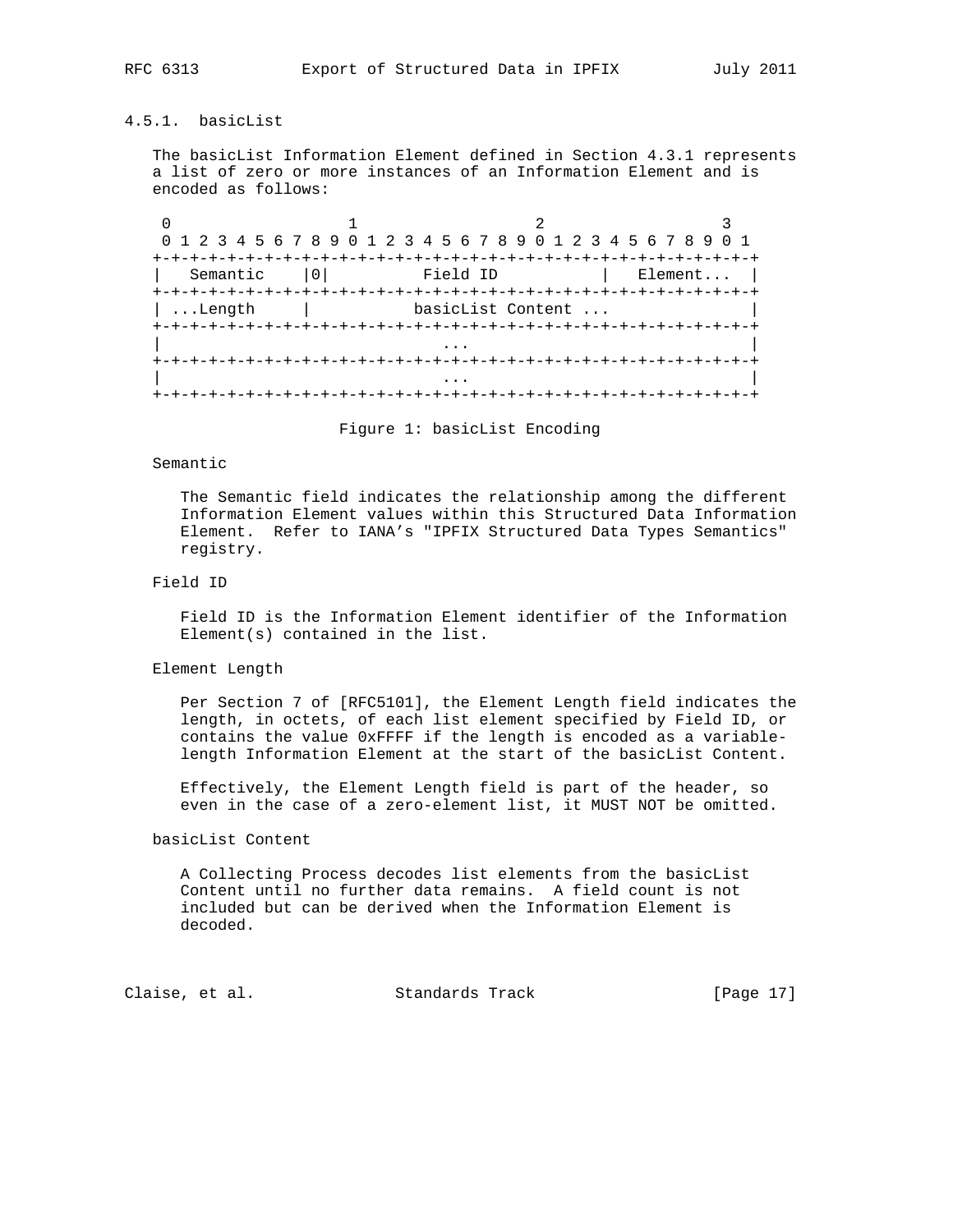Note that in the diagram above, Field ID is shown with the Enterprise bit (most significant bit) set to 0. Instead, if the Enterprise bit is set to 1, a four-byte Enterprise Number MUST be encoded immediately after the Element Length as shown below. See the "Field Specifier Format" section in the IPFIX protocol [RFC5101] for additional information.

|          |                                         | 0 1 2 3 4 5 6 7 8 9 0 1 2 3 4 5 6 7 8 9 0 1 2 3 4 5 6 7 8 9 0 1 |
|----------|-----------------------------------------|-----------------------------------------------------------------|
|          | -+-+-+-+-+-+-+-+-+-+-+-+-+-+-+-+-+-+-+- |                                                                 |
| Semantic | Field ID                                | Element                                                         |
|          |                                         |                                                                 |
| Length.  |                                         | Enterprise Number                                               |
|          |                                         |                                                                 |
|          |                                         | basicList Content                                               |
|          |                                         |                                                                 |
|          |                                         |                                                                 |
|          | +-+-+-+-+-+-+-+-+-+-+-+-+-+             |                                                                 |

Figure 2: basicList Encoding with Enterprise Number

 Also, note that if a basicList has zero elements, the encoded data contains the Semantic field, Field ID, the Element Length field, and the four-byte Enterprise Number (if present), while the basicList Content is empty.

 If the basicList is encoded as a variable-length Information Element in less than 255 octets, it MAY be encoded with the Length field per Section 7 of [RFC5101] as shown in Figure 3. However, the three-byte length encoding, as shown in Figure 4, is RECOMMENDED (see Section 5.1).

|                                          | 0 1 2 3 4 5 6 7 8 9 0 1 2 3 4 5 6 7 8 9 0 1 2 3 4 5 6 7 8 9 0 1 |
|------------------------------------------|-----------------------------------------------------------------|
|                                          |                                                                 |
| Length (< 255)   Semantic   0   Field ID |                                                                 |
|                                          |                                                                 |
| Element Length                           | basicList Content                                               |
|                                          |                                                                 |
|                                          |                                                                 |
|                                          |                                                                 |
|                                          |                                                                 |
|                                          |                                                                 |

 Figure 3: Variable-Length basicList Encoding (Length < 255 Octets)

Claise, et al. Standards Track [Page 18]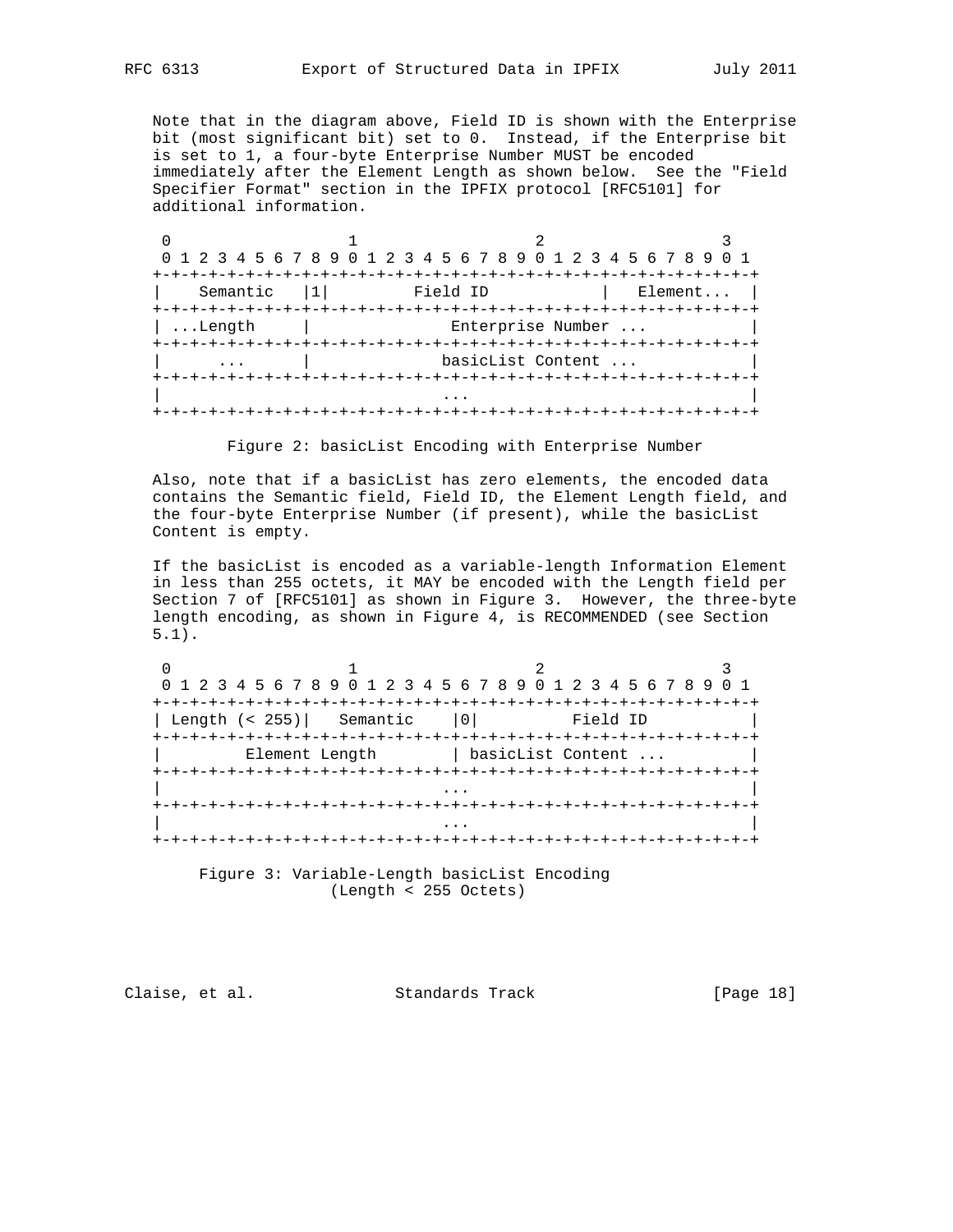If the basicList is encoded as a variable-length Information Element in 255 or more octets, it MUST be encoded with the Length field per Section 7 of [RFC5101] as follows:

0  $1$  2 3 0 1 2 3 4 5 6 7 8 9 0 1 2 3 4 5 6 7 8 9 0 1 2 3 4 5 6 7 8 9 0 1 +-+-+-+-+-+-+-+-+-+-+-+-+-+-+-+-+-+-+-+-+-+-+-+-+-+-+-+-+-+-+-+-+ | 255 | Length (0 to 65535) | Semantic | +-+-+-+-+-+-+-+-+-+-+-+-+-+-+-+-+-+-+-+-+-+-+-+-+-+-+-+-+-+-+-+-+ |0| Field ID | Element Length +-+-+-+-+-+-+-+-+-+-+-+-+-+-+-+-+-+-+-+-+-+-+-+-+-+-+-+-+-+-+-+-+ basicList Content ... +-+-+-+-+-+-+-+-+-+-+-+-+-+-+-+-+-+-+-+-+-+-+-+-+-+-+-+-+-+-+-+-+ | ... | ... | ... | ... | ... | ... | ... | ... | ... | ... | ... | ... | ... | ... | ... | ... | ... | ... | . +-+-+-+-+-+-+-+-+-+-+-+-+-+-+-+-+-+-+-+-+-+-+-+-+-+-+-+-+-+-+-+-+ | ... | ... | ... | ... | ... | ... | ... | ... | ... | ... | ... | ... | ... | ... | ... | ... | ... | ... | . +-+-+-+-+-+-+-+-+-+-+-+-+-+-+-+-+-+-+-+-+-+-+-+-+-+-+-+-+-+-+-+-+

 Figure 4: Variable-Length basicList Encoding (Length 0 to 65535 Octets)

## 4.5.2. subTemplateList

 The subTemplateList Information Element represents a list of zero or more Data Records corresponding to a specific Template. Because the Template Record referenced by a subTemplateList Information Element can itself contain other subTemplateList Information Elements, and because these Template Record references are part of the Information Elements content in the Data Record, it is possible to represent complex hierarchical data structures. The following diagram shows how a subTemplateList Information Element is encoded within a Data Record:

|          | 0 1 2 3 4 5 6 7 8 9 0 1 2 3 4 5 6 7 8 9 0 1 2 3 4 5 6 7 8 9 0 1 |                                        |  |
|----------|-----------------------------------------------------------------|----------------------------------------|--|
|          |                                                                 | +-+-+-+-+-+-+-+-+-+-+-+-+-+-+-+-+-+-+- |  |
| Semantic | Template ID                                                     |                                        |  |
|          | +-+-+-+-+-+-+-+-+-+-                                            |                                        |  |
|          | subTemplateList Content                                         |                                        |  |
|          |                                                                 |                                        |  |
|          |                                                                 |                                        |  |
|          |                                                                 |                                        |  |

Figure 5: subTemplateList Encoding

Claise, et al. Standards Track [Page 19]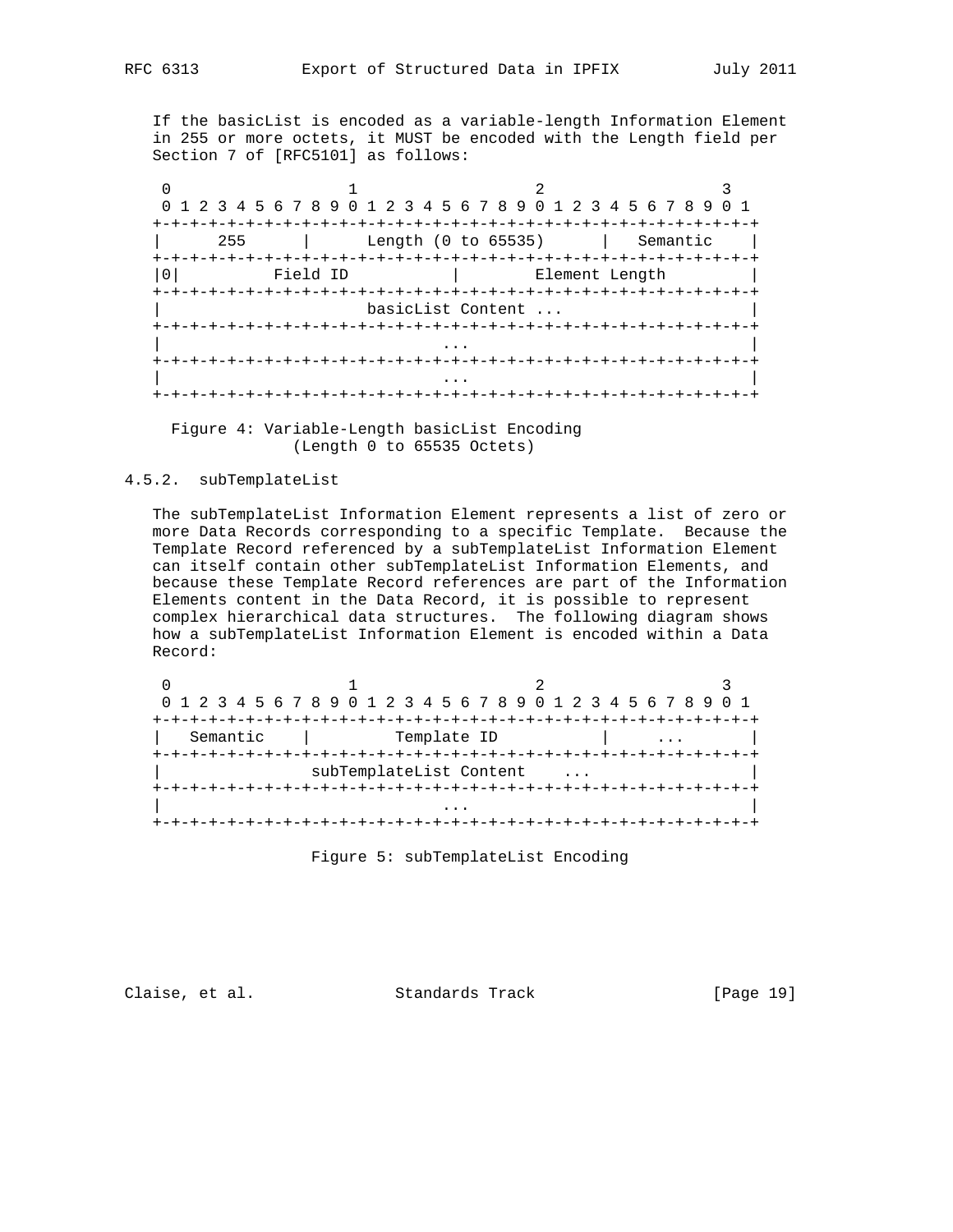## Semantic

 The Semantic field indicates the relationship among the different Data Records within this Structured Data Information Element.

Template ID

 The Template ID field contains the ID of the Template used to encode and decode the subTemplateList Content.

subTemplateList Content

 subTemplateList Content consists of zero or more instances of Data Records corresponding to the Template ID specified in the Template ID field. A Collecting Process decodes the subTemplateList Content until no further data remains. A record count is not included but can be derived when the subTemplateList is decoded. Encoding and decoding are performed recursively if the specified Template itself contains Structured Data Information Elements as described here.

 Note that, if a subTemplateList has zero elements, the encoded data contains only the Semantic field and the Template ID field, while the subTemplateList Content is empty.

 If the subTemplateList is encoded as a variable-length Information Element in less than 255 octets, it MAY be encoded with the Length field per Section 7 of [RFC5101] as shown in Figure 6. However, the three-byte length encoding, as shown in Figure 7, is RECOMMENDED (see Section 5.1).

|                | 0 1 2 3 4 5 6 7 8 9 0 1 2 3 4 5 6 7 8 9 0 1 2 3 4 5 6 7 8 9 0 1 |             |  |
|----------------|-----------------------------------------------------------------|-------------|--|
|                |                                                                 |             |  |
| Length (< 255) | Semantic                                                        | Template ID |  |
|                |                                                                 |             |  |
|                | subTemplateList Content                                         |             |  |
|                |                                                                 |             |  |
|                |                                                                 |             |  |
|                |                                                                 |             |  |

 Figure 6: Variable-Length subTemplateList Encoding (Length < 255 Octets)

Claise, et al. Standards Track [Page 20]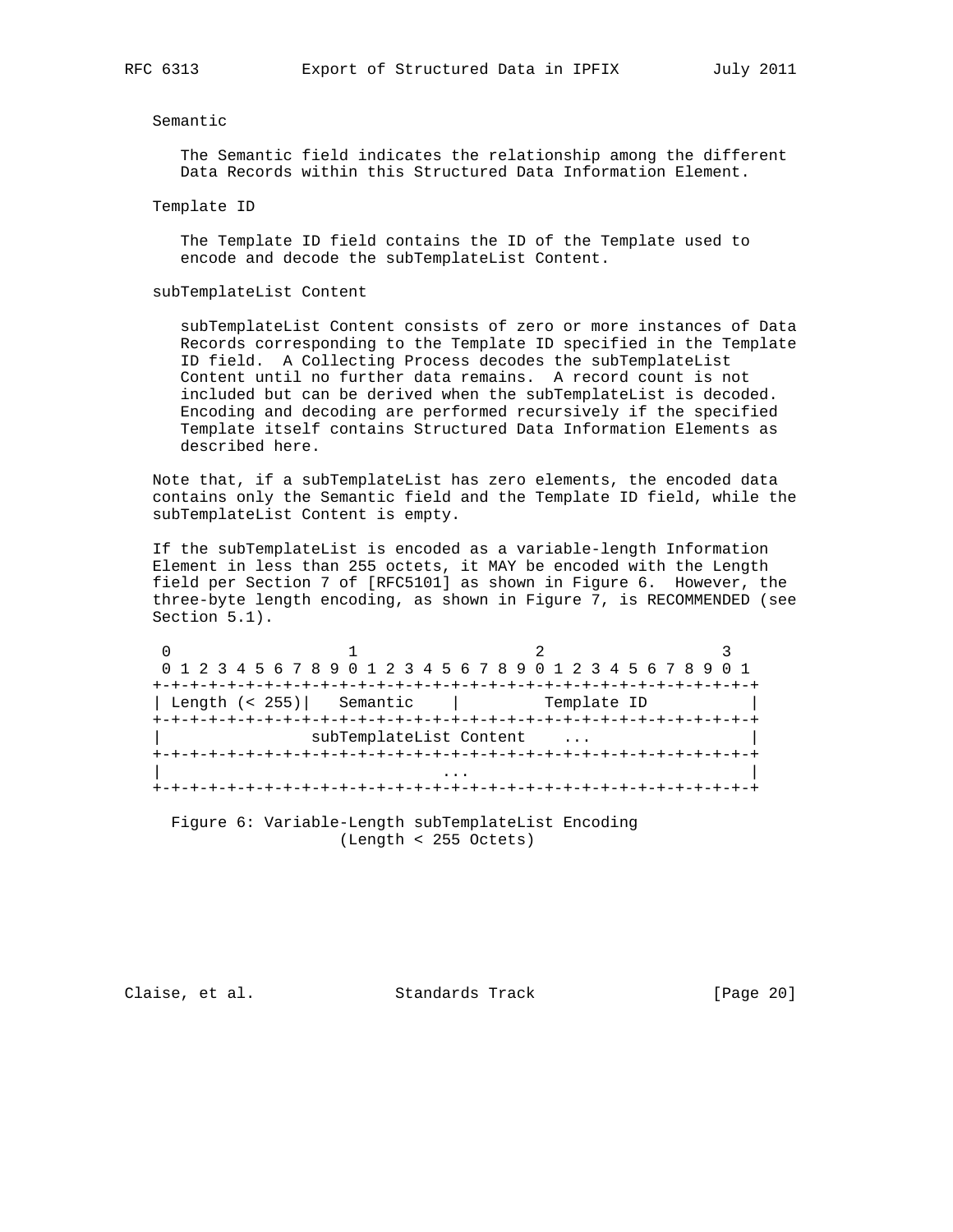If the subTemplateList is encoded as a variable-length Information Element in 255 or more octets, it MUST be encoded with the Length field per Section 7 of [RFC5101] as follows:

|     |             | 0 1 2 3 4 5 6 7 8 9 0 1 2 3 4 5 6 7 8 9 0 1 2 3 4 5 6 7 8 9 | 0 1 |
|-----|-------------|-------------------------------------------------------------|-----|
| 255 |             | Length (0 to 65535)<br>  Semantic                           |     |
|     | Template ID | subTemplateList Content                                     |     |
|     |             |                                                             |     |
|     |             |                                                             |     |

 Figure 7: Variable-Length subTemplateList Encoding (Length 0 to 65535 Octets)

4.5.3. subTemplateMultiList

 Whereas each element in a subTemplateList Information Element corresponds to a single Template, it is sometimes useful for a list to contain elements corresponding to different Templates. To support this case, each top-level element in a subTemplateMultiList Information Element carries a Template ID, Length, and zero or more Data Records corresponding to the Template ID. The following diagram shows how a subTemplateMultiList Information Element is encoded within a Data Record. Note that the encoding following the Semantic field is consistent with the Set Header specified in [RFC5101].

|          |                         | 0 1 2 3 4 5 6 7 8 9 0 1 2 3 4 5 6 7 8 9 0 1 2 3 4 5 6 7 8 9 0 1 |
|----------|-------------------------|-----------------------------------------------------------------|
|          | -+-+-+-+-+-+            | -+-+-+-+-+                                                      |
| Semantic | Template ID X           | Data Records                                                    |
| Length X | Data Record X.1 Content |                                                                 |
|          |                         |                                                                 |
|          |                         |                                                                 |
|          |                         |                                                                 |
|          | Data Record X.2 Content |                                                                 |
|          |                         |                                                                 |
|          |                         |                                                                 |
|          |                         |                                                                 |
|          | Data Record X.L Content |                                                                 |
|          |                         |                                                                 |
|          |                         |                                                                 |
|          |                         |                                                                 |
|          | Template ID Y           | Data Records                                                    |
|          |                         |                                                                 |

Claise, et al. Standards Track [Page 21]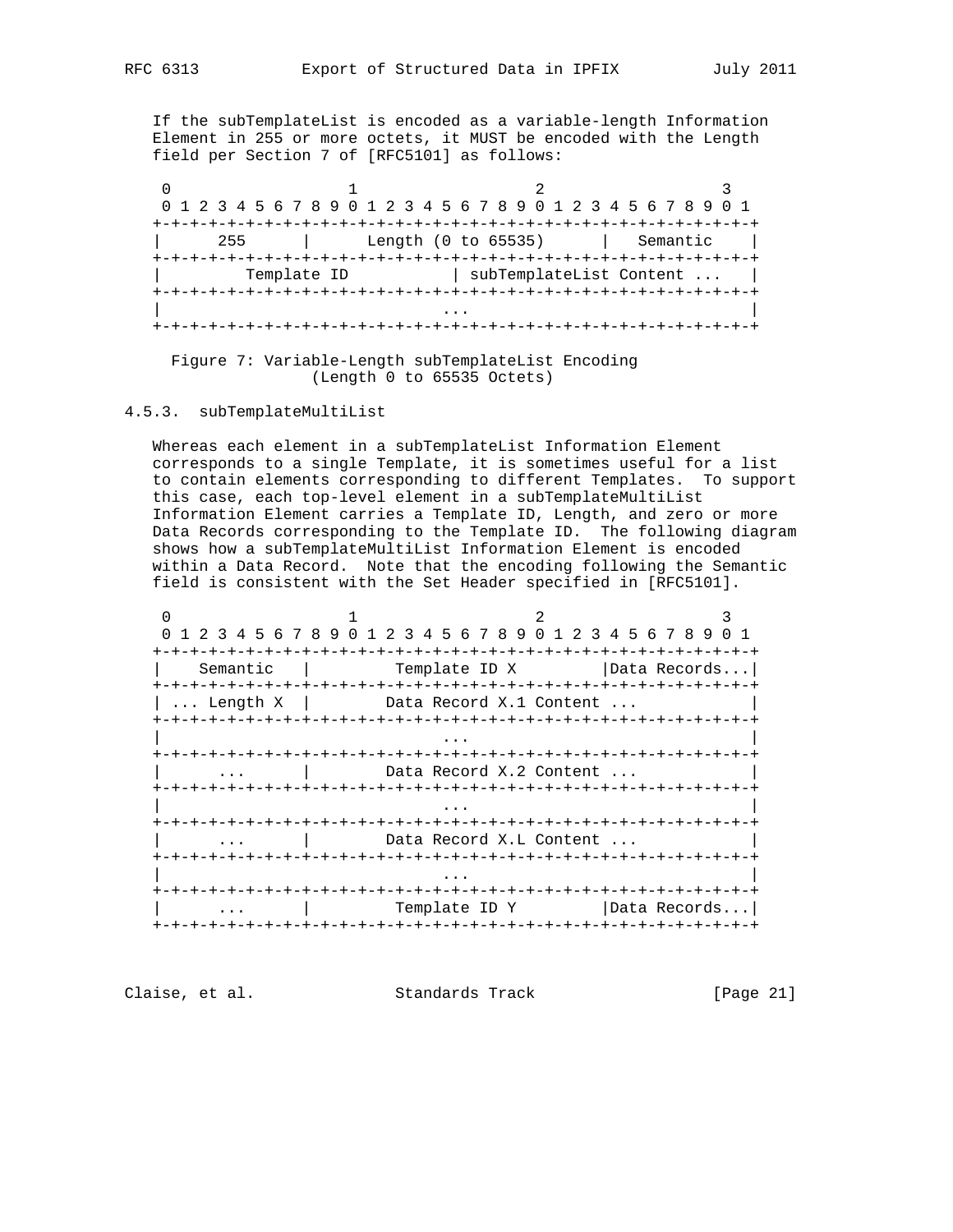| ... Length Y | Data Record Y.1 Content ... +-+-+-+-+-+-+-+-+-+-+-+-+-+-+-+-+-+-+-+-+-+-+-+-+-+-+-+-+-+-+-+-+ | ... | ... | ... | ... | ... | ... | ... | ... | ... | ... | ... | ... | ... | ... | ... | ... | ... | ... | . +-+-+-+-+-+-+-+-+-+-+-+-+-+-+-+-+-+-+-+-+-+-+-+-+-+-+-+-+-+-+-+-+ ... | Data Record Y.2 Content ... +-+-+-+-+-+-+-+-+-+-+-+-+-+-+-+-+-+-+-+-+-+-+-+-+-+-+-+-+-+-+-+-+ | ... | ... | ... | ... | ... | ... | ... | ... | ... | ... | ... | ... | ... | ... | ... | ... | ... | ... | . +-+-+-+-+-+-+-+-+-+-+-+-+-+-+-+-+-+-+-+-+-+-+-+-+-+-+-+-+-+-+-+-+ | ... | Data Record Y.M Content ... | +-+-+-+-+-+-+-+-+-+-+-+-+-+-+-+-+-+-+-+-+-+-+-+-+-+-+-+-+-+-+-+-+ | ... | ... | ... | ... | ... | ... | ... | ... | ... | ... | ... | ... | ... | ... | ... | ... | ... | ... | . +-+-+-+-+-+-+-+-+-+-+-+-+-+-+-+-+-+-+-+-+-+-+-+-+-+-+-+-+-+-+-+-+ ... | Template ID Z |Data Records... +-+-+-+-+-+-+-+-+-+-+-+-+-+-+-+-+-+-+-+-+-+-+-+-+-+-+-+-+-+-+-+-+ | ... Length Z | Data Record Z.1 Content ... +-+-+-+-+-+-+-+-+-+-+-+-+-+-+-+-+-+-+-+-+-+-+-+-+-+-+-+-+-+-+-+-+ | ... | ... | ... | ... | ... | ... | ... | ... | ... | ... | ... | ... | ... | ... | ... | ... | ... | ... | . +-+-+-+-+-+-+-+-+-+-+-+-+-+-+-+-+-+-+-+-+-+-+-+-+-+-+-+-+-+-+-+-+ | ... | Data Record Z.2 Content ... | +-+-+-+-+-+-+-+-+-+-+-+-+-+-+-+-+-+-+-+-+-+-+-+-+-+-+-+-+-+-+-+-+ | ... | ... | ... | ... | ... | ... | ... | ... | ... | ... | ... | ... | ... | ... | ... | ... | ... | ... | . +-+-+-+-+-+-+-+-+-+-+-+-+-+-+-+-+-+-+-+-+-+-+-+-+-+-+-+-+-+-+-+-+ | ... | Data Record Z.N Content ... | +-+-+-+-+-+-+-+-+-+-+-+-+-+-+-+-+-+-+-+-+-+-+-+-+-+-+-+-+-+-+-+-+ | ... | ... | ... | ... | ... | ... | ... | ... | ... | ... | ... | ... | ... | ... | ... | ... | ... | ... | . +-+-+-+-+-+-+-+-+-+-+-+-+-+-+-+-+-+-+-+-+-+-+-+-+-+-+-+-+-+-+-+-+  $\|$  ...  $\|$ +-+-+-+-+-+-+-+-+

Figure 8: subTemplateMultiList Encoding

## Semantic

 The Semantic field indicates the top-level relationship among the series of Data Records corresponding to the different Template Records within this Structured Data Information Element.

## Template ID

 Unlike the subTemplateList Information Element, each element of the subTemplateMultiList contains a Template ID that specifies the encoding of the following Data Records.

Claise, et al. Standards Track [Page 22]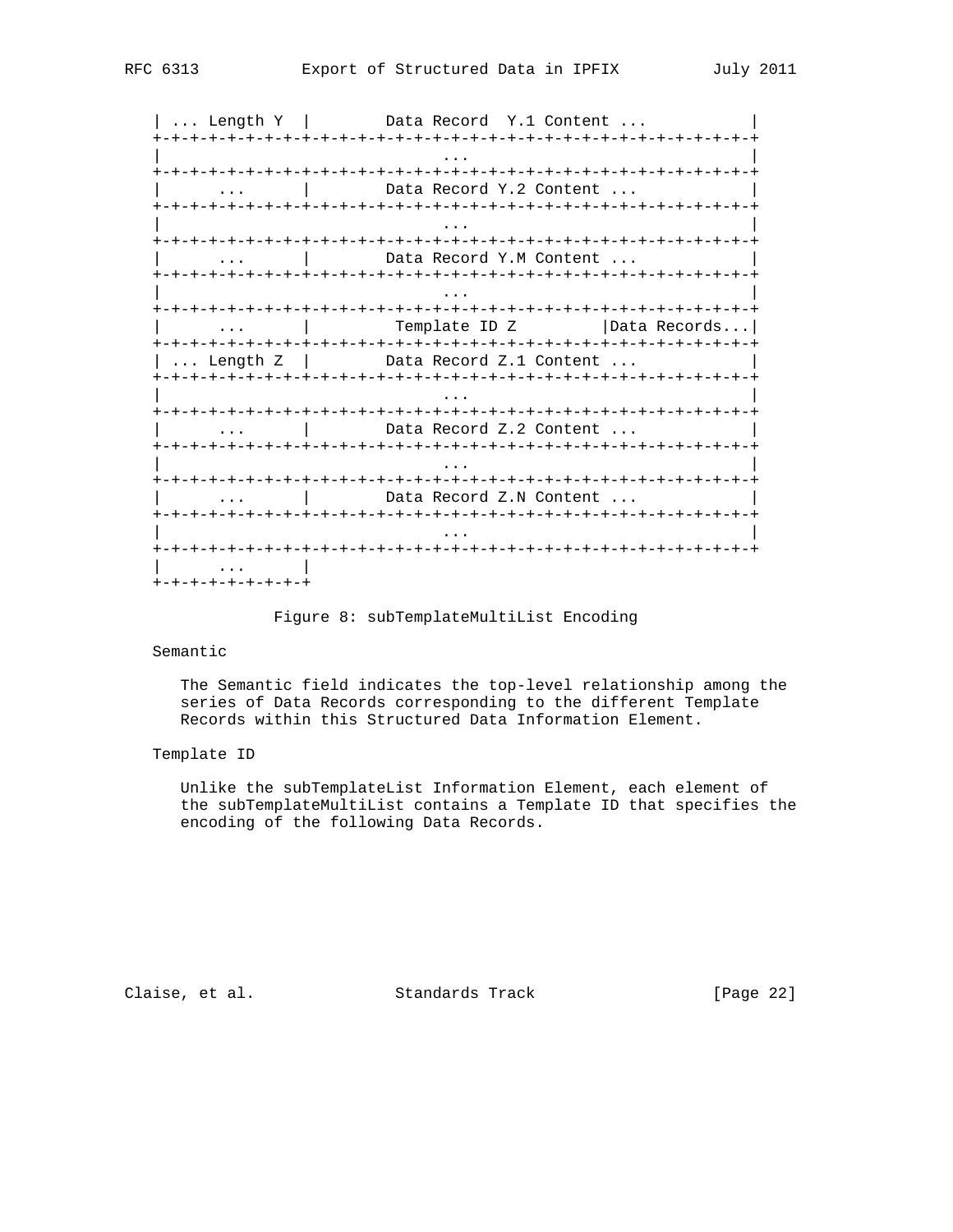Data Records Length

 This is the total length of the Data Records encoding for the Template ID previously specified, including the two bytes for the Template ID and the two bytes for the Data Records Length field itself.

Data Record X.M

 The Data Record X.M consists of the Mth Data Record of the Template Record X. A Collecting Process decodes the Data Records according to Template Record X until no further data remains, according to the Data Records Length X. Further Template IDs and Data Records may then be decoded according to the overall subTemplateMultiList length. A record count is not included but can be derived when the Element Content is decoded. Encoding and decoding are performed recursively if the specified Template itself contains Structured Data Information Elements as described here.

 In the exceptional case of zero instances in the subTemplateMultiList, no data is encoded, only the Semantic field and Template ID field(s), and the Data Record Length field is set to zero.

 If the subTemplateMultiList is encoded as a variable-length Information Element in less than 255 octets, it MAY be encoded with the Length field per Section 7 of [RFC5101] as shown in Figure 9. However, the three-byte length encoding, as shown in Figure 10, is RECOMMENDED (see Section 5.1).

|                  | 0 1 2 3 4 5 6 7 8 9 0 1 2 3 4 5 6 7 8 9 0 1 2 3 4 5 6 7 8 9 0 1 |               |                           |  |
|------------------|-----------------------------------------------------------------|---------------|---------------------------|--|
|                  |                                                                 |               |                           |  |
| Length $(< 255)$ | Semantic                                                        | Template ID X |                           |  |
|                  |                                                                 |               |                           |  |
|                  | Data Records Length X   Data Record X.1 Content                 |               |                           |  |
|                  |                                                                 |               |                           |  |
|                  |                                                                 |               |                           |  |
|                  |                                                                 |               |                           |  |
|                  |                                                                 |               | 1 Data Record X.2 Content |  |
|                  |                                                                 |               |                           |  |
|                  |                                                                 |               |                           |  |
|                  |                                                                 |               |                           |  |
|                  |                                                                 |               | Data Record X.L Content   |  |
|                  |                                                                 |               |                           |  |
|                  |                                                                 |               |                           |  |
|                  |                                                                 |               |                           |  |

Claise, et al. Standards Track [Page 23]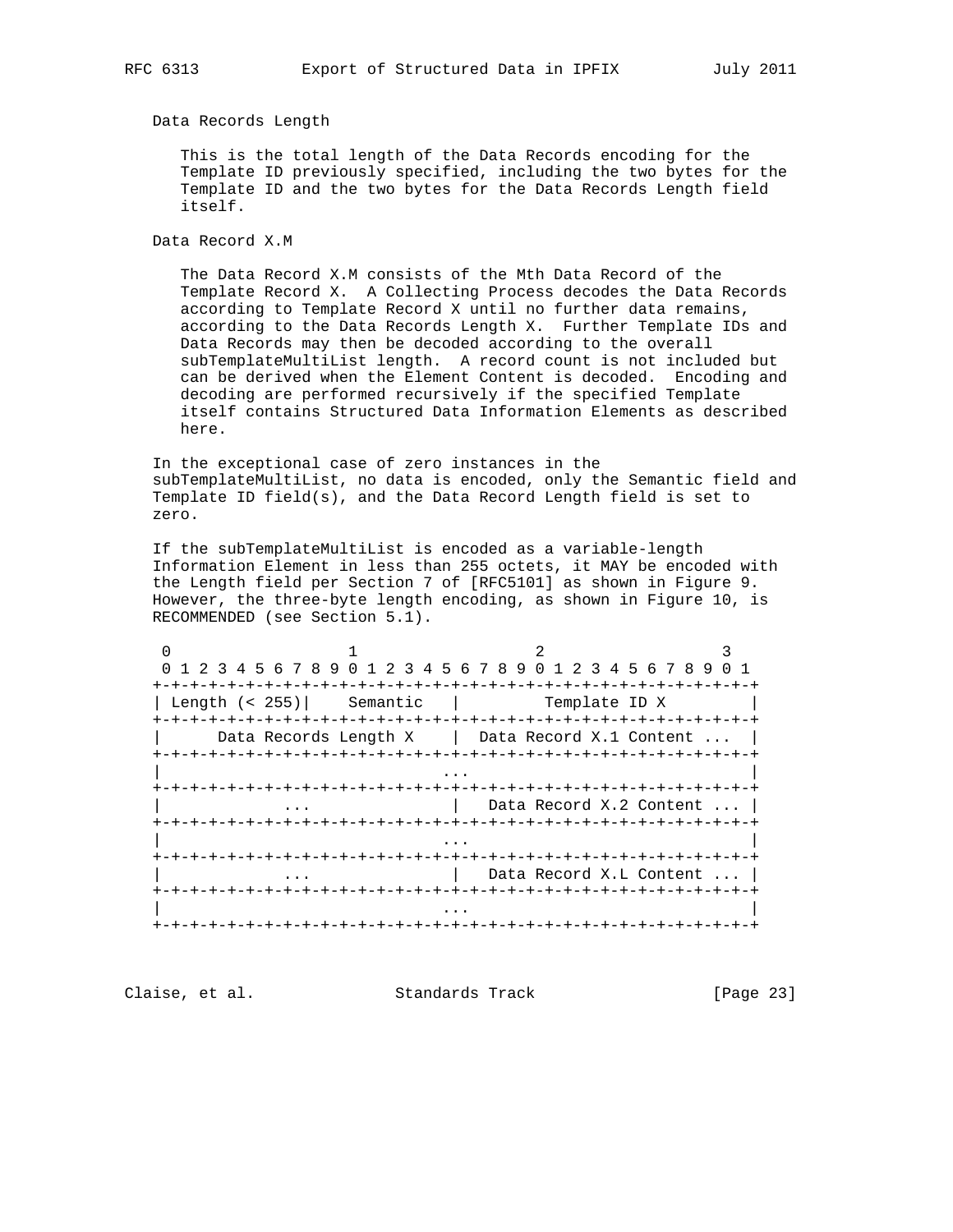| Template ID Y  $\mathbf{1}$  . The set of  $\mathbf{1}$ | Data Records Length Y | Data Record Y.1 Content ... | | Data Record Y.2 Content ... |  $\mathbb{R}$ Data Record Y.M Content  $\ldots$ **+-+-+-+-+-+-+** Template ID Z  $\cdot \cdot \cdot$ | Data Records Length Z | Data Record Z.1 Content ... | +-+-+-+-+-+-+-+-+-+-+-+-+- $\dots$   $\qquad$  Data Record Z.2 Content  $\dots$ ... | Data Record Z.N Content ... | +-+-+-+-+-+-+-+-+-+-+-+-+-+-+-+-+

## Figure 9: Variable-Length subTemplateMultiList Encoding (Length < 255 Octets)

If the subTemplateMultiList is encoded as a variable-length Information Element in 255 or more octets, it MUST be encoded with the Length field per Section 7 of [RFC5101] as follows:

 $\overline{0}$ 2  $\mathbf{1}$ 0 1 2 3 4 5 6 7 8 9 0 1 2 3 4 5 6 7 8 9 0 1 2 3 4 5 6 7 8 9 0 1 | 255 | Length (0 to 65535) | Semantic | Template ID X | Data Records Length X | Data Record X.1 Content ... 

Claise, et al. Standards Track

 $[Page 24]$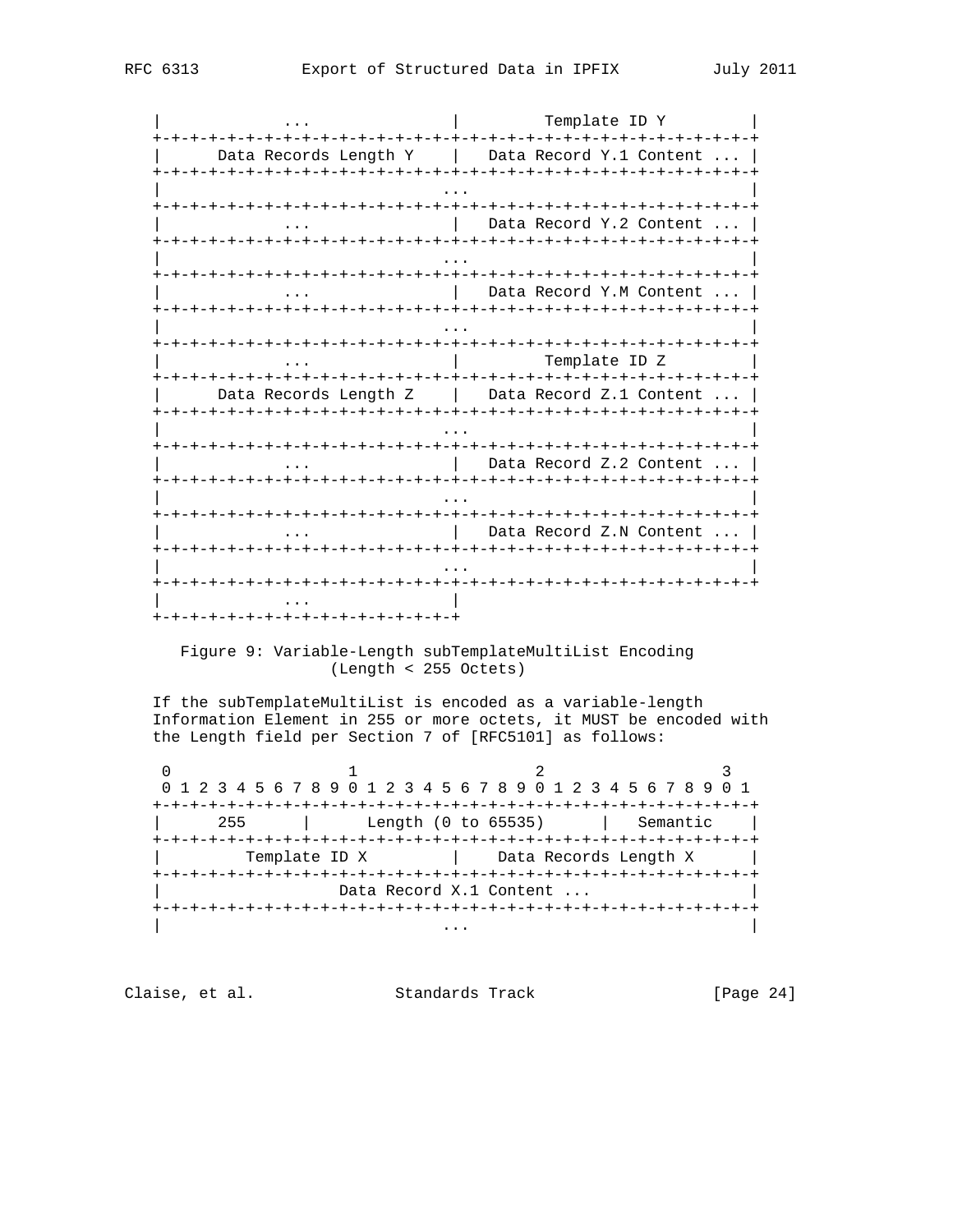| -+-+-+-+-+-+-+-+-+-+-+-+-+- | -+-+-+-+-+-+-+-+-+-+-+-+-+-+- |
|-----------------------------|-------------------------------|
|                             | Data Record X.2 Content       |
|                             |                               |
|                             | Data Record X.L Content       |
|                             |                               |
| Template ID Y               | Data Records Length Y         |
|                             | Data Record Y.1 Content       |
|                             |                               |
|                             | Data Record Y.2 Content       |
|                             |                               |
|                             | Data Record Y.M Content       |
|                             |                               |
| Template ID Z               | Data Records Length Z         |
|                             | Data Record Z.1 Content       |
|                             |                               |
|                             | Data Record Z.2 Content       |
|                             |                               |
|                             | Data Record Z.N Content       |
|                             |                               |
|                             |                               |

Figure 10: Variable-Length subTemplateMultiList Encoding (Length 0 to 65535 Octets)

# 5. Structured Data Format

5.1. Length Encoding Considerations

The new Structured Data Information Elements represent a list that potentially carries complex hierarchical and repeated data.

Claise, et al. Standards Track

[Page 25]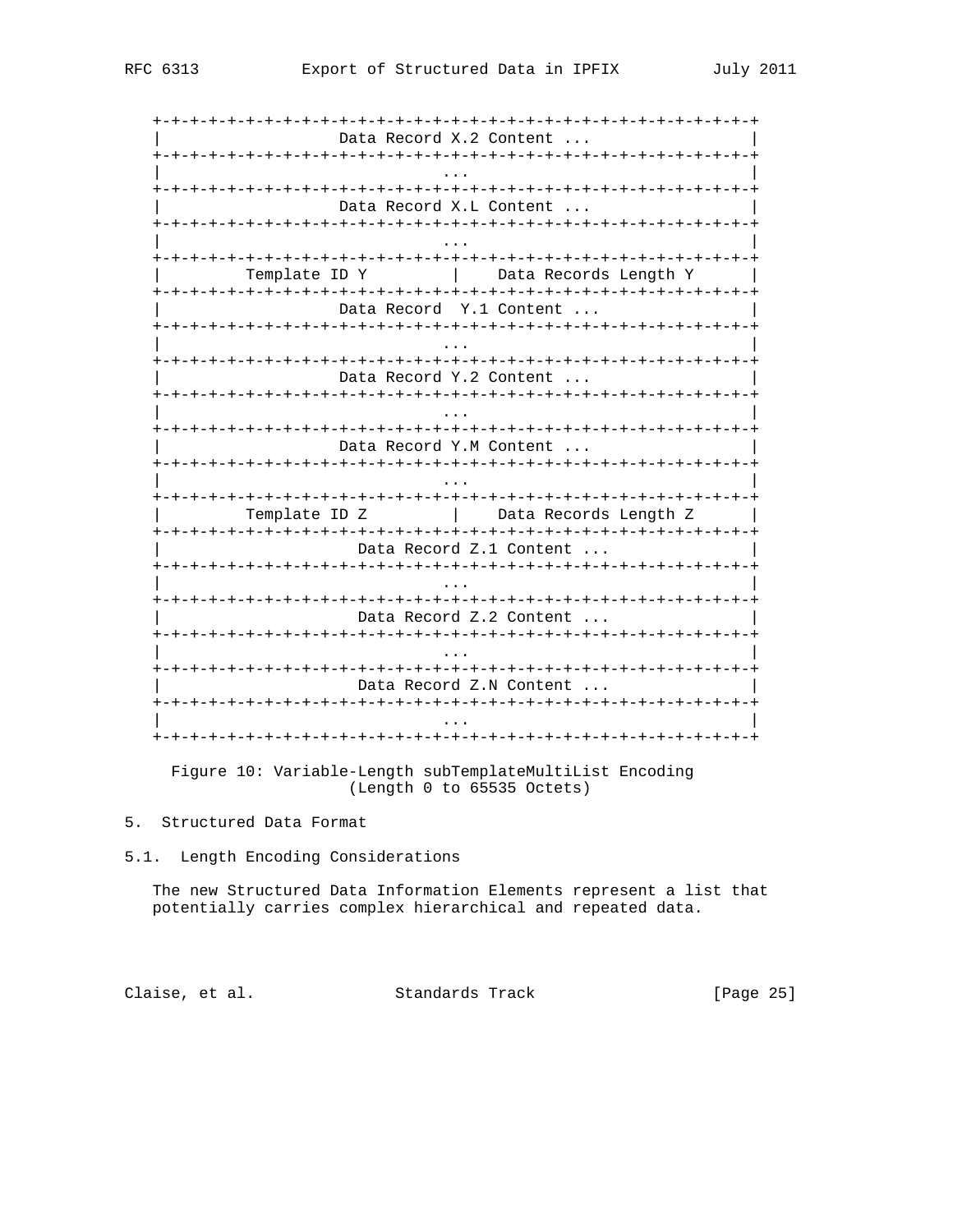When the encoding of a Structured Data Information Element has a fixed length (because, for example, it contains the same number of fixed-length elements, or if the permutations of elements in the list always produces the same total length), the element length can be encoded in the corresponding Template Record.

 However, when representing variable-length data, hierarchical data, and repeated data with variable element counts, where the number and length of elements can vary from record to record, we RECOMMEND that the Information Elements are encoded using the variable-length encoding described in Section 7 of [RFC5101], with the length carried before the Structured Data Information Element encoding.

 Because of the complex and repeated nature of the data, it is potentially difficult for the Exporting Process to efficiently know in advance the exact encoding size. In this case, the Exporting Process may encode the available data starting at a fixed offset and fill in the final length afterwards. Therefore, the three-byte length encoding is RECOMMENDED for variable-length Information Elements in all Template Records containing a Structured Data Information Element, even if the encoded length can be less than 255 bytes, because the starting offset of the data is known in advance.

 When encoding such data, an Exporting Process MUST take care to not exceed the maximum allowed IPFIX message length of 65535 bytes as specified in [RFC5101].

5.2. Recursive Structured Data

 It is possible to define recursive relationships between IPFIX structured data instances, for example, when representing a tree structure. The simplest case of this might be a basicList, where each element is itself a basicList, or a subTemplateList where one of the fields of the referenced Template is itself a subTemplateList referencing the same Template. Also, the Exporting Process MUST take care when encoding recursively-defined structured data not to exceed the maximum allowed length of an IPFIX Message (as noted in Length Encoding Considerations).

5.3. Structured Data Information Elements Applicability in Options Template Sets

 Structured Data Information Elements MAY be used in Options Template Sets.

 As an example, consider a mediation function that must aggregate Data Records from multiple Observation Point types:

Claise, et al. Standards Track [Page 26]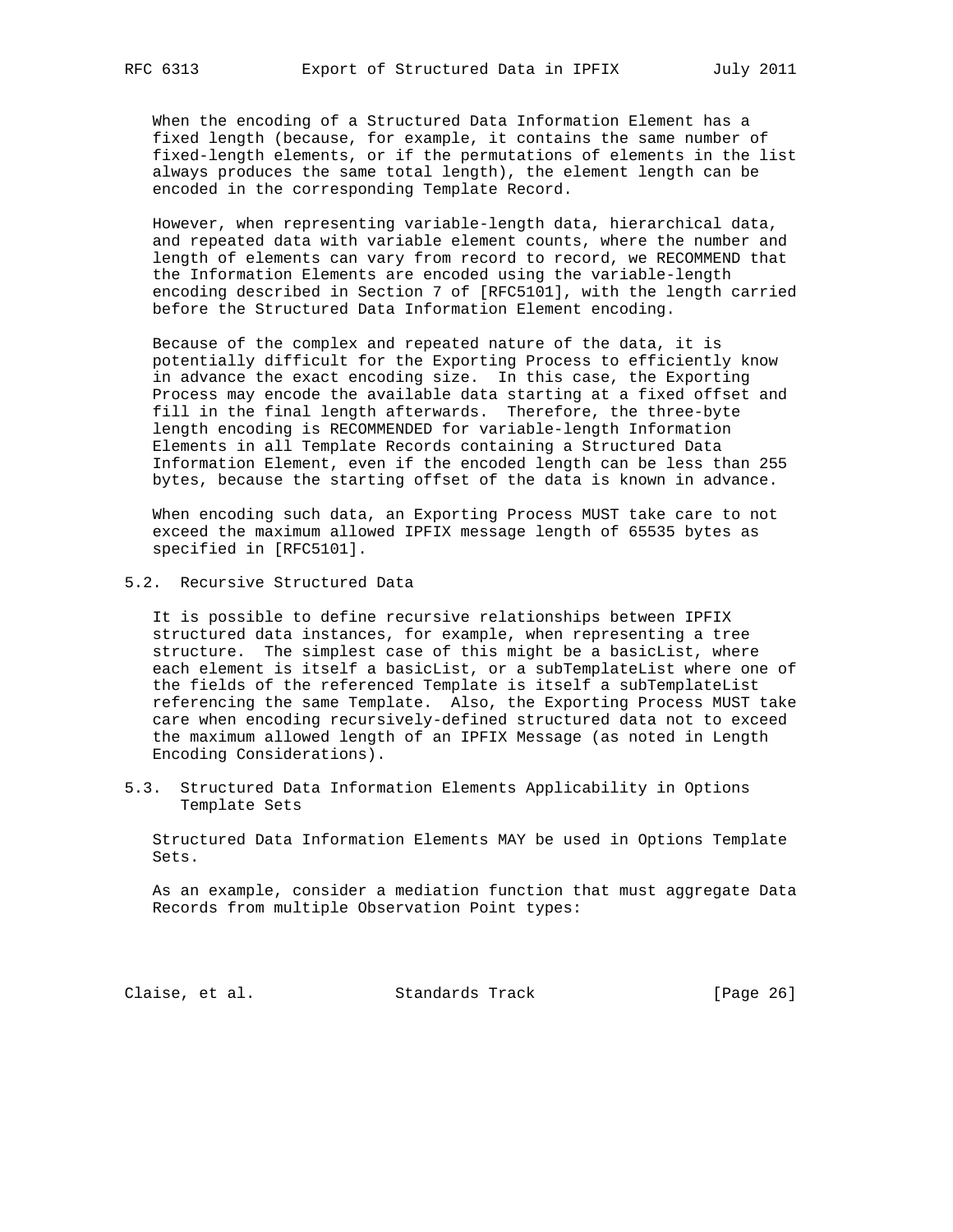Router 1, (interface 1) Router 2, (linecard A) Router 3, (linecard B) Router 4, (linecard C, interface 2)

 In order to encode the PSAMP Selection Sequence Report Interpretation [RFC5476], the mediation function must express this combination of Observation Points as a single new Observation Point. Recall from [RFC5476] that the PSAMP Selection Sequence Report Interpretation consists of the following fields:

 Scope: selectionSequenceId Non-Scope: one Information Element mapping the Observation Point selectorId (one or more)

 Without structured data, there is clearly no way to express the complex aggregated Observation Point as "one Information Element mapping the Observation Point". However, the desired result may be easily achieved using the structured data types. Refer to Section 9.5. for an encoding example related to this case study.

 Regarding the scope in the Options Template Record, the IPFIX specification [RFC5101] mentions that "the IPFIX protocol doesn't prevent the use of any Information Elements for scope". Therefore, a Structured Data Information Element MAY be used as scope in an Options Template Set.

 Extending the previous example, the mediation function could export a given name for this complex aggregated Observation Point:

 Scope: Aggregated Observation Point (structured data) Non-Scope: a new Information Element containing the name

## 5.4. Usage Guidelines for Equivalent Data Representations

 Because basicList, subTemplateList, and subTemplateMultiList are all lists, in several cases, there is more than one way to represent what is effectively the same data structure. However, in some cases, one approach has an advantage over the other, e.g., more compact, uses fewer resources, and is therefore preferred over an alternate representation.

 A subTemplateList can represent the same simple list of single-valued Information Elements as a basicList, if the Template referenced by the subTemplateList contains only one single-valued Information Element. Although the encoding is more compact than a basicList by two bytes, using a subTemplateList, in this case, requires a new

Claise, et al. Standards Track [Page 27]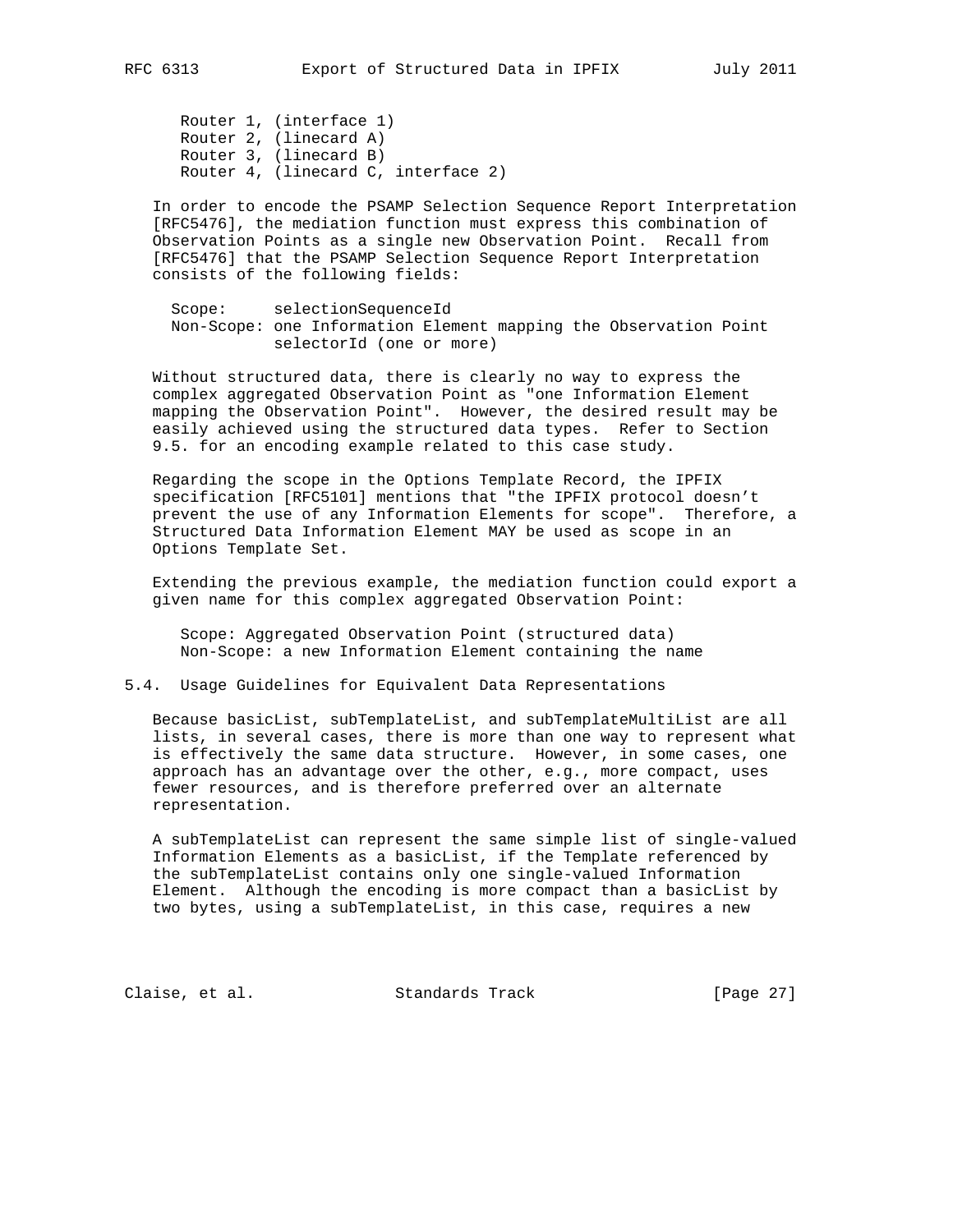Template per Information Element. The basicList requires no additional Template and is therefore RECOMMENDED in this case.

 Although a subTemplateMultiList with one Element can represent the contents of a subTemplateList, the subTemplateMultiList carries two additional bytes (Element Length). It is also potentially useful to a Collecting Process to know in advance that a subTemplateList directly indicates that list element types are consistent. The subTemplateList Information Element is therefore RECOMMENDED in this case.

 The Semantic field in a subTemplateMultiList indicates the top-level relationship among the series of Data Records corresponding to the different Template Records, within this Structured Data Information Element. If a semantic is required to describe the relationship among the different Data Records corresponding to a single Template ID within the subTemplateMultiList, then an encoding based on a basicList of subTemplateLists should be used; refer to Section 5.6 for more information. Alternatively, if a semantic is required to describe the relationship among all Data Records within a subTemplateMultiList (regardless of the Template Record), an encoding based on a subTemplateMultiList with one Data Record corresponding to a single Template ID can be used.

 Note that the referenced Information Element(s) in the Structured Data Information Elements can be taken from the IPFIX information model [RFC5102], the PSAMP information model [RFC5477], any of the Information Elements defined in the IANA IPFIX registry [IANA-IPFIX], or enterprise-specific Information Elements.

 If a Template Record contains a subTemplateList as the only field, a Set encoding as specified in the IPFIX protocol specifications [RFC5101] should be considered, unless:

- A relationship among multiple list elements must be exported, in which case, the semantic from the IPFIX Structured Data Information Element can convey this relationship.
- The Exporting Process wants to convey the number of elements in the list, even in the special cases of zero or one element in the list. Indeed, the case of an empty list cannot be represented with the IPFIX protocol specifications [RFC5101]. In the case of a single element list, the Template Record specified in the IPFIX protocol specification [RFC5101] could be used. However, on the top of the Template Record with the subTemplateList to export multiple list elements, this supplementary Template would impose some extra

Claise, et al. Standards Track [Page 28]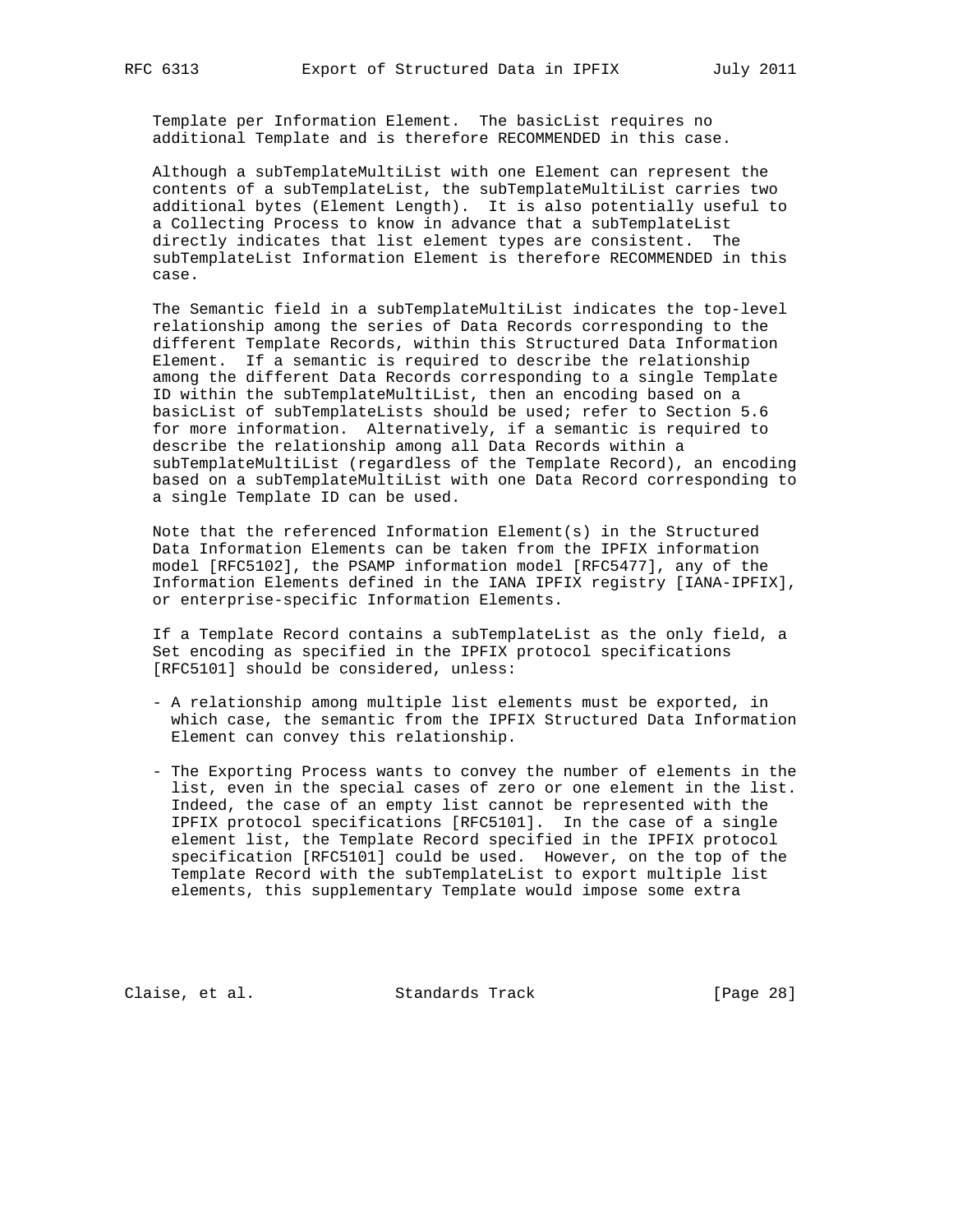management, both on the Exporting Process and on the Collecting Process, which might have to correlate the information from two Template Records.

 Similarly, if a Template Record contains a subTemplateMultiList as the only field, an IPFIX Message as described in the IPFIX protocol specification [RFC5101] should be considered, unless:

- A relationship among top-level list elements must be exported, in which case, the semantic from the IPFIX Structured Data Information Element can convey this relationship.
- The Exporting Process wants to convey the number of Data Records corresponding to every Template in the subTemplateMultiList.
- 5.5. Padding

 The Exporting Process MAY insert some padding octets in structured data field values in a Data Record by including the 'paddingOctets' Information Element as described in [RFC5101], Section 3.3.1. The paddingOctets Information Element can be included in a Template Record referenced by a structured data Information Element for this purpose.

5.6. Semantic

 Semantic interpretations of received Data Records at or beyond the Collecting Process remain explicitly undefined, unless that data is transmitted using this extension with explicit structured data type semantic information.

 It is not the Exporter's role to check the validity of the semantic representation of Data Records.

 More complex semantics can be expressed as a combination of the Semantic Data Information Elements specified in this document.

 For example, the export of the AS10 AS20 AS30 AS40 {AS50,AS60} BGP AS-PATH would be reported as a basicList of two elements, each element being a basicList of BGP AS, with the top-level structured data type semantic of "ordered". The first element would contain a basicList composed of (AS10,AS20,AS30,AS40) and the respective structured data type semantic of "ordered", while the second element would contain a basicList composed of (AS50, AS60) and the respective structured data type semantic of "exactlyOneOf". A high-level Data Record diagram would be represented as:

Claise, et al. Standards Track [Page 29]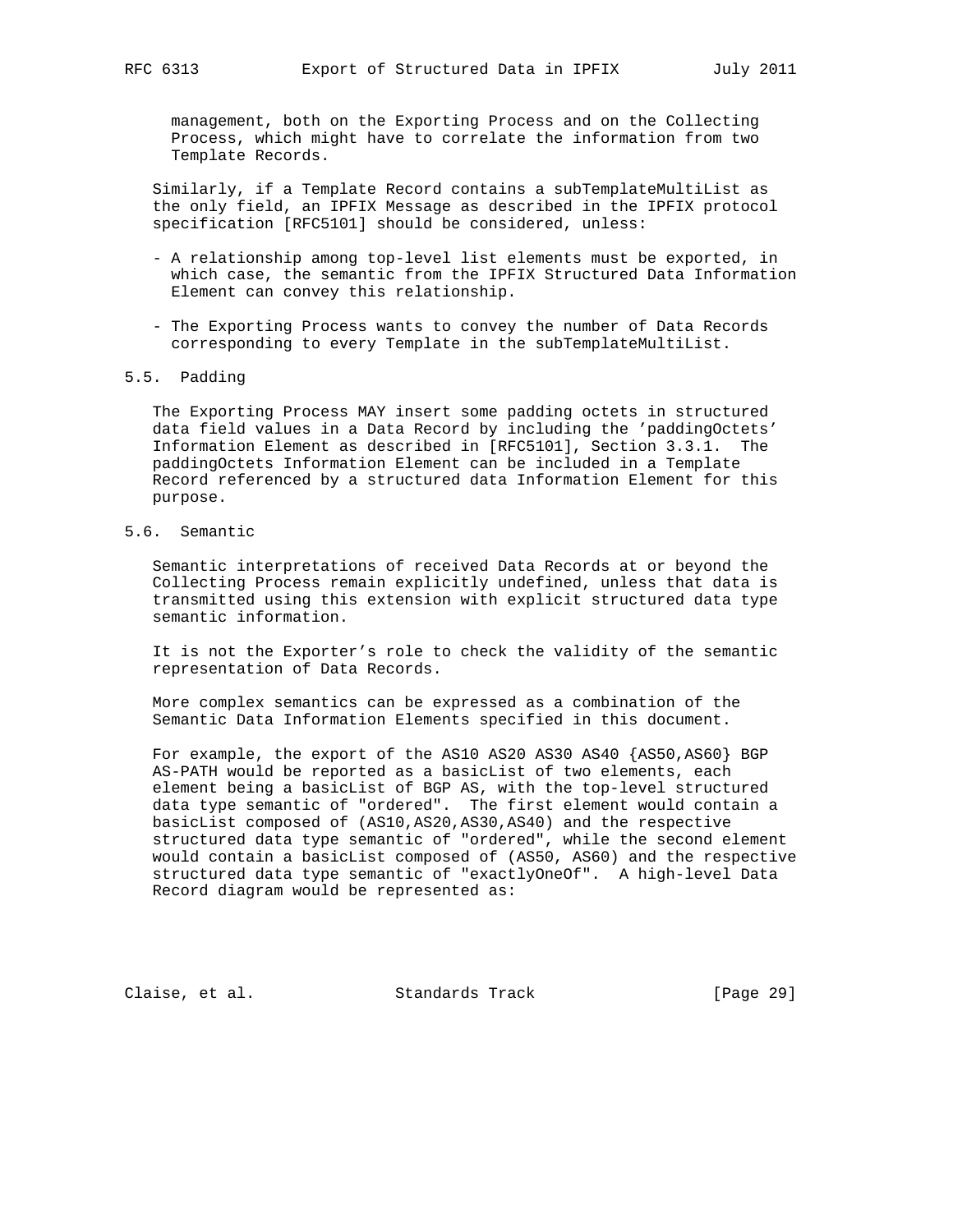BGP AS-PATH = (basicList, ordered, (basicList, ordered, AS10,AS20,AS30,AS40), (basicList, exactlyOneOf, AS50, AS60) )

 If a semantic is required to describe the relationship among the different Data Records corresponding to a single Template ID within the subTemplateMultiList, then an encoding based on a basicList of subTemplateLists should be used, as shown in the next case study.

Case study 1:

 In this example, an Exporter monitoring security attacks must export a list of security events consisting of attackers and targets. For the sake of the example, assume that the Collector can differentiate the attacker (which is expressed using source fields) from the target (which is expressed using destination fields). Imagine that attackers A1 or A2 may attack targets T1 and T2.

The first case uses a subTemplateMultiList composed of two Template Records, one representing the attacker and one representing the target, each of them containing an IP address and a port.

Attacker Template Record = (src IP address, src port)

Target Template Record = (dst IP address, dst port)

A high-level Data Record diagram would be represented as:

Alert = (subTemplateMultiList, allOf, (Attacker Template Record, A1, A2), (Target Template Record, T1, T2)  $)$ 

 The Collecting Process can only conclude that the list of attackers (A1, A2) and the list of targets (T1, T2) are present, without knowing the relationship amongst attackers and targets. The Exporting Process would have to explicitly call out the relationship amongst attackers and targets as the top-level semantic offered by the subTemplateMultiList isn't sufficient.

Claise, et al. Standards Track [Page 30]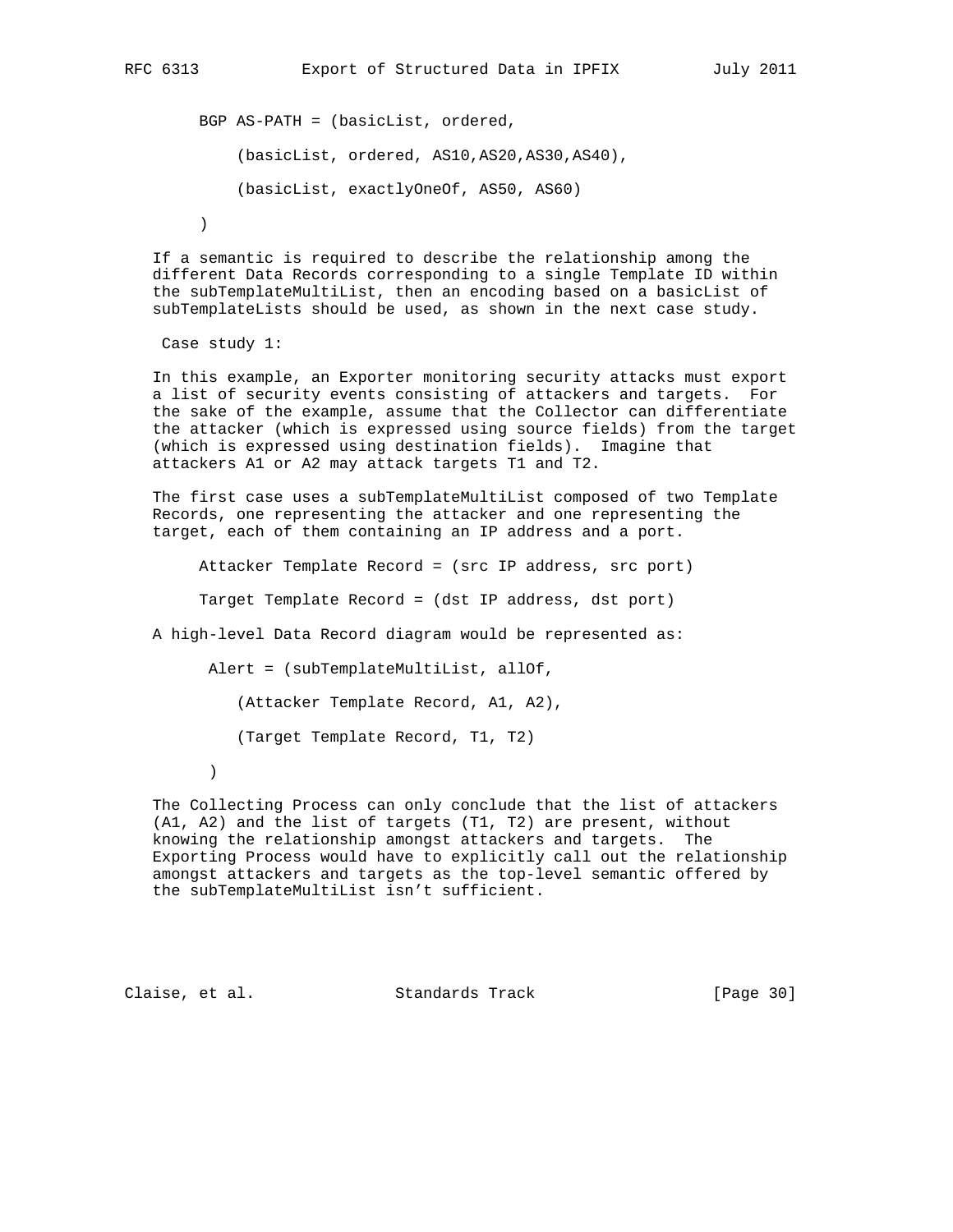The only proper encoding for the previous semantic (i.e., attacker A1 or A2 may attack target T1 and T2) uses a basicList of subTemplateLists and is represented as follows:

 Attacker Template Record = (src IP address, src port) Target Template Record = (dst IP address, dst port) Alert = (basicList, allOf, (subTemplateList, exactlyOneOf, attacker A1, A2) (subTemplateList, allOf, target T1, T2)  $\overline{\phantom{a}}$ 

Case study 2:

 In this example, an Exporter monitoring security attacks must export a list of attackers and targets. For the sake of the example, assume that the Collector can differentiate the attacker (which is expressed using source fields) from the target (which is expressed using destination fields). Imagine that attacker A1 or A2 is attacking target T1, while attacker A3 is attacking targets T2 and T3. The first case uses a subTemplateMultiList that contains Data Records corresponding to two Template Records, one representing the attacker and one representing the target, each of them containing an IP address and a port.

 Attacker Template Record = (src IP address, src port) Target Template Record = (dst IP address, dst port)

A high-level Data Record diagram would be represented as:

Alert = (subTemplateMultiList, allOf,

(Attacker Template Record, A1, A2, A3),

(Target Template Record, T1, T2, T3)

)

 The Collecting Process can only conclude that the list of attackers (A1, A2, A3), and the list of targets (T1, T2, T3) are present, without knowing the relationship amongst attackers and targets.

Claise, et al. Standards Track [Page 31]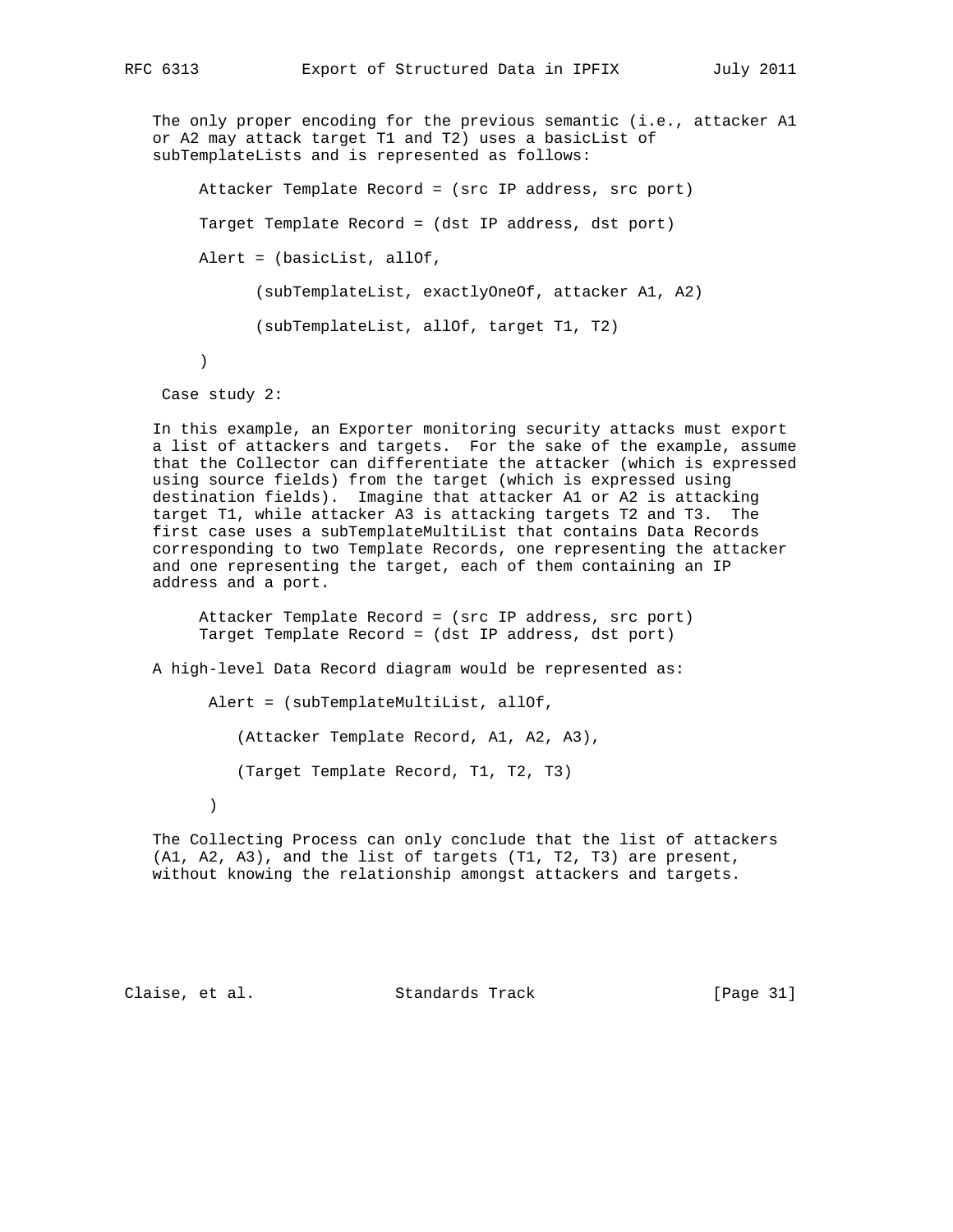The second case could use a Data Record definition composed of the following:

Alert = (subTemplateMultiList, allOf, (Attacker Template Record, A1, A2), (Target Template Record, T1), (Attacker Template Record, A3), (Target Template Record, T2, T3) )

 With the above representation, the Collecting Process can infer that the alert consists of the list of attackers (A1, A2), target (T1), attacker (A3), and list of targets (T2, T3). From the sequence in which attackers and targets are encoded, the Collector can possibly deduce that some relationship exists among (A1, A2, T1) and (A2, T1, T2) but cannot understand what it is exactly. So, there is a need for the Exporting Process to explicitly define the relationship between the attackers, and targets and the top-level semantic of the subTemplateMultiList is not sufficient.

 The only proper encoding for the previous semantic (i.e., attacker A1 or A2 attacks target T1, attacker A3 attacks targets T2 and T3) uses a basicList of subTemplateLists and is represented as follows:

```
 Participant P1 =
 (basicList, allOf,
       (subTemplateList, exactlyOneOf, attacker A1, A2)
       (subTemplateList, undefined, target T1)
 )
 Participant P2 =
 (basicList, allOf,
       (subTemplateList, undefined, attacker A3,
       (subTemplateList, allOf, targets T2, T3)
 )
```
Claise, et al. Standards Track [Page 32]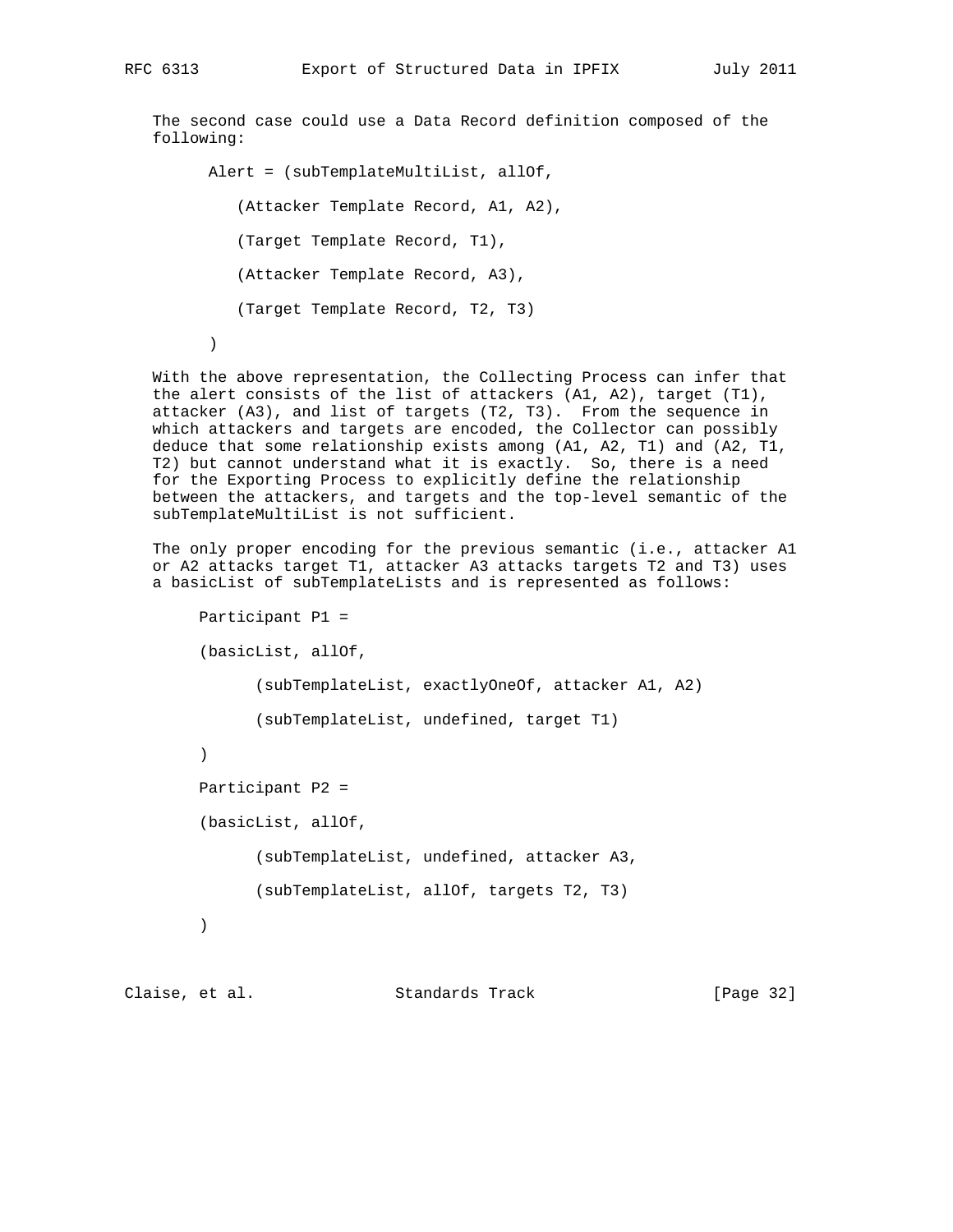The security alert is represented as a subTemplateList of participants.

Alert =

(subTemplateList, allOf, Participant P1, Participant P2)

 Note that, in the particular case of a single element in a Structured Data Information Element, the Semantic field is actually not very useful since it specifies the relationship among multiple elements. Any choice of allOf, exactlyOneOf, or OneOrMoreOf would provide the same result semantically. Therefore, in case of a single element in a Structured Data Information Element, the default "undefined" semantic SHOULD be used.

6. Template Management

 This section introduces some more specific Template management and Template Withdrawal Message-related specifications compared to the IPFIX protocol specification [RFC5101].

 First of all, the Template ID uniqueness is unchanged compared to [RFC5101]; the uniqueness is local to the Transport Session and Observation Domain that generated the Template ID. In other words, the Set ID used to export the Template Record does not influence the Template ID uniqueness.

 While [RFC5101] mentions that "if an Information Element is required more than once in a Template, the different occurrences of this Information Element SHOULD follow the logical order of their treatments by the Metering Process", this rule MAY be ignored within Structured Data Information Elements.

 As specified in [RFC5101], Templates that are not used anymore SHOULD be deleted. Deleting a Template implies that it MUST NOT be used within subTemplateList and subTemplateMultiList anymore. Before reusing a Template ID, the Template MUST be deleted. In order to delete an allocated Template, the Template is withdrawn through the use of a Template Withdrawal Message.

7. The Collecting Process's Side

 This section introduces some more specific specifications to the Collection Process compared to Section 9 in the IPFIX protocol [RFC5101].

 As opposed to the IPFIX specification in [RFC5101], IPFIX Messages with IPFIX Structured Data Information Elements change the IPFIX

Claise, et al. Standards Track [Page 33]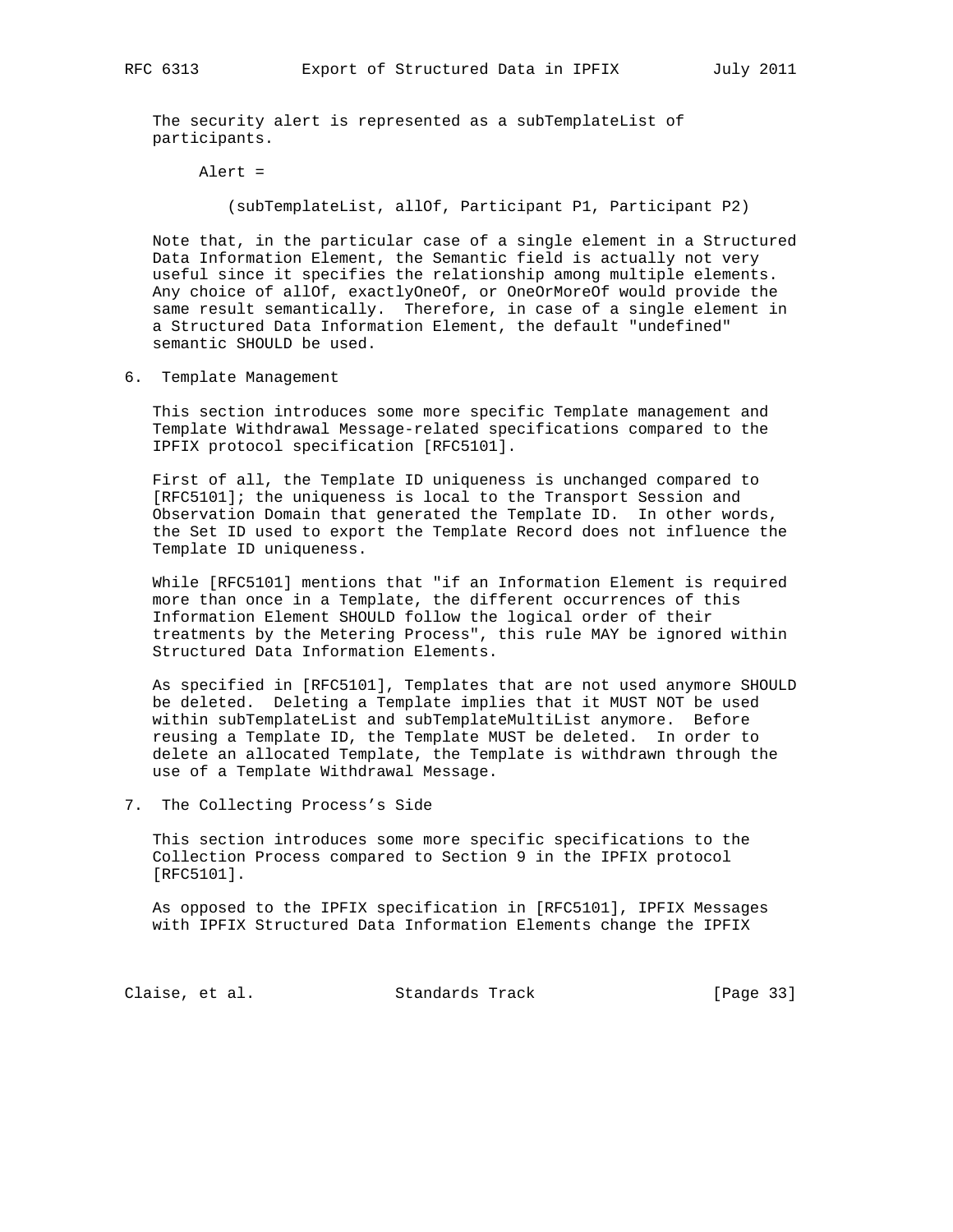concept from the Collector's point of view as the data types are present in the Data Records rather than in the Template Records. For example, a basicList Information Element in a Template Record doesn't specify the list element data type; this information is contained in the Data Record. For example, in case of a subTemplateMultiList, the Collecting Process must refer to the included Template Records in the middle of the Data Record decode.

 As described in [RFC5101], a Collecting Process MUST note the Information Element identifier of any Information Element that it does not understand and MAY discard that Information Element from the Flow Record. Therefore, a Collection Process that does not support the extension specified in this document can ignore the Structured Data Information Elements in a Data Record, or it can ignore Data Records containing these new Structured Data Information Elements while continuing to process other Data Records.

 If the structured data contains the "undefined" structured data type semantic, the Collecting Process MAY attempt to draw its own conclusion in terms of the semantic contained in the Data Record.

8. Defining New Information Elements Based on the New Abstract Data Types

This document specifies three new abstract data types: basicList, subTemplateList, and subTemplateMultiList. As specified in [RFC5102], the specification of new IPFIX Information Elements uses the Template specified in Section 2.1 of [RFC5102]. This Template mentioned existing and future the data types: "One of the types listed in Section 3.1 of this document or in a future extension of the information model". So new Information Elements can be specified based on the three new abstract data types.

 The authors anticipate the creation of both enterprise-specific and IANA Information Elements based on the IPFIX structured data types. For example, bgpPathList, bgpSequenceList, and bgpSetList, of abstract types and semantics basicList/ordered, basicList/ordered, and basicList/exactlyOneOf respectively, would define the complete semantic of the list. This specification doesn't specify any new Information Elements beyond the ones in Section 4.3.

9. Structured Data Encoding Examples

 The following examples are created solely for the purpose of illustrating how the extensions proposed in this document are encoded.

Claise, et al. Standards Track [Page 34]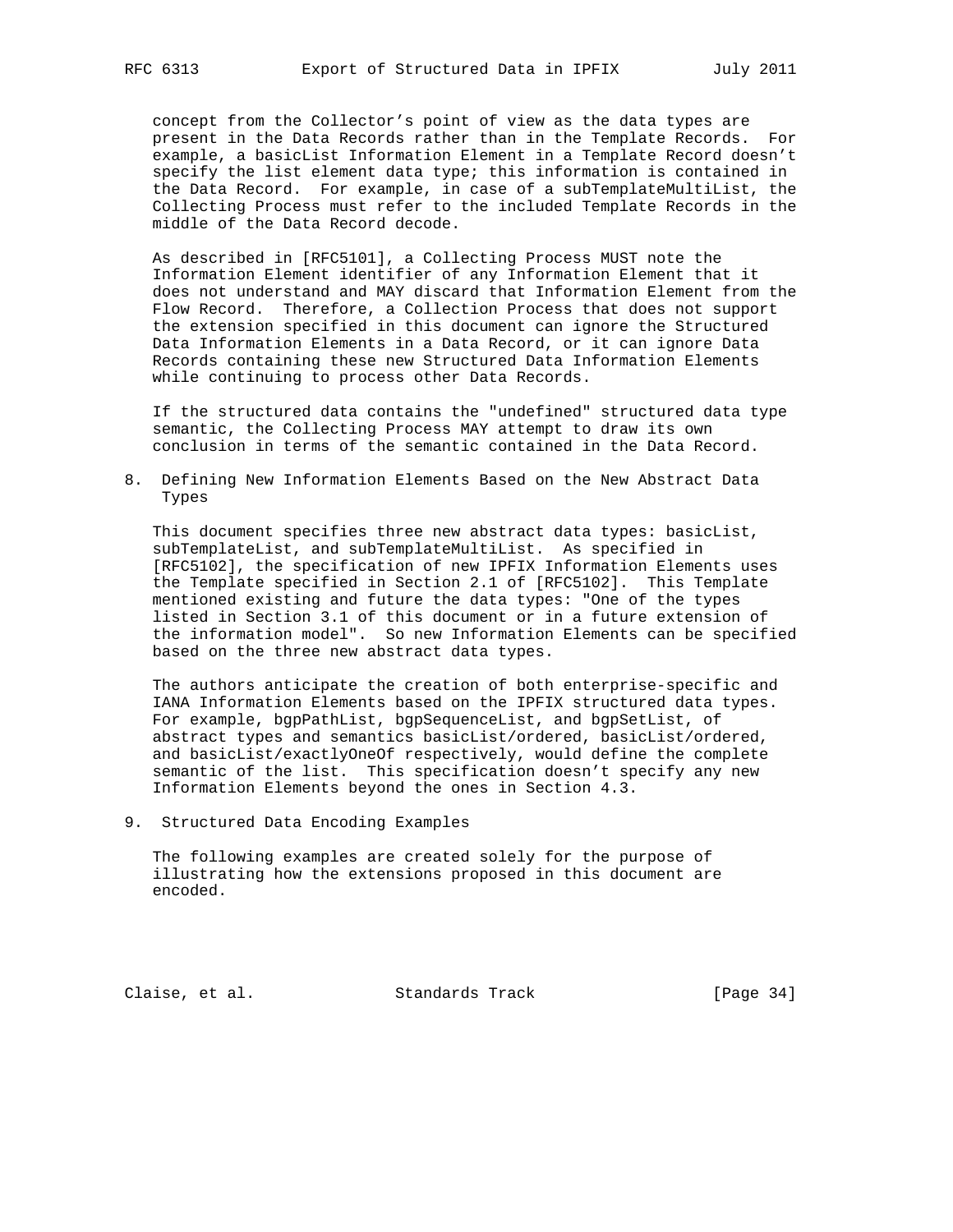# 9.1. Encoding a Multicast Data Record with basicList

 Consider encoding a multicast Data Record containing the following data:

 --------------------------------------------------------------- Ingress If | Source IP | Destination IP | Egress Interfaces --------------------------------------------------------------- 9 192.0.2.201 233.252.0.1 1, 4, 8 ---------------------------------------------------------------

Template Record for the multicast Flows, with the Template ID 256:

0  $1$  2 3 0 1 2 3 4 5 6 7 8 9 0 1 2 3 4 5 6 7 8 9 0 1 2 3 4 5 6 7 8 9 0 1 +-+-+-+-+-+-+-+-+-+-+-+-+-+-+-+-+-+-+-+-+-+-+-+-+-+-+-+-+-+-+-+-+ Set ID = 2  $\vert$  Length = 24 octets +-+-+-+-+-+-+-+-+-+-+-+-+-+-+-+-+-+-+-+-+-+-+-+-+-+-+-+-+-+-+-+-+  $T$ emplate ID = 256 | Field Count = 4 +-+-+-+-+-+-+-+-+-+-+-+-+-+-+-+-+-+-+-+-+-+-+-+-+-+-+-+-+-+-+-+-+  $|0|$  ingressInterface = 10  $|$  Field Length = 4  $|$  +-+-+-+-+-+-+-+-+-+-+-+-+-+-+-+-+-+-+-+-+-+-+-+-+-+-+-+-+-+-+-+-+ |0| sourceIPv4Address = 8 | Field Length = 4 +-+-+-+-+-+-+-+-+-+-+-+-+-+-+-+-+-+-+-+-+-+-+-+-+-+-+-+-+-+-+-+-+  $|0|$  DestinationIPv4Address = 12 | Field Length = 4 +-+-+-+-+-+-+-+-+-+-+-+-+-+-+-+-+-+-+-+-+-+-+-+-+-+-+-+-+-+-+-+-+ |0| basicList = 291 | Field Length = 0xFFFF | +-+-+-+-+-+-+-+-+-+-+-+-+-+-+-+-+-+-+-+-+-+-+-+-+-+-+-+-+-+-+-+-+

Figure 11: Encoding basicList, Template Record

The list of outgoing interfaces is represented as a basicList with semantic allOf, and the Length of the list is chosen to be encoded in three bytes even though it may be less than 255 octets.

Claise, et al. Standards Track [Page 35]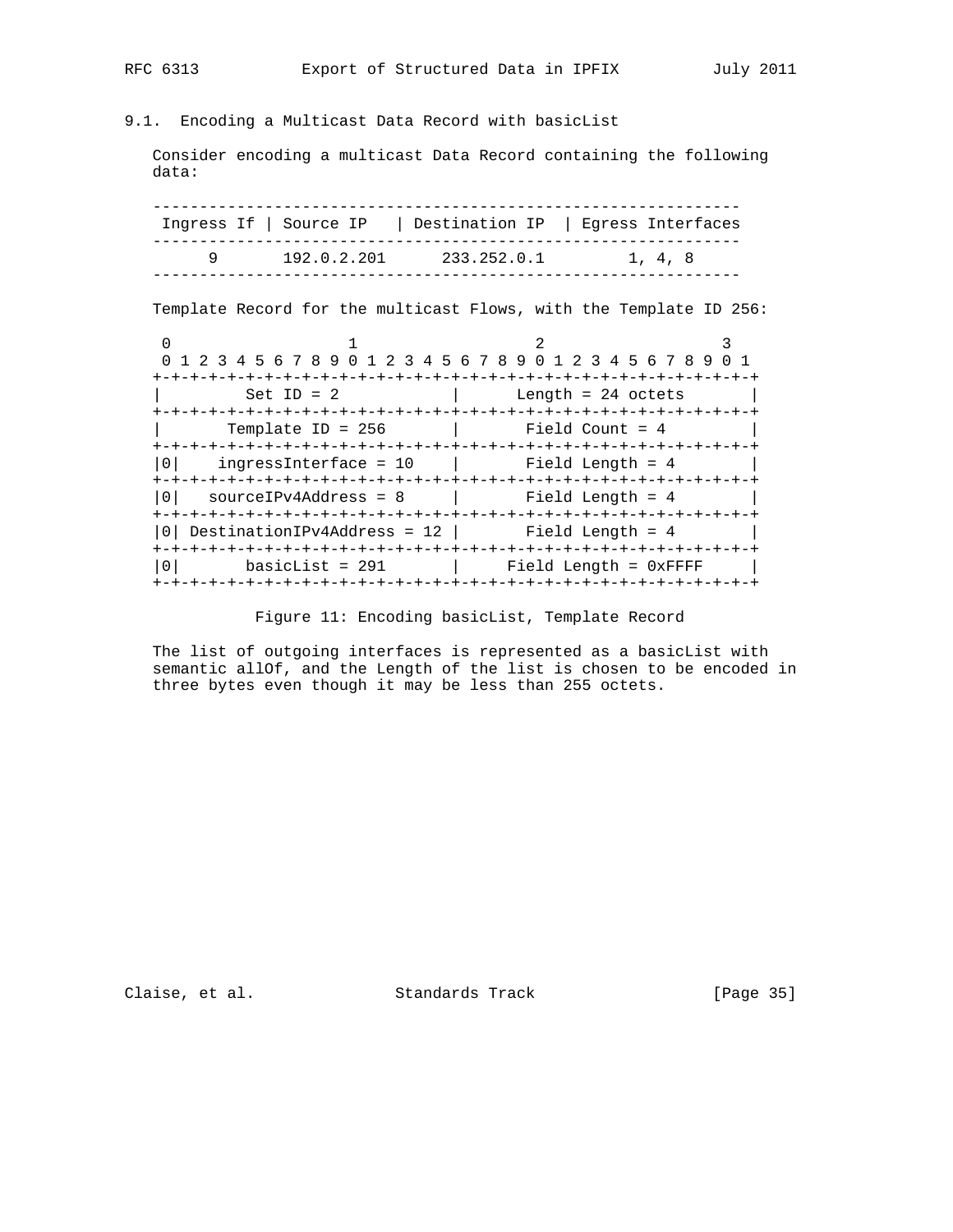The Data Set is represented as follows:

0  $1$  2 3 0 1 2 3 4 5 6 7 8 9 0 1 2 3 4 5 6 7 8 9 0 1 2 3 4 5 6 7 8 9 0 1 +-+-+-+-+-+-+-+-+-+-+-+-+-+-+-+-+-+-+-+-+-+-+-+-+-+-+-+-+-+-+-+-+ | Set ID = 256 | Length = 36 | +-+-+-+-+-+-+-+-+-+-+-+-+-+-+-+-+-+-+-+-+-+-+-+-+-+-+-+-+-+-+-+-+ | ingressInterface = 9 | +-+-+-+-+-+-+-+-+-+-+-+-+-+-+-+-+-+-+-+-+-+-+-+-+-+-+-+-+-+-+-+-+ | sourceIPv4Address = 192.0.2.201 | +-+-+-+-+-+-+-+-+-+-+-+-+-+-+-+-+-+-+-+-+-+-+-+-+-+-+-+-+-+-+-+-+ | DestinationIPv4Address = 233.252.0.1 | +-+-+-+-+-+-+-+-+-+-+-+-+-+-+-+-+-+-+-+-+-+-+-+-+-+-+-+-+-+-+-+-+ | 255 | List Length = 17 | semantic=allOf| +-+-+-+-+-+-+-+-+-+-+-+-+-+-+-+-+-+-+-+-+-+-+-+-+-+-+-+-+-+-+-+-+ | egressInterface FieldId = 14 |egressInterface Field Length=4 | +-+-+-+-+-+-+-+-+-+-+-+-+-+-+-+-+-+-+-+-+-+-+-+-+-+-+-+-+-+-+-+-+ egressInterface value 1 = 1 +-+-+-+-+-+-+-+-+-+-+-+-+-+-+-+-+-+-+-+-+-+-+-+-+-+-+-+-+-+-+-+-+ egressInterface value 2 = 4 +-+-+-+-+-+-+-+-+-+-+-+-+-+-+-+-+-+-+-+-+-+-+-+-+-+-+-+-+-+-+-+-+ | egressInterface value 3 = 8 | +-+-+-+-+-+-+-+-+-+-+-+-+-+-+-+-+-+-+-+-+-+-+-+-+-+-+-+-+-+-+-+-+

Figure 12: Encoding basicList, Data Record, Semantic allOf

 In the example above, the basicList contains fixed-length elements. To illustrate how variable-length elements would be encoded, the same example is shown below with variable-length interface names in the basicList instead:

Claise, et al. Standards Track [Page 36]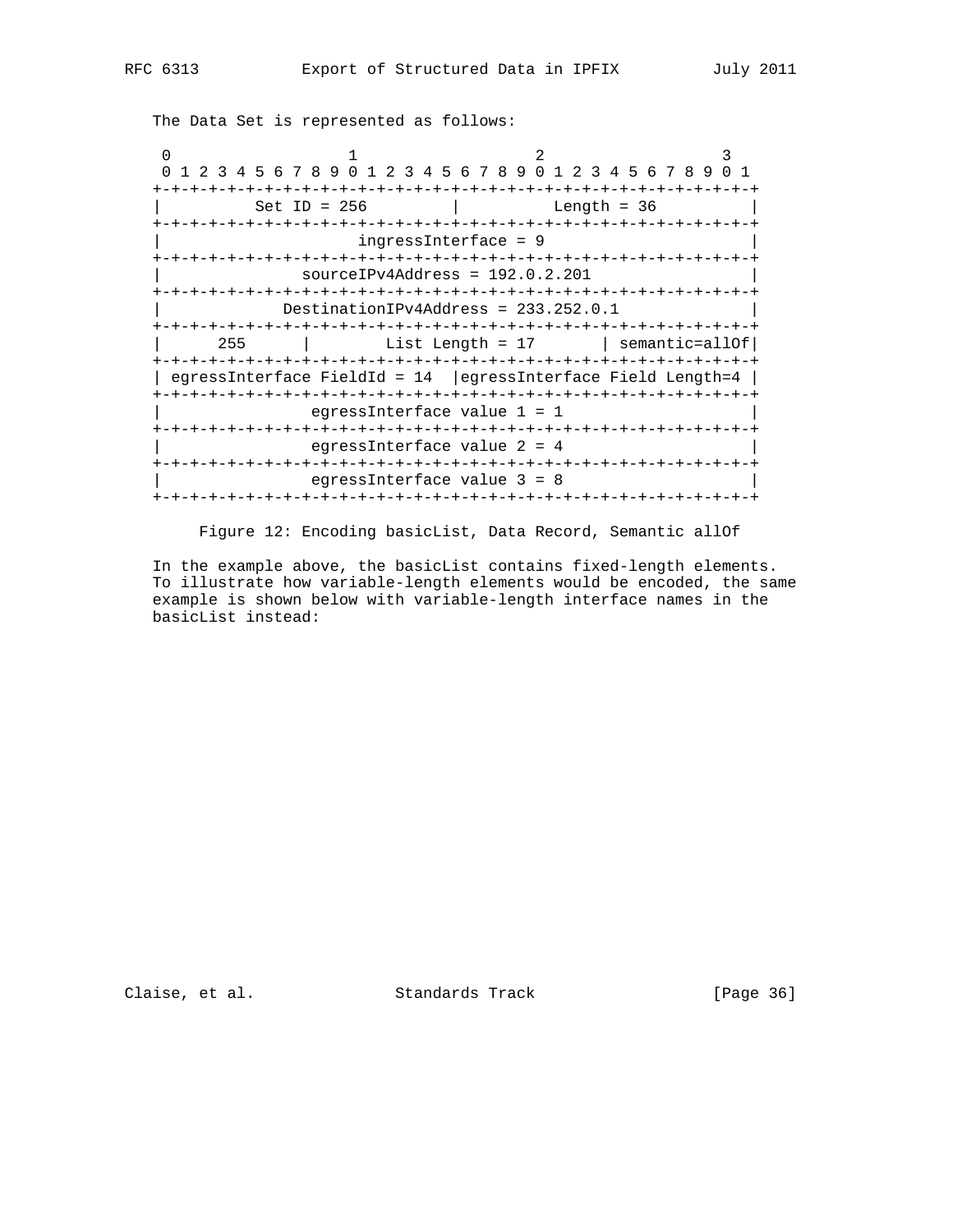0  $1$  2 3 0 1 2 3 4 5 6 7 8 9 0 1 2 3 4 5 6 7 8 9 0 1 2 3 4 5 6 7 8 9 0 1 +-+-+-+-+-+-+-+-+-+-+-+-+-+-+-+-+-+-+-+-+-+-+-+-+-+-+-+-+-+-+-+-+ Set ID = 256 | Length = 44 | +-+-+-+-+-+-+-+-+-+-+-+-+-+-+-+-+-+-+-+-+-+-+-+-+-+-+-+-+-+-+-+-+ ingressInterface = 9 +-+-+-+-+-+-+-+-+-+-+-+-+-+-+-+-+-+-+-+-+-+-+-+-+-+-+-+-+-+-+-+-+ | sourceIPv4Address = 192.0.2.201 | +-+-+-+-+-+-+-+-+-+-+-+-+-+-+-+-+-+-+-+-+-+-+-+-+-+-+-+-+-+-+-+-+ | DestinationIPv4Address = 233.252.0.1 | +-+-+-+-+-+-+-+-+-+-+-+-+-+-+-+-+-+-+-+-+-+-+-+-+-+-+-+-+-+-+-+-+ | 255 | List Length = 25 | semantic=allOf| +-+-+-+-+-+-+-+-+-+-+-+-+-+-+-+-+-+-+-+-+-+-+-+-+-+-+-+-+-+-+-+-+ |0| InterfaceName FieldId = 82 | InterfaceName Field Len=0xFFFF| +-+-+-+-+-+-+-+-+-+-+-+-+-+-+-+-+-+-+-+-+-+-+-+-+-+-+-+-+-+-+-+-+ | Length = 5 | 'F' | 'E' | '0' | +-+-+-+-+-+-+-+-+-+-+-+-+-+-+-+-+-+-+-+-+-+-+-+-+-+-+-+-+-+-+-+-+ | '/' | '0' | Length = 7 | 'F' | +-+-+-+-+-+-+-+-+-+-+-+-+-+-+-+-+-+-+-+-+-+-+-+-+-+-+-+-+-+-+-+-+  $|$  'E'  $|$  '1'  $|$  '0'  $|$  '/' +-+-+-+-+-+-+-+-+-+-+-+-+-+-+-+-+-+-+-+-+-+-+-+-+-+-+-+-+-+-+-+-+ | '1' | '0' | Length = 5 | 'F' | +-+-+-+-+-+-+-+-+-+-+-+-+-+-+-+-+-+-+-+-+-+-+-+-+-+-+-+-+-+-+-+-+  $|\t\t\t E' \t\t\t | \t\t\t '2' \t\t\t | \t\t\t '/' \t\t\t | \t\t\t '2' \t\t\t |$ +-+-+-+-+-+-+-+-+-+-+-+-+-+-+-+-+-+-+-+-+-+-+-+-+-+-+-+-+-+-+-+-+

 Figure 13: Encoding basicList, Data Record with Variable-Length Elements, Semantic allOf

## 9.2. Encoding a Load-Balanced Data Record with a basicList

 Consider encoding a load-balanced Data Record containing the following data:

|             |             | Ingress If   Source IP   Destination IP   Egress Interfaces |
|-------------|-------------|-------------------------------------------------------------|
| 192.0.2.201 | 233.252.0.1 | 1, 4, 8                                                     |

Claise, et al. Standards Track [Page 37]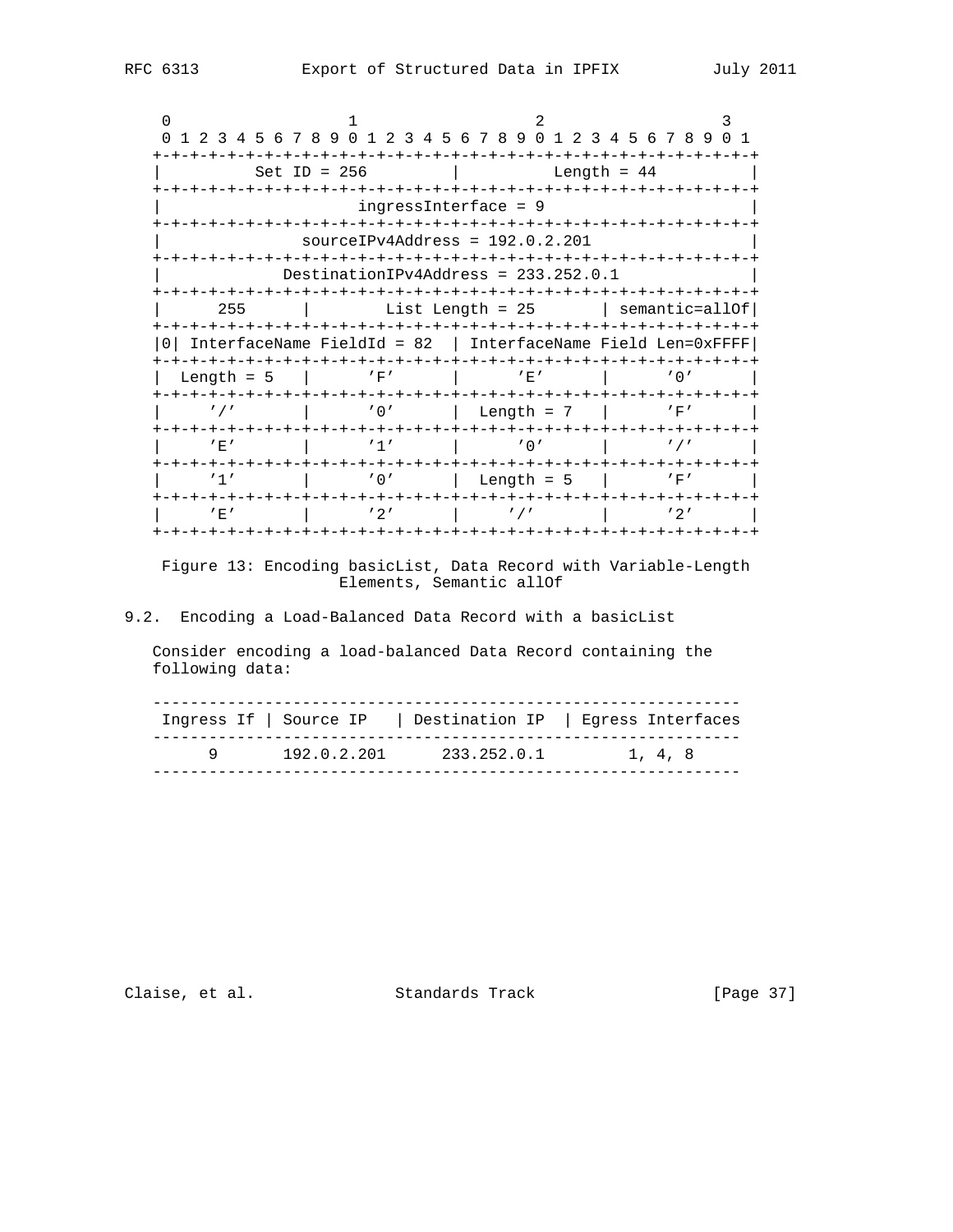So the Data Record egressed from either interface 1, 4, or 8. The Data Set is represented as follows:

| 0 1 2 3 4 5 6 7 8 9 0 1 2 3 4 5 6 7 8 9 0 1 2 3 4 5 6 7 8 9 |                                        |                                         |                                                                |
|-------------------------------------------------------------|----------------------------------------|-----------------------------------------|----------------------------------------------------------------|
|                                                             |                                        |                                         |                                                                |
|                                                             | $Set ID = 256$                         |                                         | Length = $36$                                                  |
|                                                             |                                        |                                         |                                                                |
|                                                             |                                        | $ingressInterface = 9$                  |                                                                |
|                                                             |                                        |                                         |                                                                |
|                                                             | $sourceIPv4Address = 192.0.2.201$      |                                         |                                                                |
| -+-+-+-+-+-+-+-+-+-+                                        |                                        | -+-+-+-+-+-+-+-+-+-+-+-+-+-+-+-+-+-+-+- |                                                                |
|                                                             | $DestinationIPv4Address = 233.252.0.1$ |                                         |                                                                |
|                                                             |                                        |                                         |                                                                |
| 255                                                         |                                        | List Length = $17$                      | sem=exactlyOne                                                 |
|                                                             |                                        |                                         |                                                                |
|                                                             |                                        |                                         | egressInterface FieldId = $14$  egressInterface Field Length=4 |
|                                                             |                                        |                                         |                                                                |
|                                                             | eqressInterface value $1 = 1$          |                                         |                                                                |
|                                                             |                                        |                                         |                                                                |
|                                                             | eqressInterface value $2 = 4$          |                                         |                                                                |
|                                                             |                                        |                                         |                                                                |
|                                                             | eqressInterface value $3 = 8$          |                                         |                                                                |
|                                                             |                                        |                                         |                                                                |

Note: sem=exactlyOne represents semantic=exactlyOneOf

Figure 14: Encoding basicList, Data Record, Semantic exactlyOneOf

## 9.3. Encoding subTemplateList

5-tuple

 As explained in Section 2.2, multiple pairs of (observationTimeMicroseconds, digestHashValue) must be collected from two different Observation Points to passively compute the one-way delay across the network. This data can be exported with an optimized Data Record that consists of the following attributes:

> { observationTimeMicroseconds 1, digestHashValue 1 }  $\{$  observationTimeMicroseconds 2, digestHashValue 2  $\}$  { observationTimeMicroseconds 3, digestHashValue 3 } { ... , ... }

 A subTemplateList is best suited for exporting the list of (observationTimeMicroseconds, digestHashValue). For illustration purposes, the number of elements in the list is 5; in practice, it could be more.

Claise, et al. Standards Track [Page 38]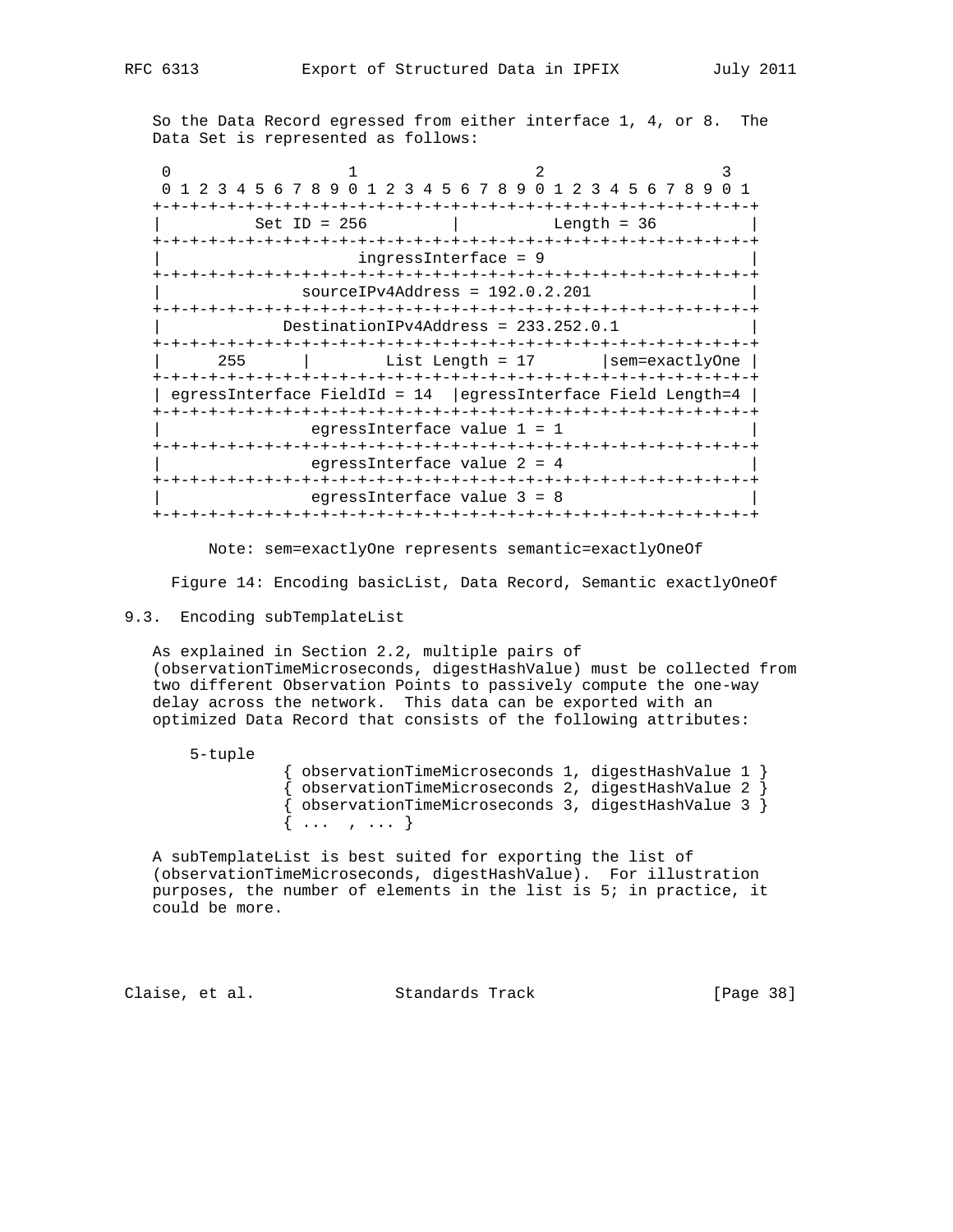| srcIP    | dstIP                                          | src<br>Port | dst<br>Port | protol | metrics              | one-way delay                                                                                                   |
|----------|------------------------------------------------|-------------|-------------|--------|----------------------|-----------------------------------------------------------------------------------------------------------------|
|          | 192.0.2.1 192.0.2.105                          | 1025        | 80          | 6      |                      | Time1, 0x0x91230613<br>Time2, 0x0x91230650<br>Time3, 0x0x91230725<br>Time4, 0x0x91230844<br>Time5, 0x0x91230978 |
|          |                                                |             |             |        |                      |                                                                                                                 |
| $\Omega$ | 2 3 4 5 6 7 8 9 0 1                            |             |             |        |                      | The following Template is defined for exporting the one-way delay<br>2 3 4 5 6 7 8 9 0 1 2 3 4 5 6 7 8 9        |
|          | $Set ID = 2$                                   |             |             |        | Length = $16$ octets |                                                                                                                 |
|          | Template ID = $257$                            |             |             |        | Field Count = 2      |                                                                                                                 |
| metrics: | observationTimeMicroSec=324   Field Length = 8 |             |             |        |                      |                                                                                                                 |

 Figure 15: Encoding subTemplateList, Template for One-Way Delay Metrics

+-+-+-+-+-+-+-+-+-+-+-+-+-+-+-+-+-+-+-+-+-+-+-+-+-+-+-+-+-+-+-+-+

Claise, et al. Standards Track [Page 39]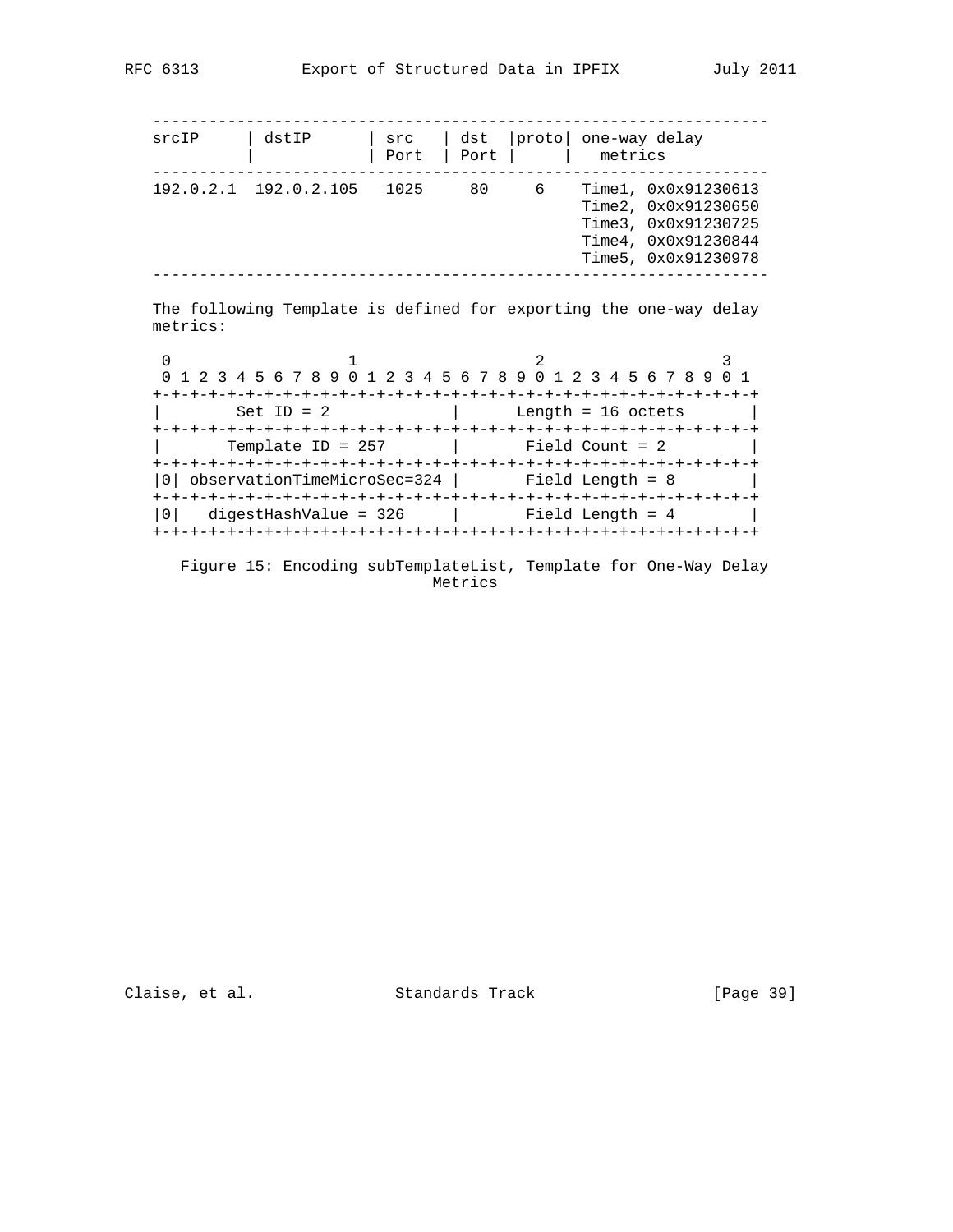The Template Record for the Optimized Data Record is as follows:

|              | 0 1 2 3 4 5 6 7 8 9 0 1 2 3 4 5 6 7 8 9 0 1 2 3 4 5 6 7 8 9 0 1        |  |
|--------------|------------------------------------------------------------------------|--|
| Set ID = $2$ | and the length = 32 octets                                             |  |
|              | $Template ID = 258$   Field Count = 6                                  |  |
| 1 O I        | $sourceIPv4Address = 8$   Field Length = 4                             |  |
|              | $\texttt{destinationIPv4Address} = 12$ Field Length = 4                |  |
|              | 0    sourceTransportPort  =  7                     Field  Length  =  2 |  |
|              | 0  destinationTransportPort= 11  Field Length = 2                      |  |
|              |                                                                        |  |
|              | 0   subTemplateList = 292   Field Length = 0xFFFF                      |  |

Figure 16: Encoding subTemplateList, Template Record

 The list of (observationTimeMicroseconds, digestHashValue) is exported as a subTemplateList with semantic allOf. The Length of the subTemplateList is chosen to be encoded in three bytes even though it may be less than 255 octets.

The Data Record is represented as follows:

0  $1$  2 3 0 1 2 3 4 5 6 7 8 9 0 1 2 3 4 5 6 7 8 9 0 1 2 3 4 5 6 7 8 9 0 1 +-+-+-+-+-+-+-+-+-+-+-+-+-+-+-+-+-+-+-+-+-+-+-+-+-+-+-+-+-+-+-+-+  $\text{Set ID} = 258$  | Length = 83 octets | +-+-+-+-+-+-+-+-+-+-+-+-+-+-+-+-+-+-+-+-+-+-+-+-+-+-+-+-+-+-+-+-+ | sourceIPv4Address = 192.0.2.1 | +-+-+-+-+-+-+-+-+-+-+-+-+-+-+-+-+-+-+-+-+-+-+-+-+-+-+-+-+-+-+-+-+ | destinationIPv4Address = 192.0.2.105 | +-+-+-+-+-+-+-+-+-+-+-+-+-+-+-+-+-+-+-+-+-+-+-+-+-+-+-+-+-+-+-+-+ | sourceTransportPort =  $1025$  | destinationTransportPort = 80 | +-+-+-+-+-+-+-+-+-+-+-+-+-+-+-+-+-+-+-+-+-+-+-+-+-+-+-+-+-+-+-+-+ | Protocol = 6 | 255 | one-way metrics list len = 63 | +-+-+-+-+-+-+-+-+-+-+-+-+-+-+-+-+-+-+-+-+-+-+-+-+-+-+-+-+-+-+-+-+  $\vert$  semantic=allOf  $\vert$  TemplateID = 257  $\vert$  TimeValue1  $\vert$  +-+-+-+-+-+-+-+-+-+-+-+-+-+-+-+-+-+-+-+-+-+-+-+-+-+-+-+-+-+-+-+-+ ... octets 2-5 of TimeValue1 +-+-+-+-+-+-+-+-+-+-+-+-+-+-+-+-+-+-+-+-+-+-+-+-+-+-+-+-+-+-+-+-+

Claise, et al. Standards Track [Page 40]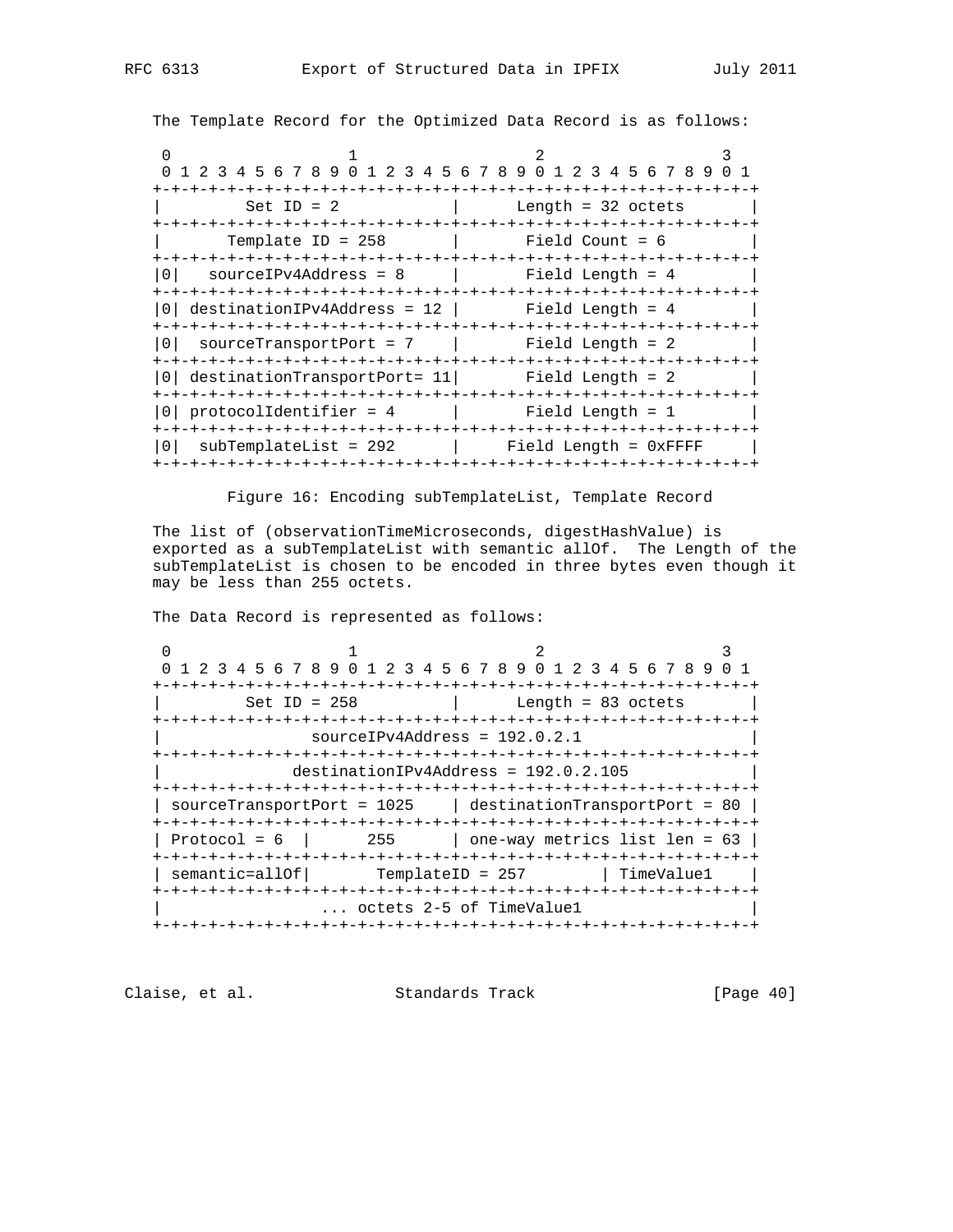| octets 6-8 of TimeValue1                              | diqestHashVal1= |
|-------------------------------------------------------|-----------------|
| 0x0x91230613                                          | TimeValue2      |
| octets 2-5 of TimeValue2                              |                 |
| octets 6-8 of TimeValue2              digestHashVal2= |                 |
| 0x0x91230650                                          | TimeValue3      |
| octets 2-5 of TimeValue3                              |                 |
| octets 6-8 of TimeValue3              diqestHashVal3= |                 |
| 0x0x91230725                                          | TimeValue4      |
| octets 2-5 of TimeValue4                              |                 |
| $\ldots$ octets 6-8 of TimeValue4 $\ldots$            | digestHashVal4= |
| 0x0x91230844                                          | TimeValue5      |
| octets 2-5 of TimeValue5                              |                 |
| octets 6-8 of TimeValue5                              | digestHashVal5= |
| 0x0x91230978                                          |                 |
|                                                       |                 |

Figure 17: Encoding subTemplateList, Data Set

9.4. Encoding subTemplateMultiList

 As explained in Section 4.5.3, a subTemplateMultiList is used to export a list of mixed-type content where each top-level element corresponds to a different Template Record.

 To illustrate this, consider the Data Record with the following attributes:

Claise, et al. Standards Track [Page 41]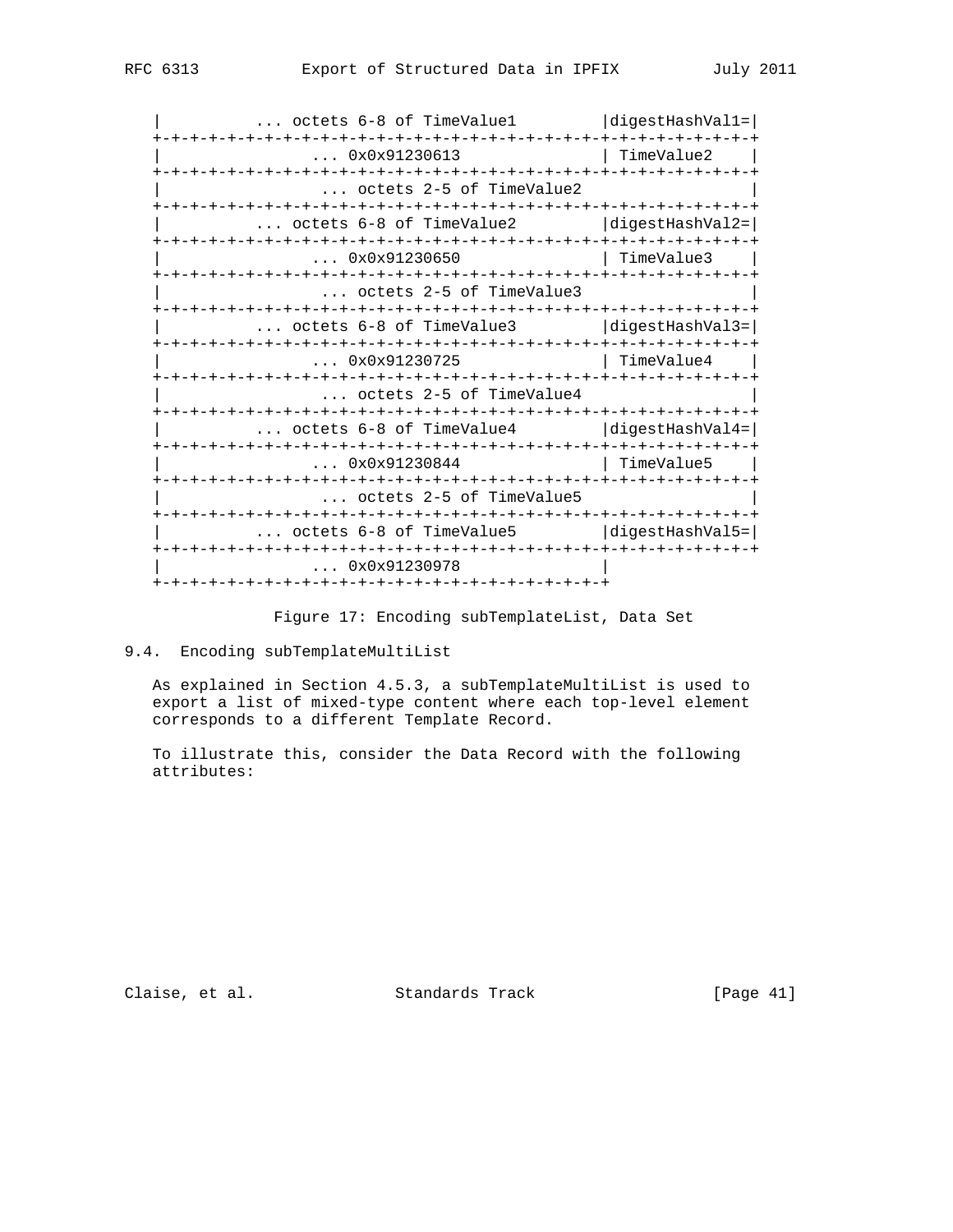5-tuple (Flow Keys), octetCount, packetCount attributes for filtering selectorId, selectorAlgorithm attributes for sampling selectorId, selectorAlgorithm, samplingPacketInterval, samplingPacketSpace

 This example demonstrates that the Selector Report Interpretation [RFC5476] can be encoded with the subTemplateMultiList. More specifically, the example describes Property Match Filtering Selector Report Interpretation [RFC5476] used for filtering purposes, and the Systemic Count-Based Sampling as described in Section 6.5.2.1 of [RFC5476]. Some traffic will be filtered according to match properties configured, some will be sampled, some will be filtered and sampled, and some will not be filtered or sampled.

 A subTemplateMultiList is best suited for exporting this variable data. A Template is defined for filtering attributes and another Template is defined for sampling attributes. A Data Record can contain data corresponding to either of the Templates, both of them, or neither of them.

 Consider the example below where the following Data Record contains both filtering and sampling attributes.

Key attributes of the Data Record:

| srcIP | dstIP                                 |  |          | src   dst   proto   octetCount   packet<br>Port $ $ Port $ $ $ $ | Count |
|-------|---------------------------------------|--|----------|------------------------------------------------------------------|-------|
|       | $2001:DB8::1$ $2001:DB8::2$ $1025$ 80 |  | $\sim$ 6 | 108000                                                           | 120   |

Filtering attributes:

 ------------------------------------------ selectorId | selectorAlgorithm ------------------------------------------- 100 5 (Property Match Filtering) -------------------------------------------

Claise, et al. Standards Track [Page 42]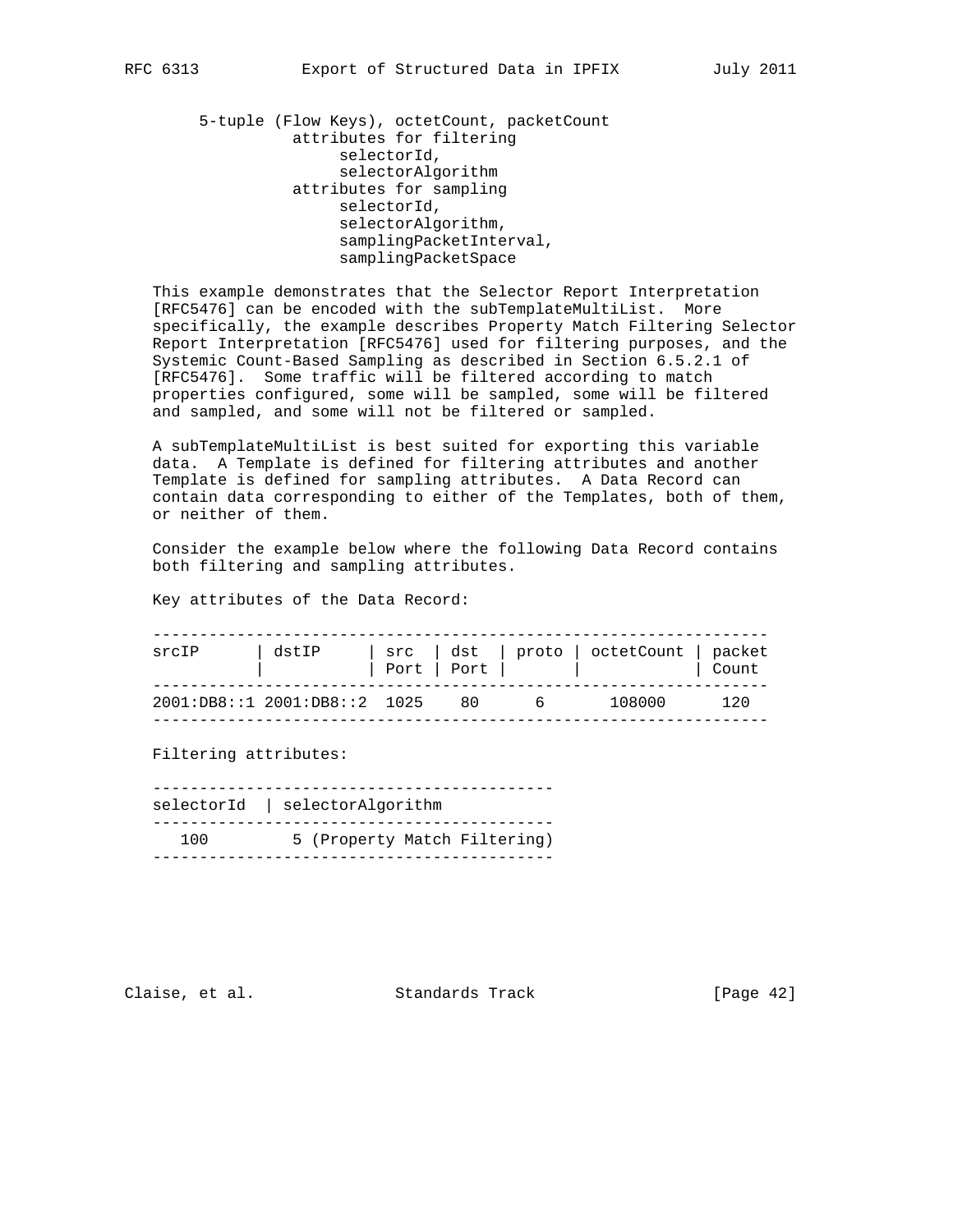Sampling attributes:

 For Systemic Count-Based Sampling as defined in Section 6.5.2.1 of [RFC5476] the required algorithm-specific Information Elements are:

 samplingPacketInterval: number of packets selected in a row samplingPacketSpace: number of packets between selections

 Example of a simple 1-out-of-100 systematic count-based Selector definition, where the samplingPacketInterval is 1 and the samplingPacketSpace is 99.

|    | selectorId   selectorAlgorithm | sampling   sampling<br>Packet   Packet<br>Interval   Space |  |
|----|--------------------------------|------------------------------------------------------------|--|
| 15 | 1 (Count-Based Sampling)       |                                                            |  |

 To represent the Data Record, the following Template Records are defined:

| Template for filtering attributes: 259<br>Template for sampling attributes: 260<br>Template for Flow Record: 261                                                                               |
|------------------------------------------------------------------------------------------------------------------------------------------------------------------------------------------------|
|                                                                                                                                                                                                |
| Flow record (261)<br>(sourceIPv6Address)<br>(destinationIPv6Address)<br>(sourceTransportPort)<br>(destinationTransportPort)<br>(protocolIdentifier)<br>(octetTotalCount)<br>(packetTotalCount) |
| filtering attributes (259)<br>(selectorId)<br>(selectorAlgorithm)                                                                                                                              |
| sampling attributes (260)<br>(selectorId)<br>(selectorAlgorithm)<br>(samplingPacketInterval)<br>(samplingPacketSpace)                                                                          |

Claise, et al. Standards Track [Page 43]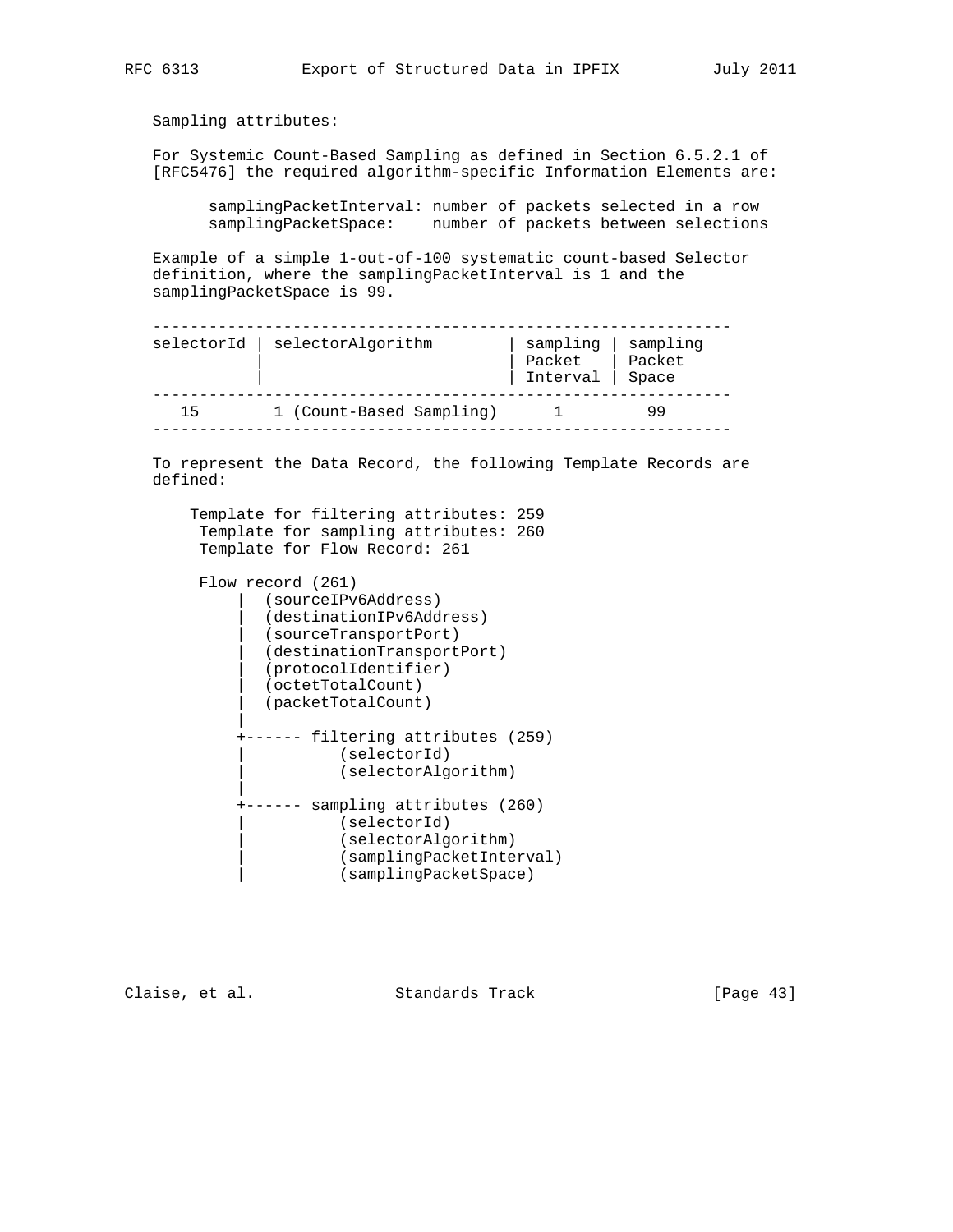The following Template Record is defined for filtering attributes:

| 0 1 2 3 4 5 6 7 8 9 0 1 2 3 4 5 6 7 8 9 0 1 2 3 4 5 6 7 8 9 |                   |
|-------------------------------------------------------------|-------------------|
| $Set ID = 2$                                                | Length = $16$     |
|                                                             |                   |
| Template ID = $259$                                         | Field Count = $2$ |
| selectorId = 302                                            | Field Length = 4  |
| selectorAlgorithm = 304                                     | Field Length = 1  |
|                                                             |                   |

 Figure 18: Encoding subTemplateMultiList, Template for Filtering Attributes

The Template for sampling attributes is defined as follows:

| 1 2 3 4 5 6 7 8 9 0 1 2 3 4 5 6 7 8 9 0 1 2 3 4 5 6 7 8 9 |                                                       |
|-----------------------------------------------------------|-------------------------------------------------------|
| -+-+-+-+-+-+-+-+-+<br>Set ID = $2$<br>-+-+-+-+-+-+-+      | Length = $24$<br>-+-+-+-+-+-+-+-+-+-+-+-+-+-+-+-+-+-+ |
| Template ID = $260$                                       | Field Count = $4$                                     |
| $\Omega$<br>$selected = 302$                              | Field Length = 4                                      |
| 0 <sup>1</sup><br>selectorAlgorithm = 304                 | Field Length = 1                                      |
| samplingPacketInterval = 305                              | Field Length = 1                                      |
| samplingPacketSpace = 306                                 | Field Length = 1                                      |

 Figure 19: Encoding subTemplateMultiList, Template for Sampling Attributes

 Note that while selectorAlgorithm is defined as unsigned16, and samplingPacketInterval and samplingPacketSpace are defined as unsigned32, they are compressed down to 1 octet here as allowed by Reduced Size Encoding in Section 6.2 of the IPFIX protocol specifications [RFC5101].

Claise, et al. Standards Track [Page 44]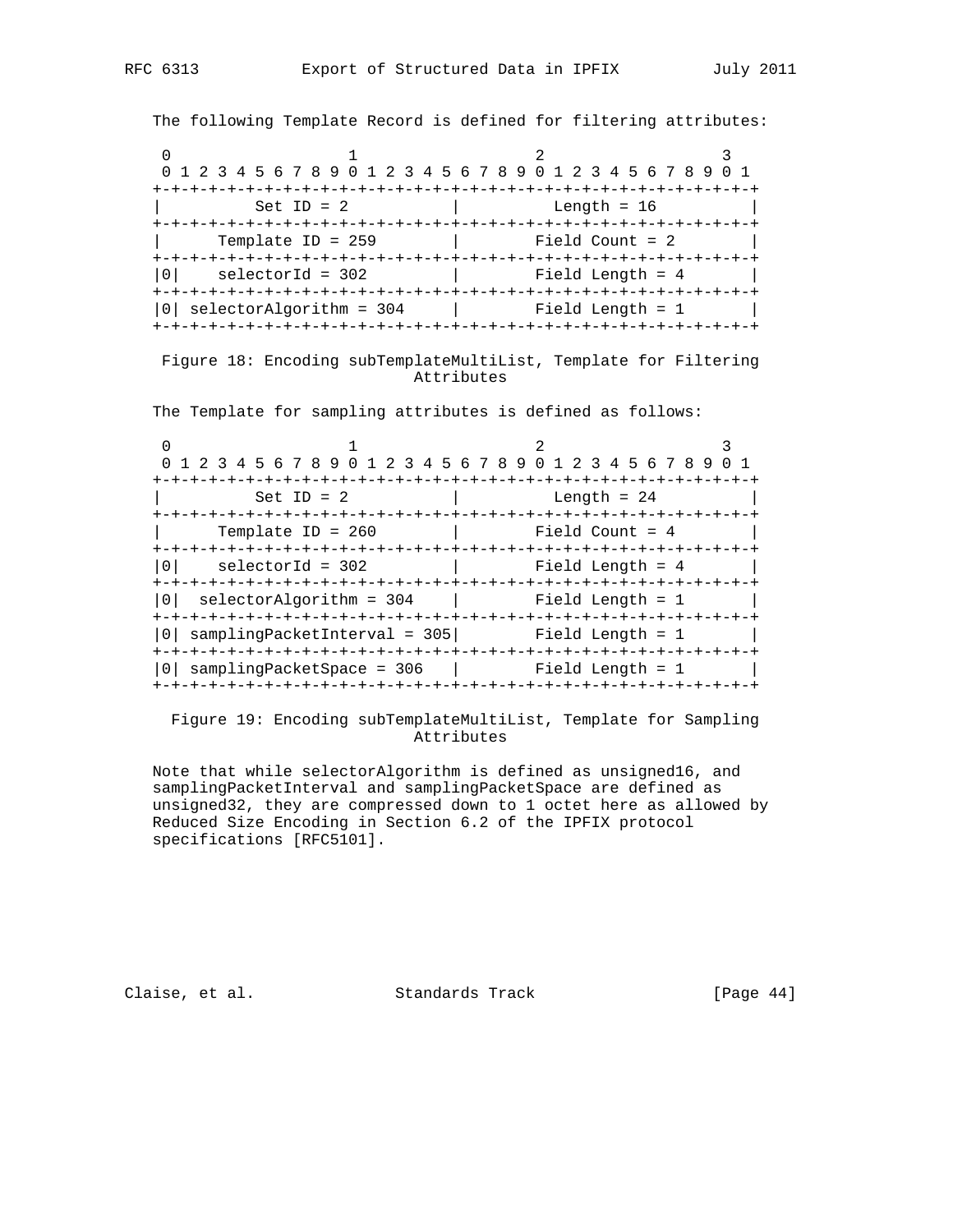Template for the Flow Record is defined as shown below:

|           | 0 1 2 3 4 5 6 7 8 9 0 1 2 3 4 5 6 7 8 9 0 1 2 3 4 5 6 7 8 9 0 1 |                     |  |                                                                                                                 |  |                 |  |  |  |  |  |  |
|-----------|-----------------------------------------------------------------|---------------------|--|-----------------------------------------------------------------------------------------------------------------|--|-----------------|--|--|--|--|--|--|
|           |                                                                 | $Set ID = 2$        |  | a brand and the series of the series of the series of the series of the series of the series of the series of t |  |                 |  |  |  |  |  |  |
|           |                                                                 | Template ID = $261$ |  |                                                                                                                 |  | Field Count = 8 |  |  |  |  |  |  |
| l N I     | $sourceIPv6Address = 27$   Field Length = 16                    |                     |  |                                                                                                                 |  |                 |  |  |  |  |  |  |
|           | $0$ destinationIPv6Address = 28   Field Length = 16             |                     |  |                                                                                                                 |  |                 |  |  |  |  |  |  |
|           | 0  sourceTransportPort = 7            Field Length = 2          |                     |  |                                                                                                                 |  |                 |  |  |  |  |  |  |
|           | 0  destinationTransportPort=11   Field Length = 2               |                     |  |                                                                                                                 |  |                 |  |  |  |  |  |  |
|           | $0  $ protocolidentifier = 4 $ $ Field Length = 1               |                     |  |                                                                                                                 |  |                 |  |  |  |  |  |  |
| $\bigcap$ | $octetTotalCount = 85$   Field Length = 4                       |                     |  |                                                                                                                 |  |                 |  |  |  |  |  |  |
| l 0 l     |                                                                 |                     |  |                                                                                                                 |  |                 |  |  |  |  |  |  |
|           | $subTemplateMultiList = 293$   Field Length = $0XFFFF$          |                     |  |                                                                                                                 |  |                 |  |  |  |  |  |  |

Figure 20: Encoding subTemplateMultiList, Template for Flow Record

 A subTemplateMultiList with semantic allOf is used to export the filtering and sampling attributes. The Length field of the subTemplateMultiList is chosen to be encoded in three bytes even though it may be less than 255 octets.

The Data Record is encoded as follows:

|                |                                     | 0 1 2 3 4 5 6 7 8 9 0 1 2 3 4 5 6 7 8 9 0 1 2 3 4 5 6 7 8 9 0 1 |
|----------------|-------------------------------------|-----------------------------------------------------------------|
|                |                                     |                                                                 |
| Set ID = $261$ |                                     | Length = $73$                                                   |
|                |                                     |                                                                 |
|                | sourceIPv6Address =                 |                                                                 |
|                |                                     |                                                                 |
|                |                                     |                                                                 |
|                |                                     |                                                                 |
|                |                                     |                                                                 |
|                | +-+-+-+-+-+-+-+-+-+-+-+-+-+-+-+-+-+ |                                                                 |
|                | 2001:DB8: :1                        |                                                                 |
|                | +-+-+-+-+-+-+-+-+-+-+-+-+           |                                                                 |

Claise, et al. Standards Track [Page 45]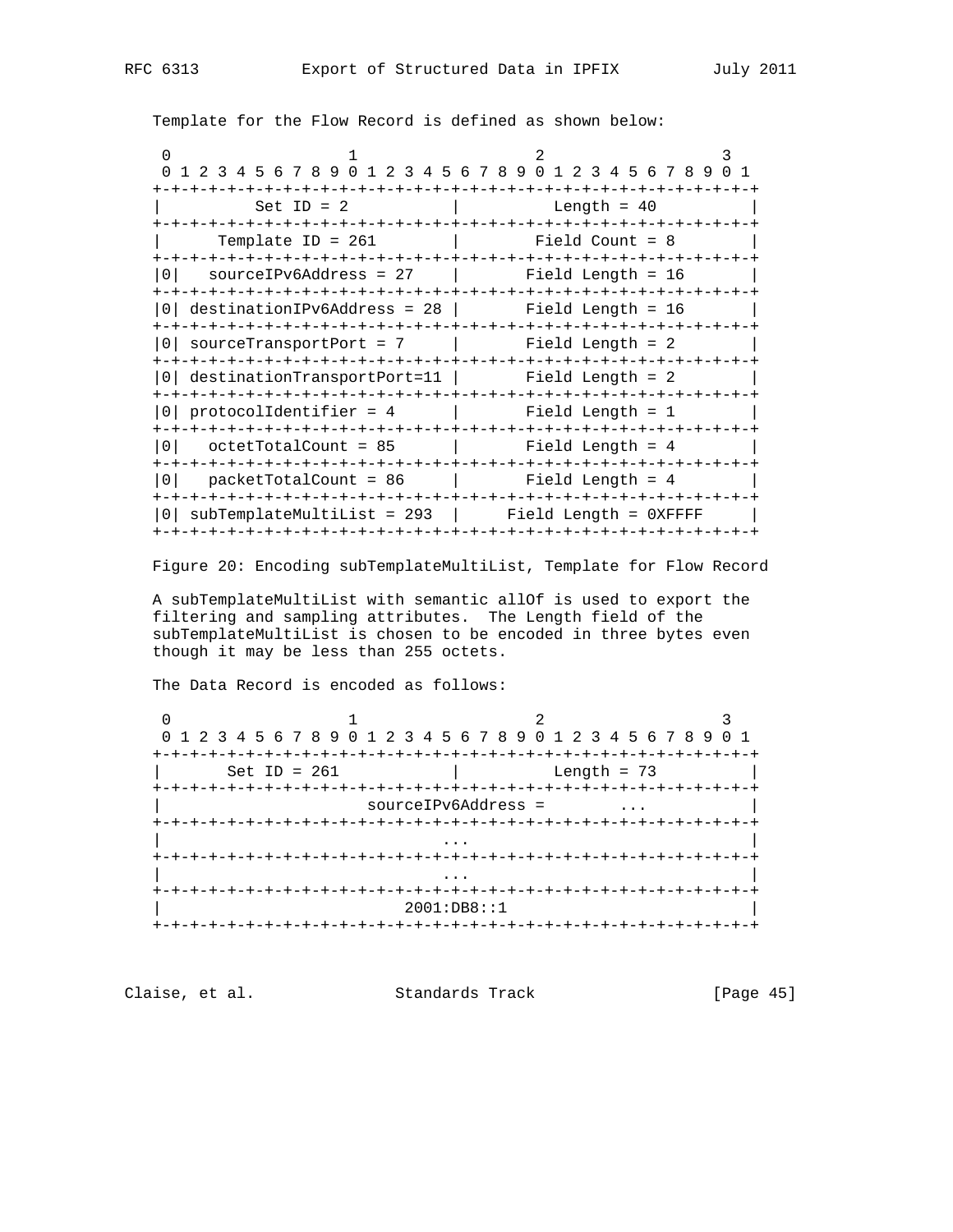destinationIPv6Address = ... +-+-+-+-+-+-+-+-+-+-+-+-+-+-+-+-+-+-+-+-+-+-+-+-+-+-+-+-+-+-+-+-+ | ... | ... | ... | ... | ... | ... | ... | ... | ... | ... | ... | ... | ... | ... | ... | ... | ... | ... | . +-+-+-+-+-+-+-+-+-+-+-+-+-+-+-+-+-+-+-+-+-+-+-+-+-+-+-+-+-+-+-+-+ | ... | ... | ... | ... | ... | ... | ... | ... | ... | ... | ... | ... | ... | ... | ... | ... | ... | ... | . +-+-+-+-+-+-+-+-+-+-+-+-+-+-+-+-+-+-+-+-+-+-+-+-+-+-+-+-+-+-+-+-+ | 2001:DB8::2 | +-+-+-+-+-+-+-+-+-+-+-+-+-+-+-+-+-+-+-+-+-+-+-+-+-+-+-+-+-+-+-+-+ | sourceTransportPort =  $1025$  | destinationTransportPort = 80 | +-+-+-+-+-+-+-+-+-+-+-+-+-+-+-+-+-+-+-+-+-+-+-+-+-+-+-+-+-+-+-+-+  $\vert$  protocol = 6  $\vert$  octetTotalCount = 108000 +-+-+-+-+-+-+-+-+-+-+-+-+-+-+-+-+-+-+-+-+-+-+-+-+-+-+-+-+-+-+-+-+ ... | packetTotalCount = 120 +-+-+-+-+-+-+-+-+-+-+-+-+-+-+-+-+-+-+-+-+-+-+-+-+-+-+-+-+-+-+-+-+ ... | 255 | Attributes List Length = 21 +-+-+-+-+-+-+-+-+-+-+-+-+-+-+-+-+-+-+-+-+-+-+-+-+-+-+-+-+-+-+-+-+ |semantic=allOf | Filtering Template ID = 259 |Filtering Attr | +-+-+-+-+-+-+-+-+-+-+-+-+-+-+-+-+-+-+-+-+-+-+-+-+-+-+-+-+-+-+-+-+  $\vert$  ...Length = 9  $\vert$  selectorId = ... +-+-+-+-+-+-+-+-+-+-+-+-+-+-+-+-+-+-+-+-+-+-+-+-+-+-+-+-+-+-+-+-+  $\vert$  ... 100  $\vert$  selectorAlg = 5 $\vert$  Sampling Template ID = 260  $\vert$  +-+-+-+-+-+-+-+-+-+-+-+-+-+-+-+-+-+-+-+-+-+-+-+-+-+-+-+-+-+-+-+-+ | Sampling Attributes Length=11 | selectorId = ... | +-+-+-+-+-+-+-+-+-+-+-+-+-+-+-+-+-+-+-+-+-+-+-+-+-+-+-+-+-+-+-+-+  $\vert$  ... 15  $\vert$  selectorAlg = 1| Interval = 1 | +-+-+-+-+-+-+-+-+-+-+-+-+-+-+-+-+-+-+-+-+-+-+-+-+-+-+-+-+-+-+-+-+ | Space = 99 | +-+-+-+-+-+-+-+-+

Figure 21: Encoding subTemplateMultiList, Data Set

9.5. Encoding an Options Template Set Using Structured Data

 As described in Section 5.3, consider a mediation function that must aggregate Data Records from different Observation Points.

 Say Observation Point 1 consists of one or more interfaces, Observation Points 2 and 3 consist of one or more linecards, and Observation Point 4 consists of one or more interfaces and one or more linecards. Without structured data, a Template would have to be defined for every possible combination to interpret the data corresponding to each of the Observation Points. However, with structured data, a basicList can be used to encode the list of interfaces and another basicList can be used to encode the list of linecards.

Claise, et al. Standards Track [Page 46]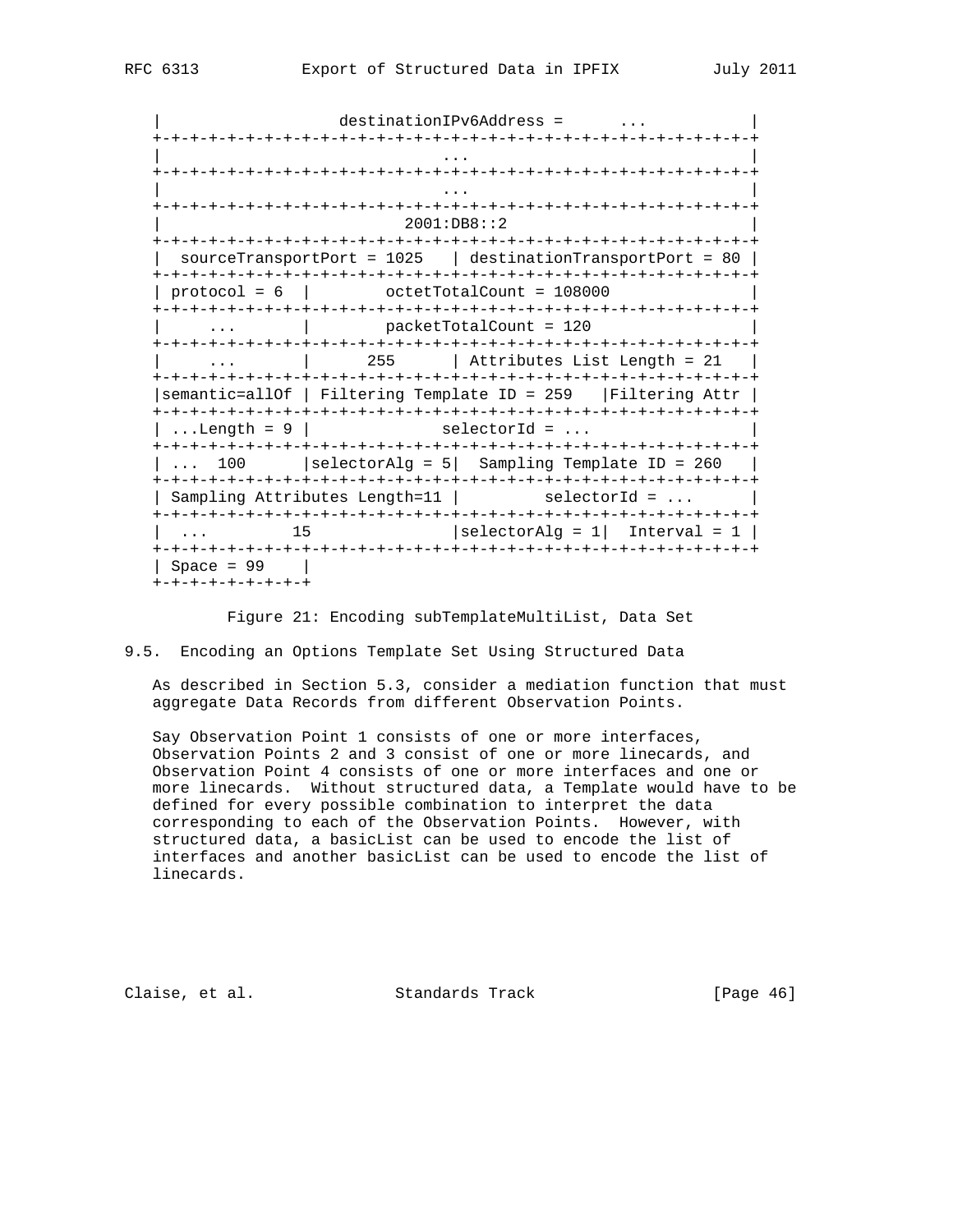For the sake of simplicity, each Observation Point shown below has the IP address corresponding to the Router and an <interface> or <linecard> or <linecard and interface>. This can very well be extended to include a list of interfaces and a list of linecards using basicLists as explained above.

 Observation Point 1: Router 1, (interface 1) Observation Point 2: Router 2, (linecard A) Observation Point 3: Router 3, (linecard B) Observation Point 4: Router 4, (linecard C, interface 2)

 The mediation function wishes to express this as a single Observation Point, in order to encode the PSAMP Selection Sequence Report Interpretation (SSRI). Recall from [RFC5476] that the PSAMP Selection Sequence Report Interpretation consists of the following fields:

 Scope: selectionSequenceId Non-Scope: one Information Element mapping the Observation Point selectorId (one or more)

 For example, the Observation Point detailed above may be encoded in a PSAMP Selection Sequence Report Interpretation as shown below:

 Selection Sequence 7 (Filter->Sampling): Observation Point: subTemplateMultiList. Router 1 (IP address = 192.0.2.11), (interface 1) Router 2 (IP address = 192.0.2.12), (linecard A) Router 3 (IP address = 192.0.2.13), (linecard B) Router 4 (IP address =  $192.0.2.14$ ), (linecard C, interface 2) selectorId: 5 (Filter, match IPv4SourceAddress 192.0.2.1) selectorId: 10 (Sampler, Random 1 out-of ten)

 The following Templates are defined to represent the PSAMP SSRI: Template for representing PSAMP SSRI: 262 Template for representing interface: 263 Template for representing linecard: 264 Template for representing linecard and interface: 265

Claise, et al. Standards Track [Page 47]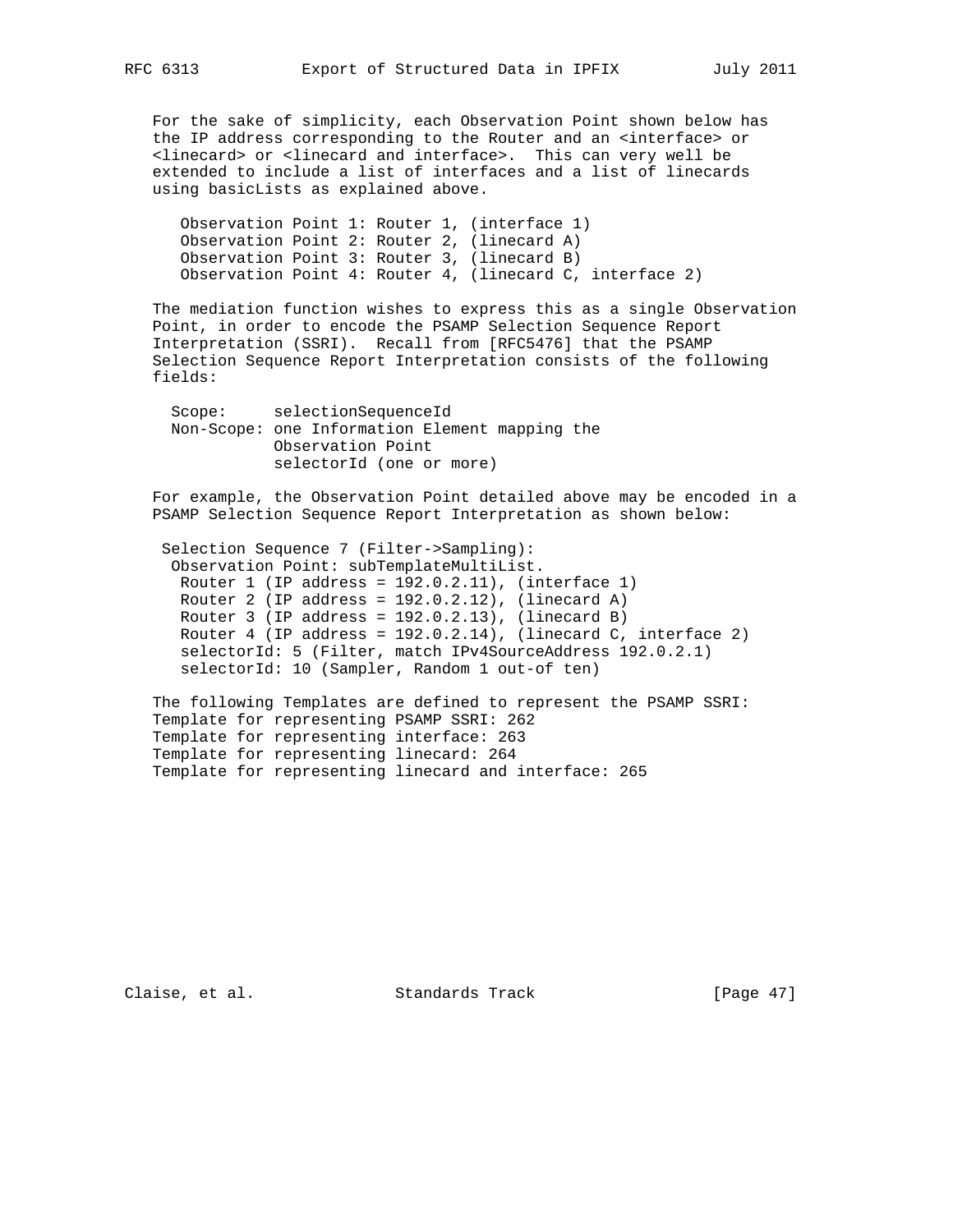```
 PSAMP SSRI (262)
           | (SelectionSequenceId)
 |
           +--- Observation Point 1 (263)
                 | (exporterIPv4Address)
                  | (Interface Id)
 |
           +--- Observation Point 2 and 3 (264)
                  | (exporterIPv4Address)
                 (linecard)
 |
           +--- Observation Point 4 (265)
                 | (exporterIPv4Address)
                 (linecard)
                 | (Interface Id)
 |
             | (selectorId 1)
             | (selectorId 2)
```
 Note that the example could further be improved with a basicList of selectorId if many Selector IDs have to be reported.

0  $1$  2 3 0 1 2 3 4 5 6 7 8 9 0 1 2 3 4 5 6 7 8 9 0 1 2 3 4 5 6 7 8 9 0 1 +-+-+-+-+-+-+-+-+-+-+-+-+-+-+-+-+-+-+-+-+-+-+-+-+-+-+-+-+-+-+-+-+  $\text{Set ID} = 3$  | Length = 26 +-+-+-+-+-+-+-+-+-+-+-+-+-+-+-+-+-+-+-+-+-+-+-+-+-+-+-+-+-+-+-+-+  $Template ID = 262$  | Field Count = 4 +-+-+-+-+-+-+-+-+-+-+-+-+-+-+-+-+-+-+-+-+-+-+-+-+-+-+-+-+-+-+-+-+ | Scope Field Count = 1 |0| selectionSequenceId = 301 | +-+-+-+-+-+-+-+-+-+-+-+-+-+-+-+-+-+-+-+-+-+-+-+-+-+-+-+-+-+-+-+-+  $\text{Scope } 1 \text{ Length } = 4$  |0| subTemplateMultiList = 293 | +-+-+-+-+-+-+-+-+-+-+-+-+-+-+-+-+-+-+-+-+-+-+-+-+-+-+-+-+-+-+-+-+  $Field Length = 0xFFFF$   $|0|$  +-+-+-+-+-+-+-+-+-+-+-+-+-+-+-+-+-+-+-+-+-+-+-+-+-+-+-+-+-+-+-+-+  $Field Length = 4$  |0| selectorId = 302 +-+-+-+-+-+-+-+-+-+-+-+-+-+-+-+-+-+-+-+-+-+-+-+-+-+-+-+-+-+-+-+-+ | Field Length = 4 | +-+-+-+-+-+-+-+-+-+-+-+-+-+-+-+-+

> Figure 23: Options Template Record for PSAMP SSRI Using subTemplateMultiList

 A subTemplateMultiList with semantic allOf is used to encode the list of Observation Points.

Claise, et al. Standards Track [Page 48]

## Figure 22: PSAMP SSRI to Be Encoded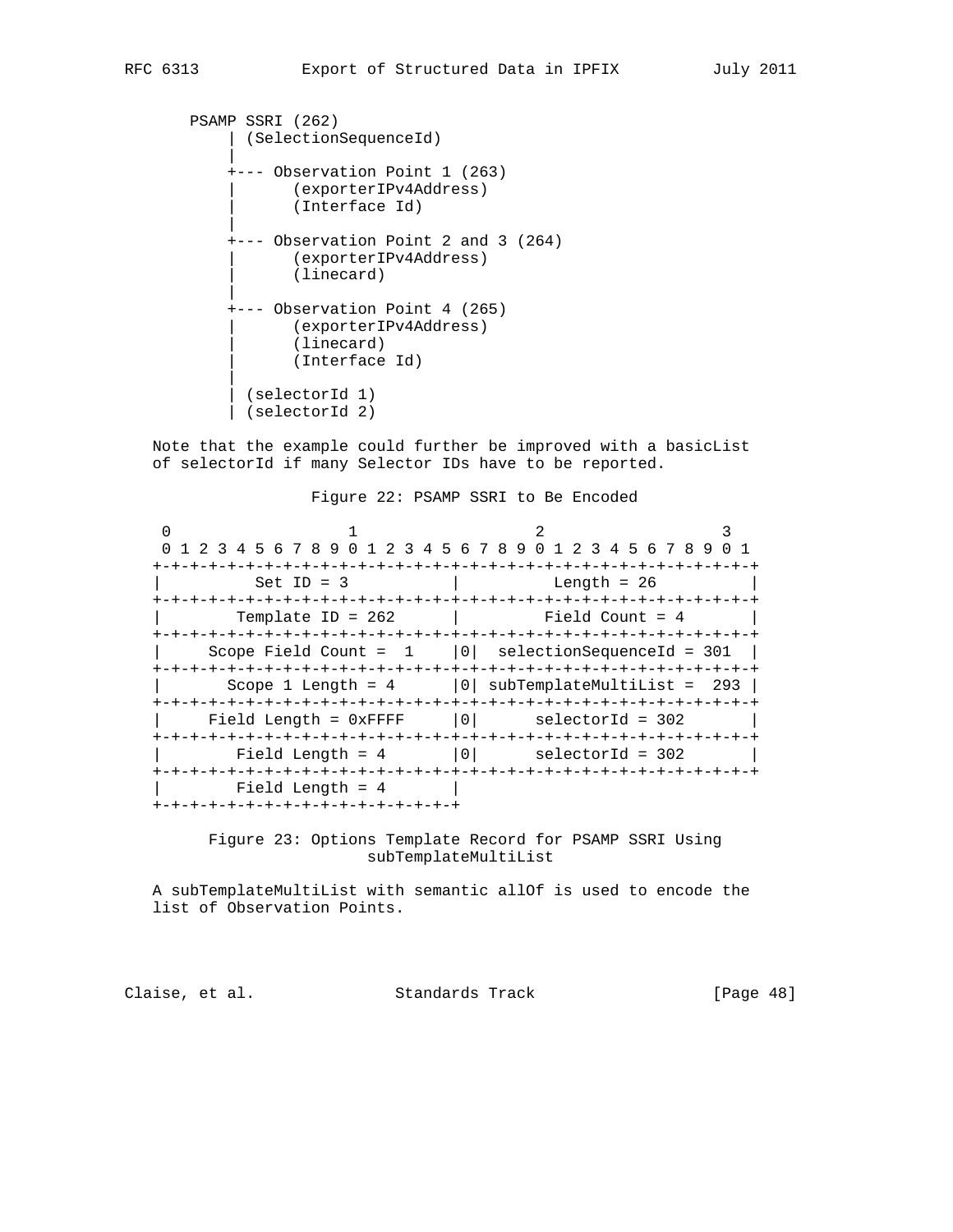| 0 1 2 3 4 5 6 7 8 9 0 1 2 3 4 5 6 7 8 9 0 1 2 3 4 5 6 7 8 9 0 1 |                    |
|-----------------------------------------------------------------|--------------------|
| -+-+-+-+-+-+-+-+-+-+                                            |                    |
| Set ID = $2$                                                    | Length = $16$      |
|                                                                 |                    |
| Template ID = $263$                                             | Field Count = $2$  |
|                                                                 |                    |
| $exporterIPv4Address = 8$                                       | Field Length = $4$ |
|                                                                 |                    |
| $inqressInterface = 10$                                         | Field Length = $4$ |
|                                                                 |                    |

Figure 24: PSAMP SSRI, Template Record for interface

| 0 1 2 3 4 5 6 7 8 9 0 1 2 3 4 5 6 7 8 9 0 1 2 3 4 5 6 7 8 9 0 1 |                     |                  |  |
|-----------------------------------------------------------------|---------------------|------------------|--|
|                                                                 | +-+-+-+-+-+-+-+-+-+ |                  |  |
| Set ID = $2$                                                    |                     | Length = $16$    |  |
|                                                                 |                     |                  |  |
| Template ID = $264$                                             |                     | Field Count = 2  |  |
|                                                                 |                     |                  |  |
| $exporterIPv4Address = 8$                                       |                     | Field Length = 4 |  |
|                                                                 |                     |                  |  |
| $lineCardId = 141$                                              |                     | Field Length = 4 |  |
|                                                                 |                     |                  |  |

Figure 25: PSAMP SSRI, Template Record for linecard

| 0 1 2 3 4 5 6 7 8 9 0 1 2 3 4 5 6 7 8 9 0 1 2 3 4 5 6 7 8 9 |                  |
|-------------------------------------------------------------|------------------|
| Set ID = $2$                                                | Length = $20$    |
| Template ID = $265$                                         | Field Count = 3  |
| $exporterIPv4Address = 8$   Field Length = 4                |                  |
| $lineCardId = 141$                                          | Field Length = 4 |
| $inqressInterface = 10$                                     | Field Length = 4 |

Figure 26: PSAMP SSRI, Template Record for linecard and interface

Claise, et al. Standards Track [Page 49]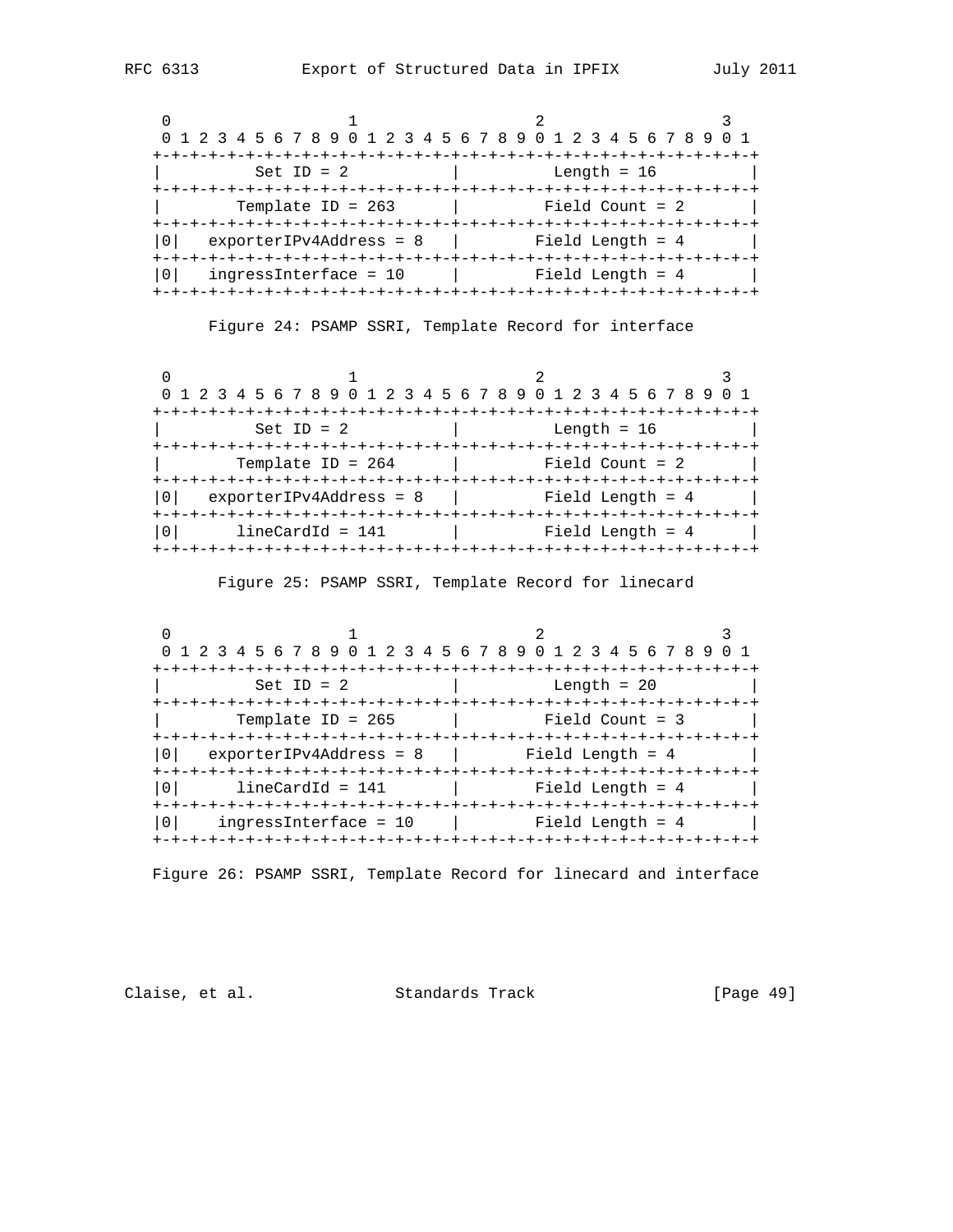The PSAMP SSRI Data Set is represented as follows:

0  $1$  2 3 0 1 2 3 4 5 6 7 8 9 0 1 2 3 4 5 6 7 8 9 0 1 2 3 4 5 6 7 8 9 0 1 +-+-+-+-+-+-+-+-+-+-+-+-+-+-+-+-+-+-+-+-+-+-+-+-+-+-+-+-+-+-+-+-+ | Set ID = 262 | Length = 68 | +-+-+-+-+-+-+-+-+-+-+-+-+-+-+-+-+-+-+-+-+-+-+-+-+-+-+-+-+-+-+-+-+ | selectionSequenceId = 7 | +-+-+-+-+-+-+-+-+-+-+-+-+-+-+-+-+-+-+-+-+-+-+-+-+-+-+-+-+-+-+-+-+ | 255 | Observation Point List Len=49 |semantic=allOf | +-+-+-+-+-+-+-+-+-+-+-+-+-+-+-+-+-+-+-+-+-+-+-+-+-+-+-+-+-+-+-+-+ | OP1 Template ID = 263 | OP1 Length = 12 | +-+-+-+-+-+-+-+-+-+-+-+-+-+-+-+-+-+-+-+-+-+-+-+-+-+-+-+-+-+-+-+-+ Router 1 exporterIPv4Address = 192.0.2.11 +-+-+-+-+-+-+-+-+-+-+-+-+-+-+-+-+-+-+-+-+-+-+-+-+-+-+-+-+-+-+-+-+ | OP1 ingressInterface = 1 | +-+-+-+-+-+-+-+-+-+-+-+-+-+-+-+-+-+-+-+-+-+-+-+-+-+-+-+-+-+-+-+-+ | OP2&OP3 Template ID = 264 | OP2 & OP3 Length = 20 | +-+-+-+-+-+-+-+-+-+-+-+-+-+-+-+-+-+-+-+-+-+-+-+-+-+-+-+-+-+-+-+-+ Router 2 exporterIPv4Address = 192.0.2.12 +-+-+-+-+-+-+-+-+-+-+-+-+-+-+-+-+-+-+-+-+-+-+-+-+-+-+-+-+-+-+-+-+ | OP2 lineCardId = A | +-+-+-+-+-+-+-+-+-+-+-+-+-+-+-+-+-+-+-+-+-+-+-+-+-+-+-+-+-+-+-+-+ Router 3 exporterIPv4Address = 192.0.2.13 +-+-+-+-+-+-+-+-+-+-+-+-+-+-+-+-+-+-+-+-+-+-+-+-+-+-+-+-+-+-+-+-+ | OP3 lineCardId = B | +-+-+-+-+-+-+-+-+-+-+-+-+-+-+-+-+-+-+-+-+-+-+-+-+-+-+-+-+-+-+-+-+  $OP4$  Template ID = 265 | OP4 Length = 16 +-+-+-+-+-+-+-+-+-+-+-+-+-+-+-+-+-+-+-+-+-+-+-+-+-+-+-+-+-+-+-+-+ Router 4 exporterIPv4Address = 192.0.2.14 +-+-+-+-+-+-+-+-+-+-+-+-+-+-+-+-+-+-+-+-+-+-+-+-+-+-+-+-+-+-+-+-+  $OP4$  lineCardId = C +-+-+-+-+-+-+-+-+-+-+-+-+-+-+-+-+-+-+-+-+-+-+-+-+-+-+-+-+-+-+-+-+ 0P4 ingressInterface = 2 +-+-+-+-+-+-+-+-+-+-+-+-+-+-+-+-+-+-+-+-+-+-+-+-+-+-+-+-+-+-+-+-+ | selectorId = 5 | +-+-+-+-+-+-+-+-+-+-+-+-+-+-+-+-+-+-+-+-+-+-+-+-+-+-+-+-+-+-+-+-+ | selectorId = 10 | +-+-+-+-+-+-+-+-+-+-+-+-+-+-+-+-+-+-+-+-+-+-+-+-+-+-+-+-+-+-+-+-+

 Figure 27: Example of a PSAMP SSRI Data Record, Encoded Using a subTemplateMultiList

 Note that the Data Record above contains multiple instances of Template 264 to represent Observation Point 2 (Router2, linecard A) and Observation Point 3 (Router3, linecard B). Instead, if a single Observation Point had both linecard A and linecard B, a basicList would be used to represent the list of linecards.

Claise, et al. Standards Track [Page 50]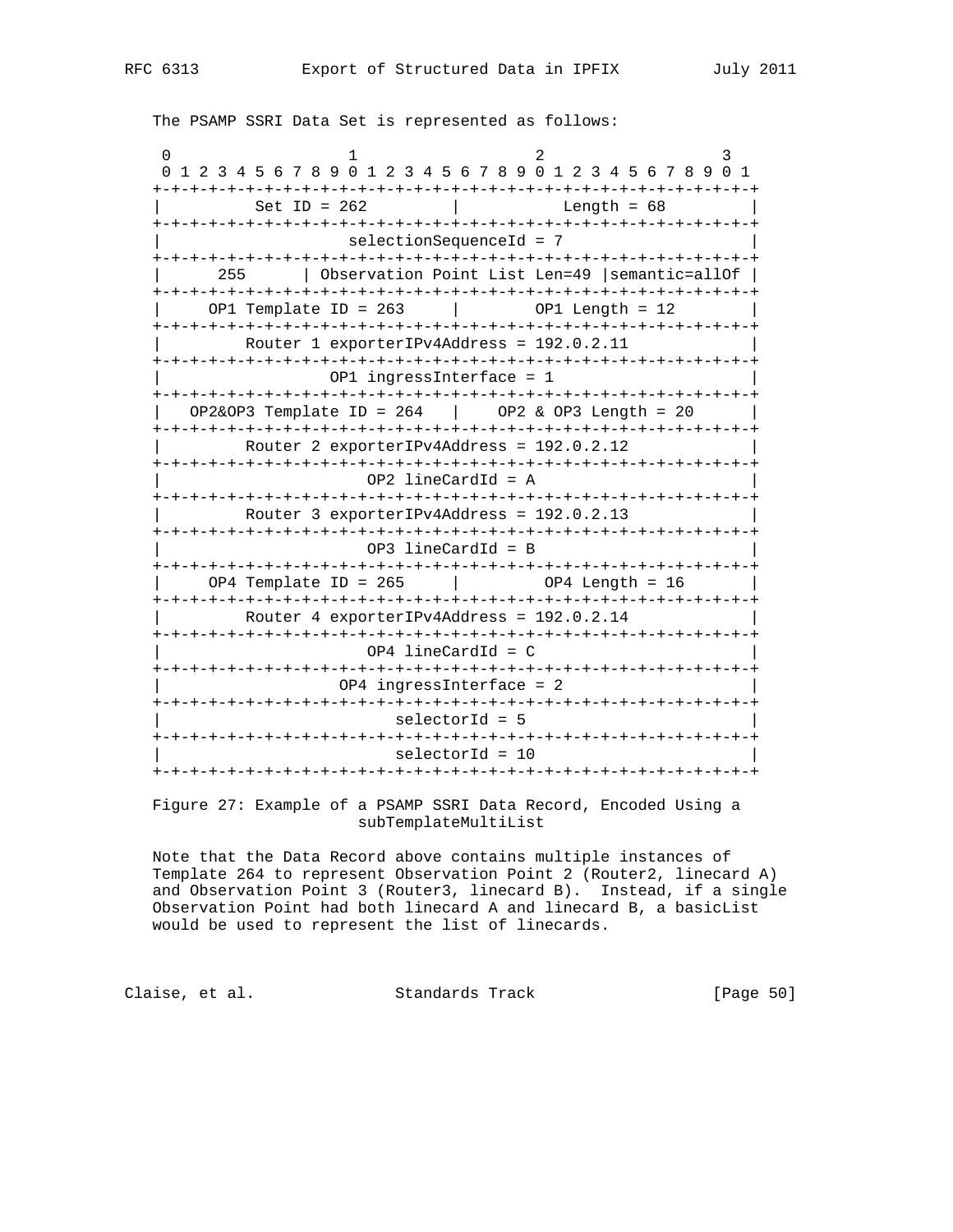10. Relationship with the Other IPFIX Documents

10.1. Relationship with Reducing Redundancy

 "Reducing Redundancy in IP Flow Information Export (IPFIX) and Packet Sampling (PSAMP) Reports" [RFC5473] describes a bandwidth saving method for exporting Flow or packet information using the IP Flow Information Export (IPFIX) protocol.

 It defines the commonPropertiesID Information Element for exporting Common Properties.

10.1.1. Encoding Structured Data Element Using Common Properties

 When Structured Data Information Elements contain repeated elements, these elements may be replaced with a commonPropertiesID Information Element as specified in [RFC5473]. The replaced elements may include the basicList, subTemplateList, and subTemplateMultiList Information Elements.

 This technique might help reducing the bandwidth requirements for the export. However, a detailed analysis of the gain has not been done; refer to Section 8.3 of [RFC5473] for further considerations.

10.1.2. Encoding Common Properties Elements with Structured Data Information Element

 Structured Data Information Element MAY be used to define a list of commonPropertiesID, as a replacement for the specifications in [RFC5473].

 Indeed, the example in Figures 1 and 2 of [RFC5473] can be encoded with the specifications in this document.

|             | <flow1 information=""></flow1>                |
|-------------|-----------------------------------------------|
|             | <flow2 information=""></flow2>                |
|             | <flow3 information=""></flow3>                |
| sourcePortA | <flow4 information=""></flow4>                |
|             |                                               |
|             | sourcePortA<br>  sourcePortA<br>  sourcePortA |

 Figure 28: Common and Specific Properties Exported Together [RFC5473]

Claise, et al. Standards Track [Page 51]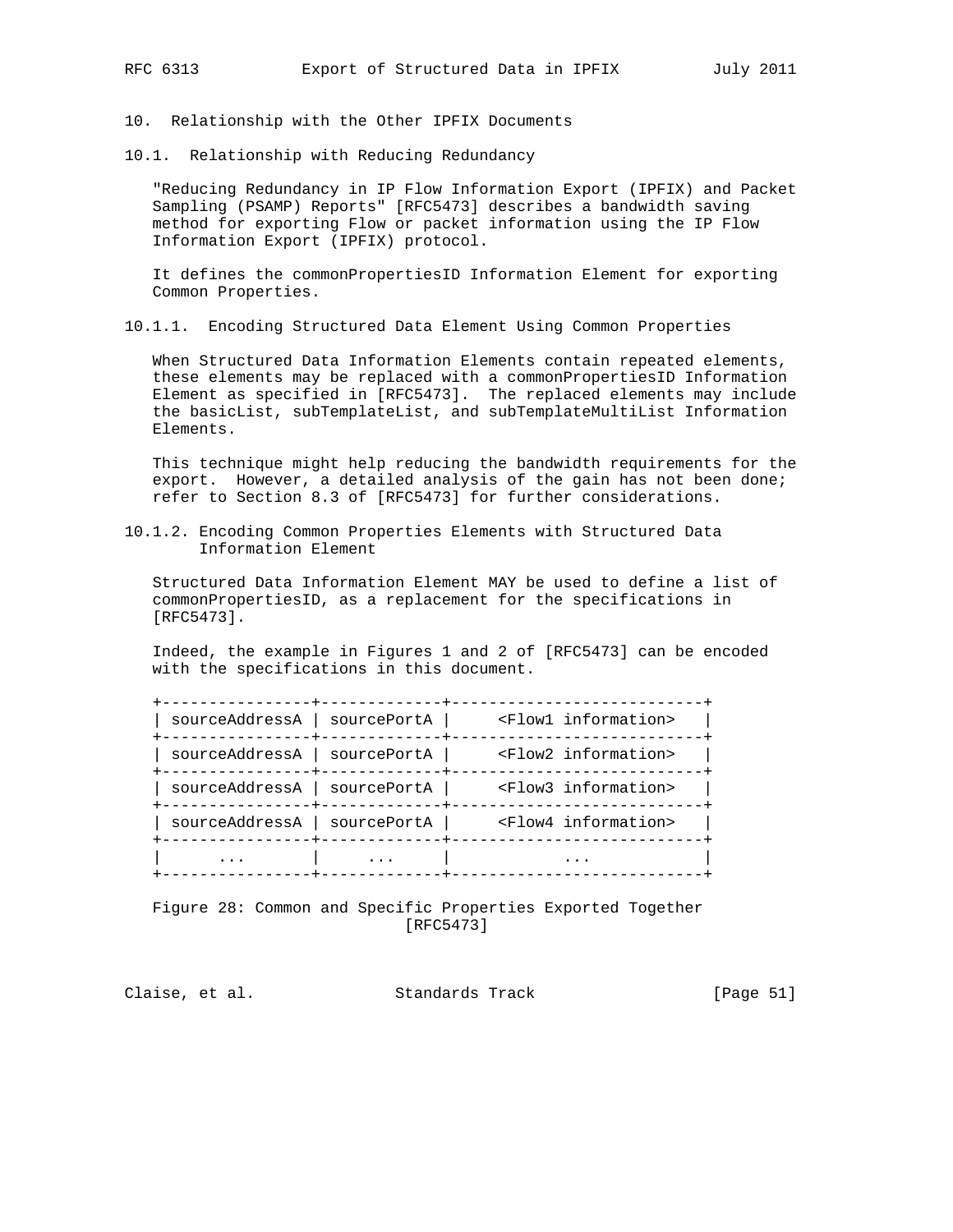| index for properties A   sourceAddressA |                                | sourcePortA |
|-----------------------------------------|--------------------------------|-------------|
|                                         |                                |             |
|                                         |                                |             |
| index for properties $A$                | <flow1 information=""></flow1> |             |
| index for properties A                  | <flow2 information=""></flow2> |             |
| index for properties A                  | <flow3 information=""></flow3> |             |
| index for properties A                  | <flow4 information=""></flow4> |             |

 Figure 29: Common and Specific Properties Exported Separately According to [RFC5473]

| sourceAddressA   sourcePortA | <flow1 information=""></flow1> |
|------------------------------|--------------------------------|
|                              | <flow2 information=""></flow2> |
|                              | <flow3 information=""></flow3> |
|                              | <flow4 information=""></flow4> |
|                              |                                |

 Figure 30: Common and Specific Properties Exported with Structured Data Information Element

The example in Figure 28 could be encoded with a basicList if the <Flow information> represents a single Information Element, with a subTemplateList if the <Flow information> represents a Template Record, or with a subTemplateMultiList if the <Flow information> is composed of different Template Records.

 Using Structured Data Information Elements as a replacement for the techniques specified in "Reducing Redundancy in IP Flow Information Export (IPFIX) and Packet Sampling (PSAMP) Reports" [RFC5473] offers the advantage that a single Template Record is defined. Hence, the Collector's job is simplified in terms of Template management and combining Template/Options Template Records.

Claise, et al. Standards Track [Page 52]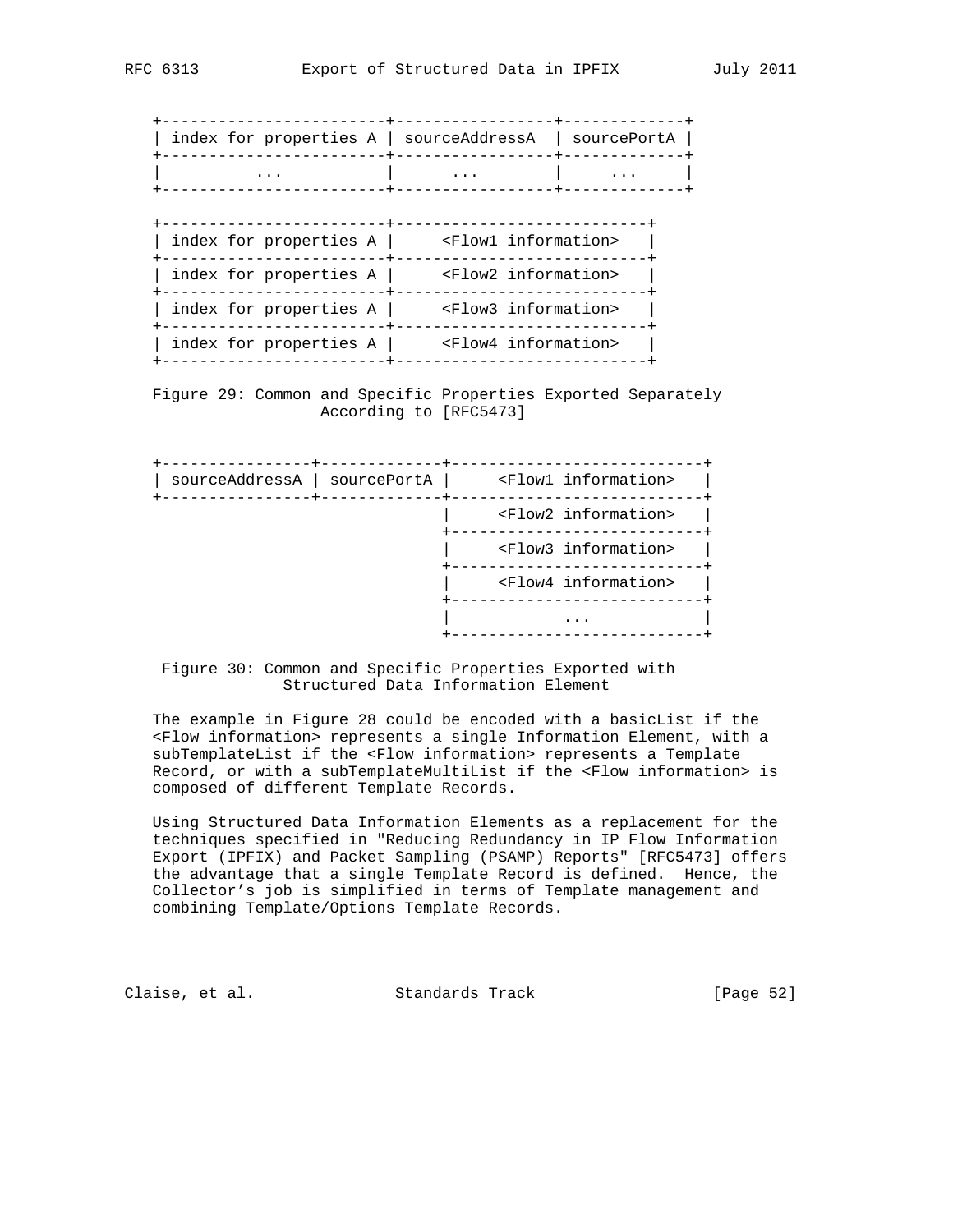However, it must be noted that using Structured Data Information Elements as a replacement for the techniques specified in "Reducing Redundancy in IP Flow Information Export (IPFIX) and Packet Sampling (PSAMP) Reports" only applies to simplified cases. For example, the "Multiple Data Reduction" (Section 7.1 [RFC5473]) might be too complex to encode with Structured Data Information Elements.

10.2. Relationship with Guidelines for IPFIX Testing

 [RFC5471] presents a list of tests for implementers of IP Flow Information Export (IPFIX) compliant Exporting Processes and Collecting Processes.

 Although [RFC5471] doesn't define any structured data element specific tests, the Structured Data Information Elements can be used in many of the [RFC5471] tests.

 The [RFC5471] series of test could be useful because the document specifies that every Information Element type should be tested. However, not all cases from this document are tested in [RFC5471].

The following sections are especially noteworthy:

- 3.2.1. Transmission of Template with Fixed-Size Information Elements
	- each data type should be used in at least one test. The new data types specified in Section 4.1 should be included in this test.
- 3.2.2. Transmission of Template with Variable-Length Information Elements
	- this test should be expanded to include Data Records containing variable length basicList, subTemplateList, and subTemplateMultiList Information Elements.
- 3.3.1. Enterprise-Specific Information Elements
	- this test should include the export of basicList, subTemplateList, and subTemplateMultiList Information Elements containing Enterprise-specific Information Elements, e.g., see the example in Figure 2.

Claise, et al. Standards Track [Page 53]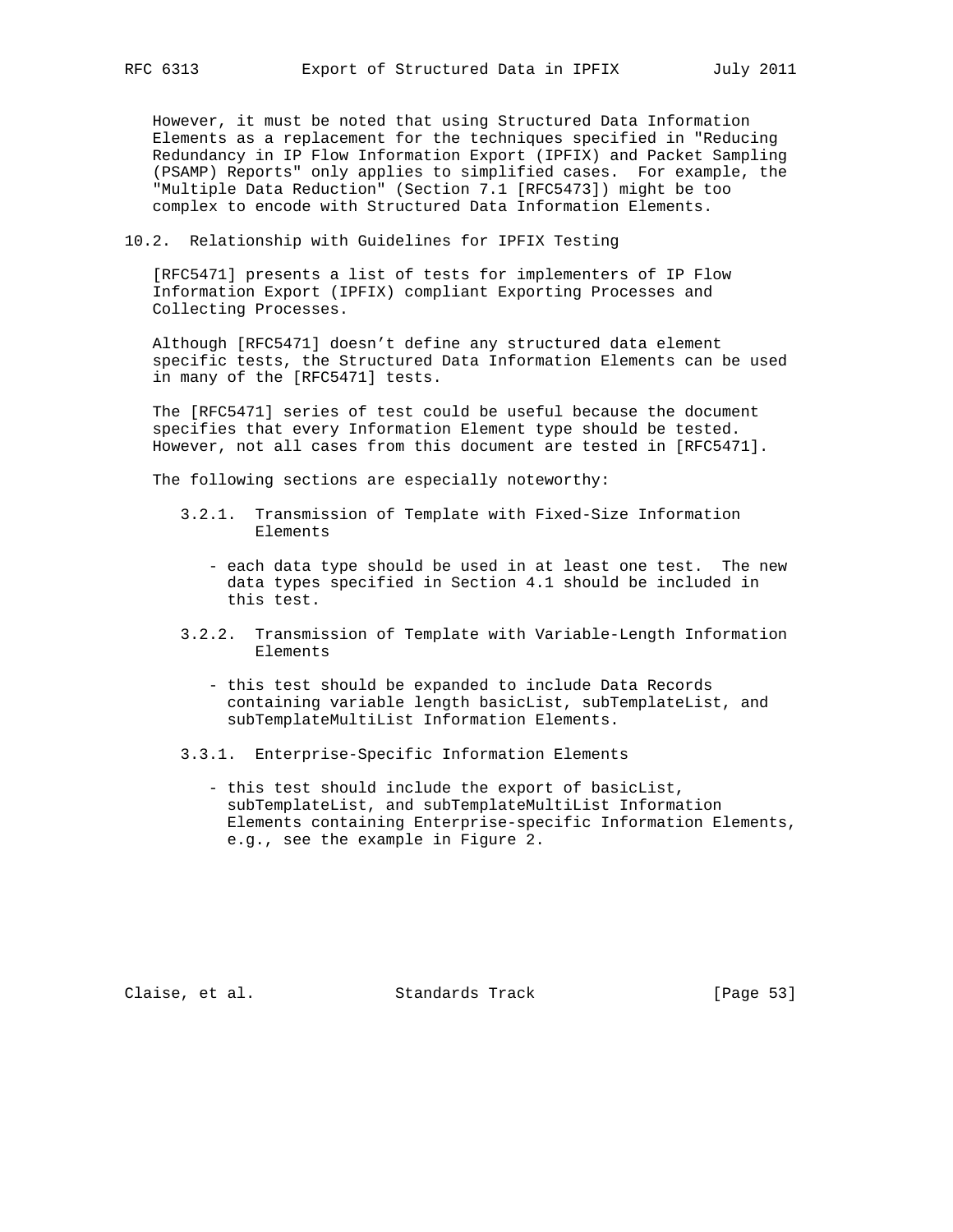- 3.3.3. Multiple Instances of the Same Information Element in One Template
	- this test should verify that multiple instances of the basicList, subTemplateList, and subTemplateMultiList Information Elements are accepted.
- 3.5. Stress/Load Tests
	- since the structured data types defined here allow modeling of complex data structures, they may be useful for stress testing both Exporting Processes and Collecting Processes.
- 10.3. Relationship with IPFIX Mediation Function

 The Structured Data Information Elements would be beneficial for the export of aggregated Data Records in mediation function, as was demonstrated with the example of the aggregated Observation Point in Section 5.3.

11. IANA Considerations

 This document specifies several new IPFIX abstract data types, a new IPFIX Data Type Semantic, and several new Information Elements.

 Two new IPFIX registries have been created, and the existing IPFIX Information Element registry has been updated as detailed below.

11.1. New Abstract Data Types

 Section 4.1 of this document specifies several new IPFIX abstract data types. Per Section 6 of the IPFIX information model [RFC5102], new abstract data types can be added to the IPFIX information model in the IPFIX Information Element Data Types registry.

 Abstract data types that have been added to the IPFIX Information Element Data Types registry are listed below.

11.1.1. basicList

 The type "basicList" represents a list of any Information Element used for single-valued data types.

11.1.2. subTemplateList

 The type "subTemplateList" represents a list of a structured data type, where the data type of each list element is the same and corresponds with a single Template Record.

Claise, et al. Standards Track [Page 54]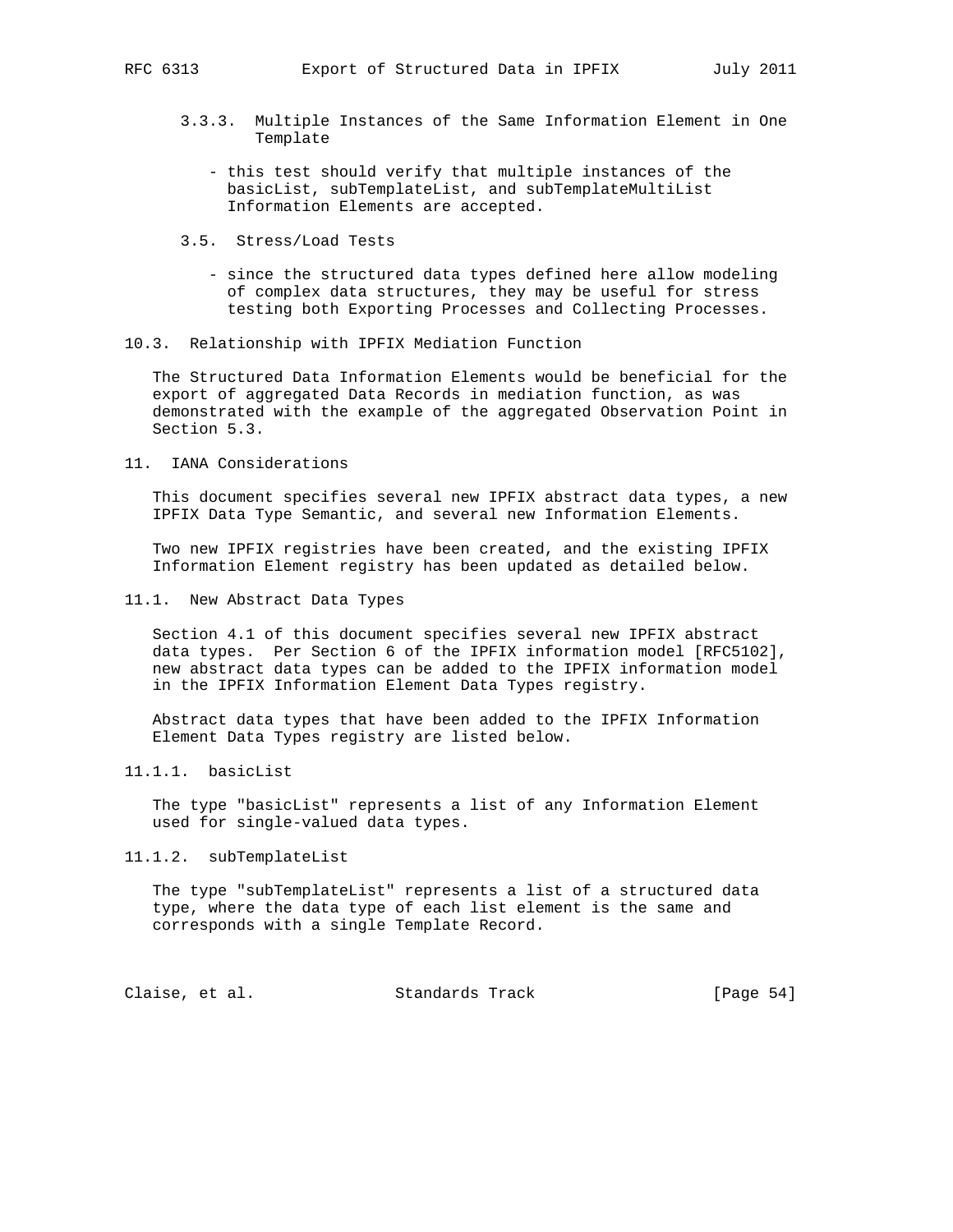## 11.1.3. subTemplateMultiList

The type "subTemplateMultiList" represents a list of structured data types, where the data types of the list elements can be different and correspond with different Template definitions.

11.2. New Data Type Semantics

 Section 4.2 of this document specifies a new IPFIX Data Type Semantic. Per Section 3.2 of the IPFIX information model [RFC5102], new data type semantics can be added to the IPFIX information model. Therefore, the IANA IPFIX informationElementSemantics registry [IANA-IPFIX], which contains all the data type semantics from Section 3.2 of [RFC5102], has been augmented with the "list" value below.

11.2.1. list

 A list is a structured data type, being composed of a sequence of elements, e.g., Information Element, Template Record.

11.3. New Information Elements

 Section 4.3 of this document specifies several new Information Elements that have been created in the IPFIX Information Element registry [IANA-IPFIX].

 New Information Elements that have been added to the IPFIX Information Element registry are listed below.

# 11.3.1. basicList

 Name: basicList Description: Specifies a generic Information Element with a basicList abstract data type. Examples include a list of port numbers, and a list of interface indexes. Abstract Data Type: basicList Data Type Semantics: list ElementId: 291 Status: current

Claise, et al. Standards Track [Page 55]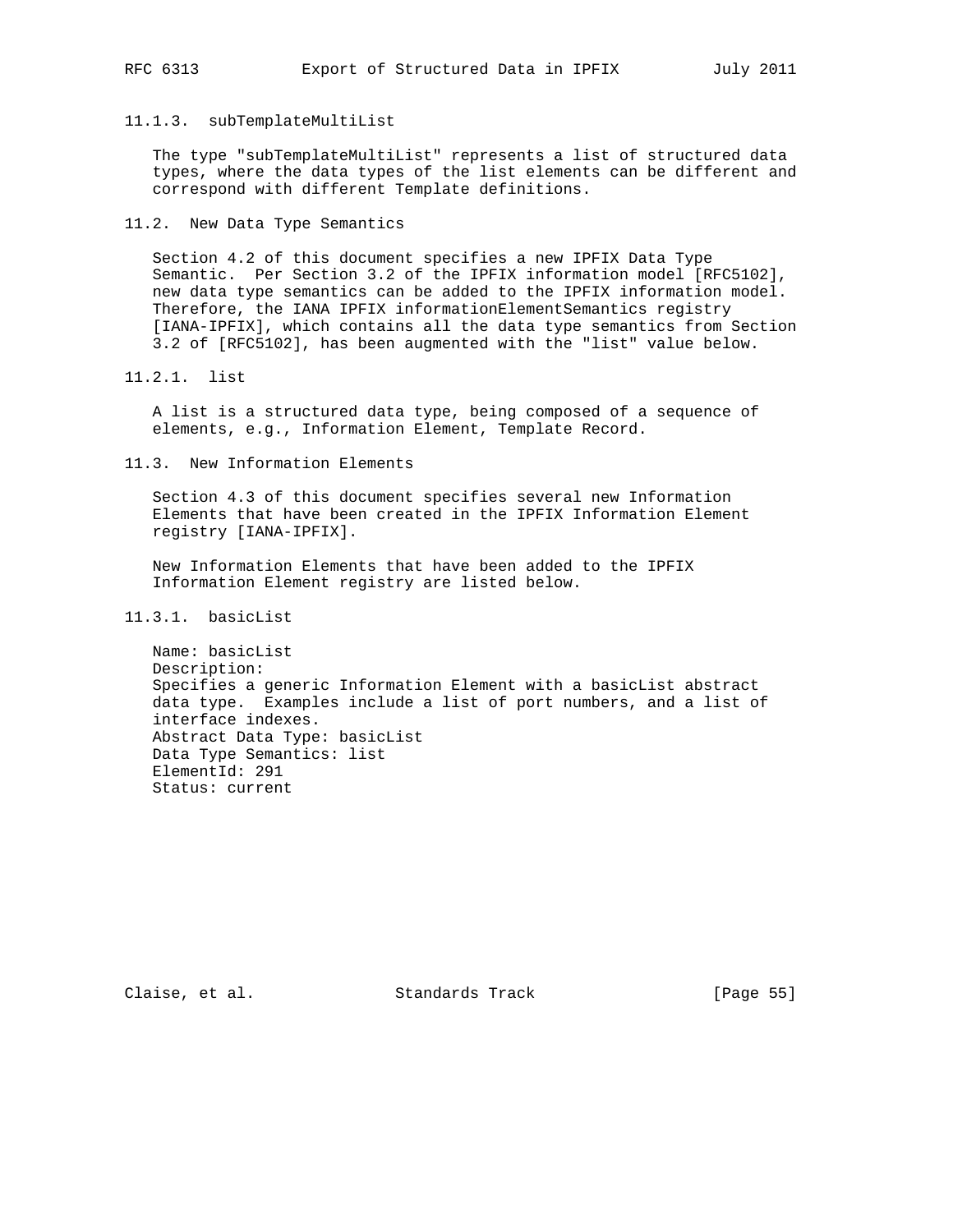11.3.2. subTemplateList

 Name: subTemplateList Description: Specifies a generic Information Element with a subTemplateList abstract data type. Abstract Data Type: subTemplateList Data Type Semantics: list ElementId: 292 Status: current

11.3.3. subTemplateMultiList

 Name: subTemplateMultiList Description: Specifies a generic Information Element with a subTemplateMultiList abstract data type. Abstract Data Type: subTemplateMultiList Data Type Semantics: list ElementId: 293 Status: current

11.4. New Structured Data Semantics

 Section 4.4 of this document specifies a series of new IPFIX structured data type semantics, which is expressed as an 8-bit value. This requires the creation of a new "IPFIX Structured Data Types Semantics" IPFIX subregistry [IANA-IPFIX].

 Entries may be added to this subregistry subject to a Standards Action [RFC5226]. Initially, this registry includes all the structured data type semantics listed below.

11.4.1. undefined

Name: undefined

 Description: The "undefined" structured data type semantic specifies that the semantic of list elements is not specified and that, if a semantic exists, then it is up to the Collecting Process to draw its own conclusions. The "undefined" structured data type semantic is the default structured data type semantic.

Value: 0xFF

Reference: RFC 6313

Claise, et al. Standards Track [Page 56]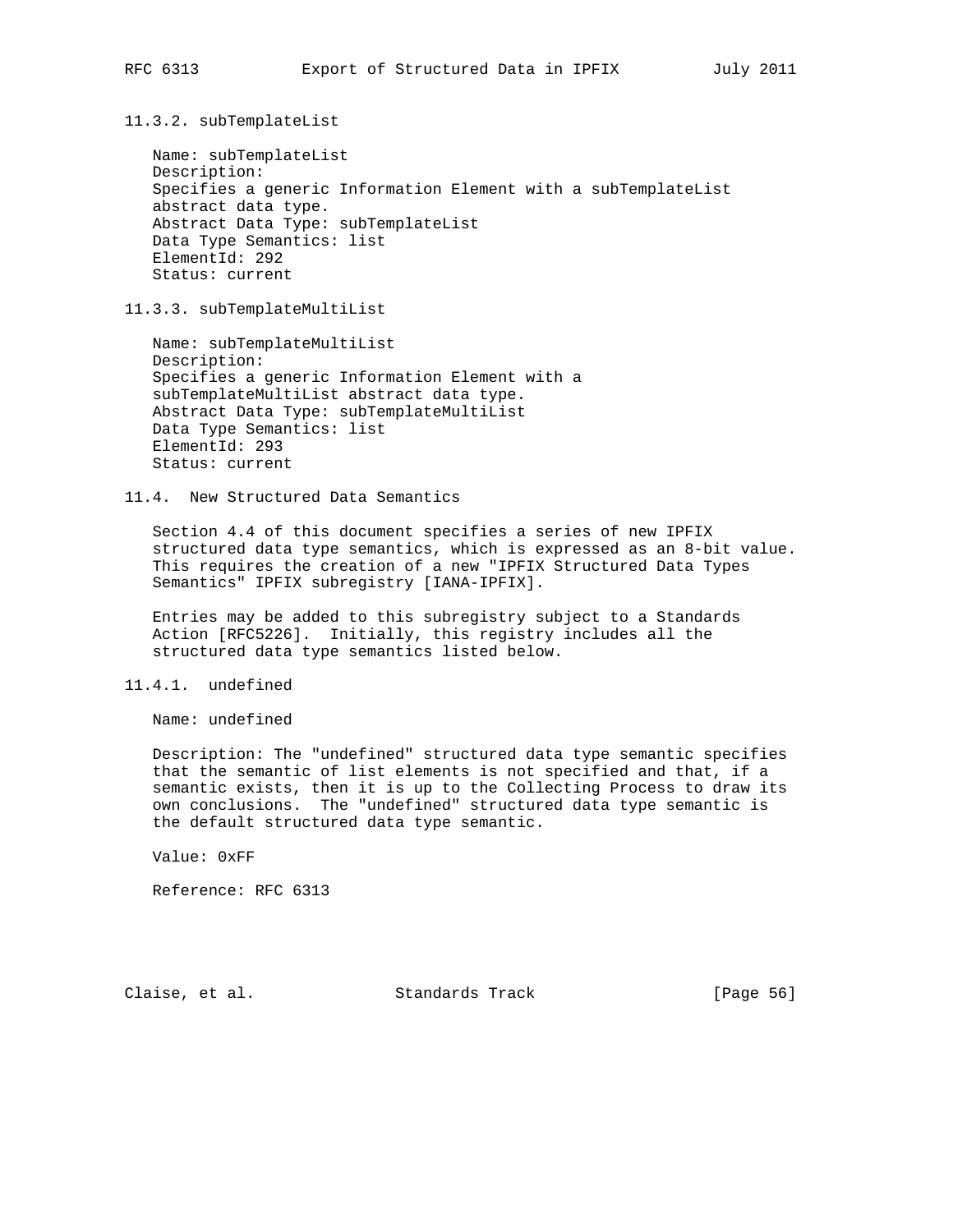11.4.2. noneOf

Name: noneOf

 Description: The "noneOf" structured data type semantic specifies that none of the elements are actual properties of the Data Record.

Value: 0x00

Reference: RFC 6313

11.4.3. exactlyOneOf

Name: exactlyOneOf

 Description: The "exactlyOneOf" structured data type semantic specifies that only a single element from the structured data is an actual property of the Data Record. This is equivalent to a logical XOR operation.

Value: 0x01

Reference: RFC 6313

11.4.4. oneOrMoreOf

Name: oneOrMoreOf

 Description: The "oneOrMoreOf" structured data type semantic specifies that one or more elements from the list in the structured data are actual properties of the Data Record. This is equivalent to a logical OR operation.

Value: 0x02

Reference: RFC 6313

11.4.5. allOf

Name: allOf

 Description: The "allOf" structured data type semantic specifies that all of the list elements from the structured data are actual properties of the Data Record.

Value: 0x03

Reference: RFC 6313

Claise, et al. Standards Track [Page 57]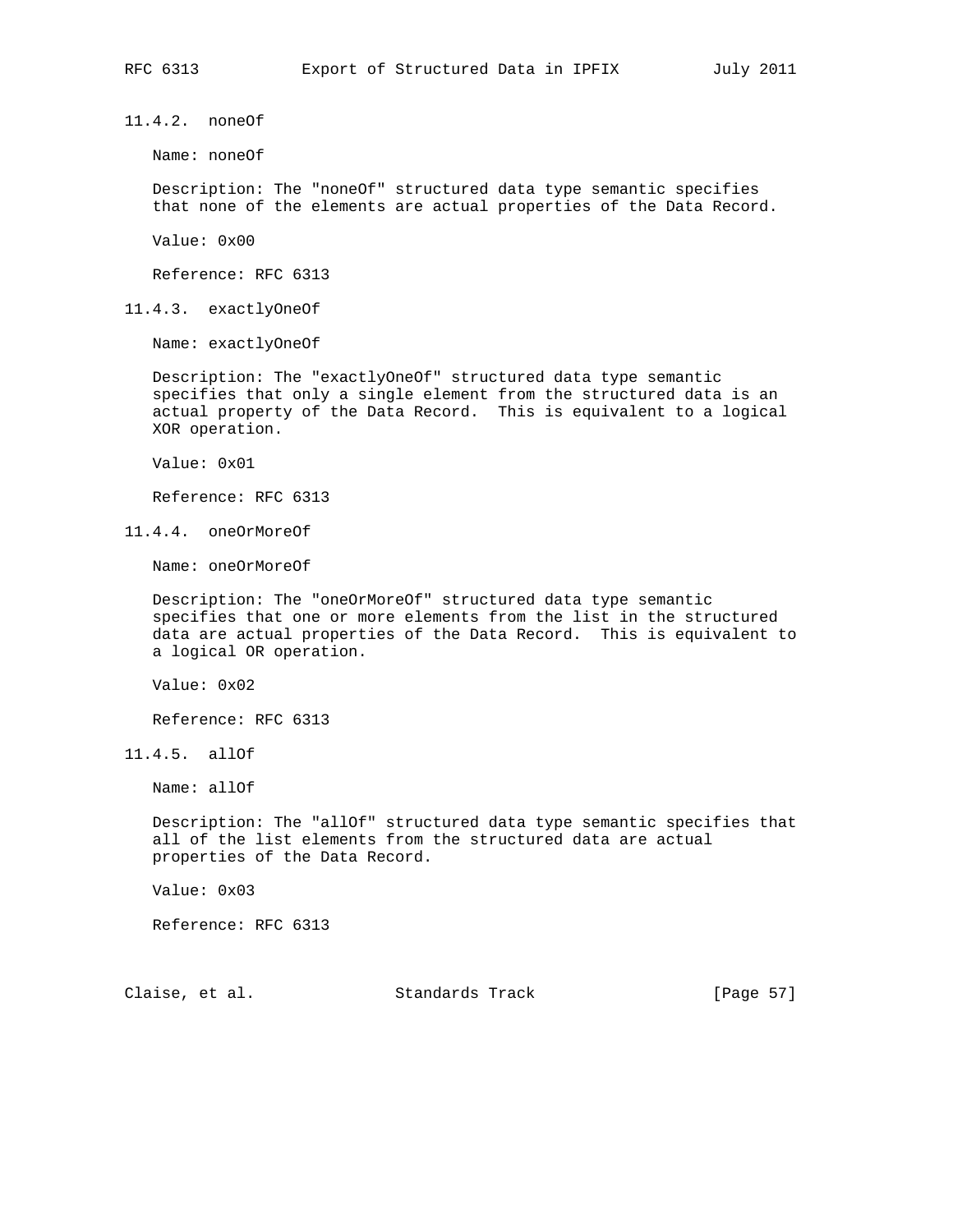11.4.6. ordered

 Name: ordered Description: The "ordered" structured data type semantic specifies that elements from the list in the structured data are ordered.

Value: 0x04

Reference: RFC 6313

12. Security Considerations

 The addition of complex data types necessarily complicates the implementation of the Collector. This could easily result in new security vulnerabilities (e.g., buffer overflows); this creates additional risk in cases where either Datagram Transport Layer Security (DTLS) is not used or if the Observation Point and Collector belong to different trust domains. Otherwise, the same security considerations as for the IPFIX protocol [RFC5101] and the IPFIX information model [RFC5102] apply.

- 13. References
- 13.1. Normative References
	- [RFC2119] Bradner, S., "Key words for use in RFCs to Indicate Requirement Levels", BCP 14, RFC 2119, March 1997.
	- [RFC5101] Claise, B., Ed., "Specification of the IP Flow Information Export (IPFIX) Protocol for the Exchange of IP Traffic Flow Information", RFC 5101, January 2008.
	- [RFC5102] Quittek, J., Bryant, S., Claise, B., Aitken, P., and J. Meyer, "Information Model for IP Flow Information Export", RFC 5102, January 2008.
	- [RFC5226] Narten, T. and H. Alvestrand, "Guidelines for Writing an IANA Considerations Section in RFCs", BCP 26, RFC 5226, May 2008.
- 13.2. Informative References
	- [RFC3917] Quittek, J., Zseby, T., Claise, B., and S. Zander, "Requirements for IP Flow Information Export (IPFIX)", RFC 3917, October 2004.

Claise, et al. Standards Track [Page 58]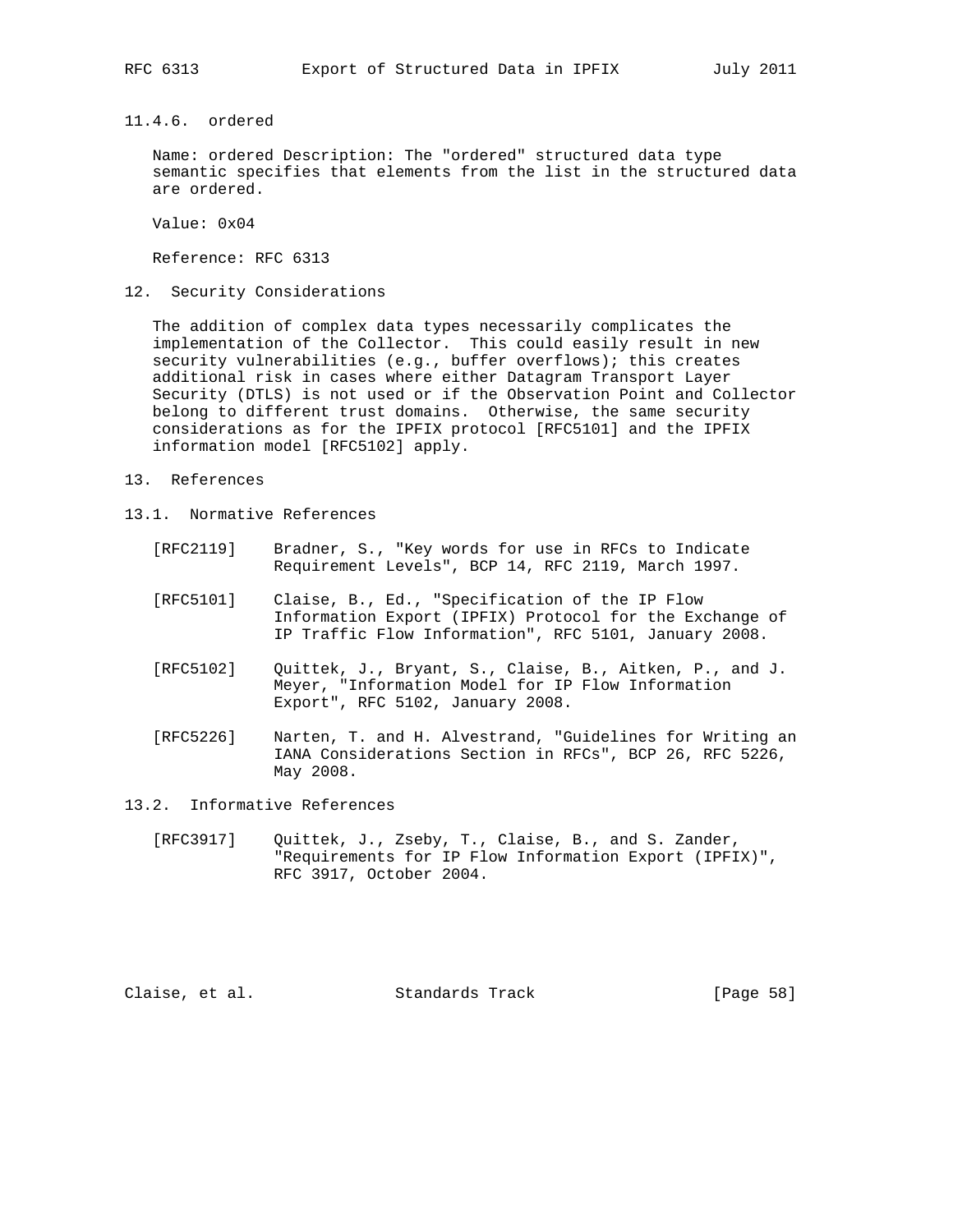- [RFC5103] Trammell, B. and E. Boschi, "Bidirectional Flow Export Using IP Flow Information Export (IPFIX)", RFC 5103, January 2008.
- [RFC5470] Sadasivan, G., Brownlee, N., Claise, B., and J. Quittek, "Architecture for IP Flow Information Export", RFC 5470, March 2009.
- [RFC5471] Schmoll, C., Aitken, P., and B. Claise, "Guidelines for IP Flow Information Export (IPFIX) Testing", RFC 5471, March 2009.
- [RFC5472] Zseby, T., Boschi, E., Brownlee, N., and B. Claise, "IP Flow Information Export (IPFIX) Applicability", RFC 5472, March 2009.
- [RFC5473] Boschi, E., Mark, L., and B. Claise, "Reducing Redundancy in IP Flow Information Export (IPFIX) and Packet Sampling (PSAMP) Reports", RFC 5473, March 2009.
- [RFC5475] Zseby, T., Molina, M., Duffield, N., Niccolini, S., and F. Raspall, "Sampling and Filtering Techniques for IP Packet Selection", RFC 5475, March 2009.
- [RFC5476] Claise, B., Ed., Johnson, A., and J. Quittek, "Packet Sampling (PSAMP) Protocol Specifications", RFC 5476, March 2009.
- [RFC5477] Dietz, T., Claise, B., Aitken, P., Dressler, F., and G. Carle, "Information Model for Packet Sampling Exports", RFC 5477, March 2009.
- [IANA-IPFIX] IANA, "IP Flow Information Export (IPFIX) Entities", <http://www.iana.org/>.
- 14. Acknowledgements

 The authors would like to thank Zhipu Jin, Nagaraj Varadharajan, Brian Trammel, Atsushi Kobayashi, and Rahul Patel for their feedback, and Gerhard Muenz, for proofreading the document.

Claise, et al. Standards Track [Page 59]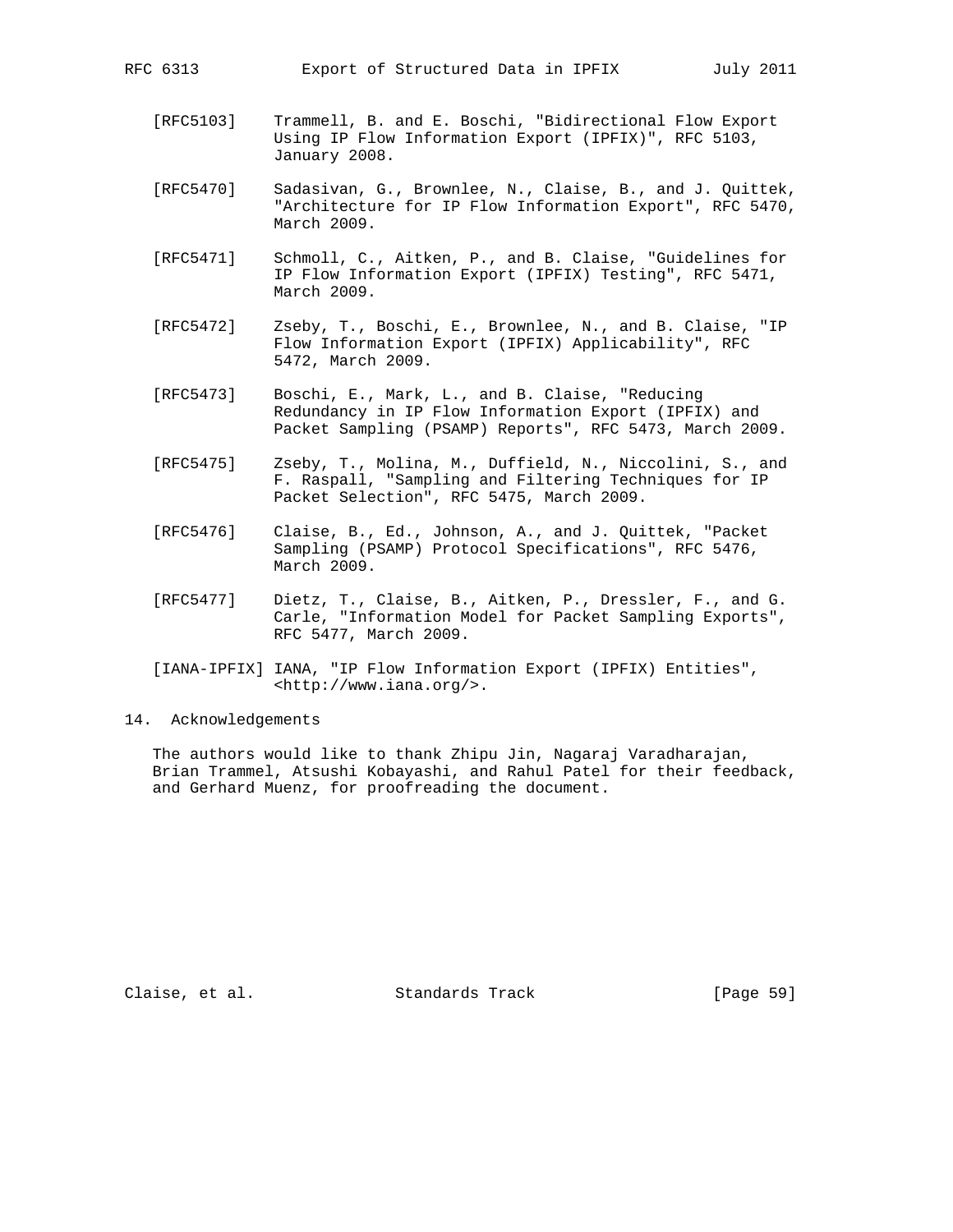Appendix A. Additions to XML Specification of IPFIX Information Elements and Abstract Data Types

 This appendix contains additions to the machine-readable description of the IPFIX information model coded in XML in Appendices A and B in [RFC5102]. Note that this appendix is of informational nature, while the text in Section 4 (generated from this appendix) is normative.

 The following field definitions are appended to the IPFIX information model in Appendix A of [RFC5102].

```
 <field name="basicList"
         dataType="basicList"
         group="structured-data"
         dataTypeSemantics="List"
         elementId="291" applicability="all" status="current">
    <description>
      <paragraph>
         Represents a list of zero or more instances of
         any Information Element, primarily used for
         single-valued data types. Examples include a list of port
         numbers, list of interface indexes, and a list of AS in a
         BGP AS-PATH.
      </paragraph>
    </description>
  </field>
  <field name="subTemplateList"
         dataType="subTemplateList"
         group="structured-data"
         dataTypeSemantics="List"
         elementId="292" applicability="all" status="current">
    <description>
      <paragraph>
         Represents a list of zero or more instances of a
         structured data type, where the data type of each list
         element is the same and corresponds with a single
         Template Record. Examples include a structured data type
         composed of multiple pairs of ("MPLS label stack entry
         position", "MPLS label stack value"), a structured data
         type composed of performance metrics, and a structured data
         type composed of multiple pairs of IP address.
      </paragraph>
    </description>
  </field>
```
Claise, et al. Standards Track [Page 60]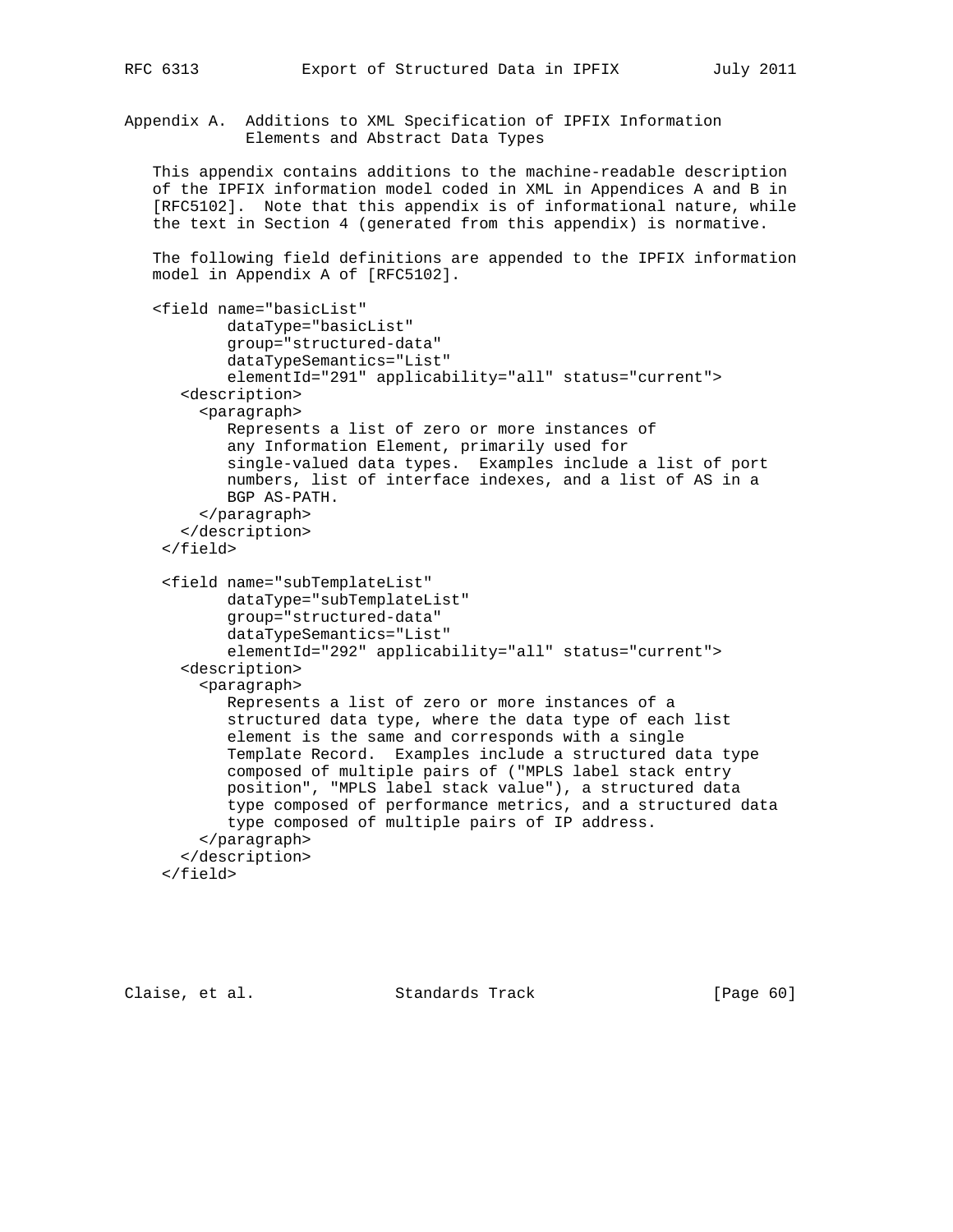```
 <field name="subTemplateMultiList"
         dataType="subTemplateMultiList"
         group="structured-data"
         dataTypeSemantics="List"
         elementId="293" applicability="all" status="current">
    <description>
      <paragraph>
        Represents a list of zero or more instances of
        structured data types, where the data type of each list
        element can be different and corresponds with
        different Template definitions. Examples include, a
        structured data type composed of multiple access-list
        entries, where entries can be composed of different
        criteria types.
      </paragraph>
    </description>
  </field>
 The following structured data type semantic definitions are appended
 to the IPFIX information model in Appendix A of [RFC5102].
 <structuredDataTypeSemantics>
   <structuredDataTypeSemantic name="undefined" value="255">
     <description>
       <paragraph>
        The "undefined" structured data type semantic specifies
        that the semantic of list elements is not specified and
        that, if a semantic exists, then it is up to the
        Collecting Process to draw its own conclusions. The
        "undefined" structured data type semantic is the default
        structured data type semantic.
       </paragraph>
     </description>
   </structuredDataTypeSemantic>
   <structuredDataTypeSemantic name="noneOf" value="0">
     <description>
       <paragraph>
        The "noneOf" structured data type semantic specifies
        that none of the elements are actual properties of the
       Data Record.
       </paragraph>
     </description>
   </structuredDataTypeSemantic>
```
Claise, et al. Standards Track [Page 61]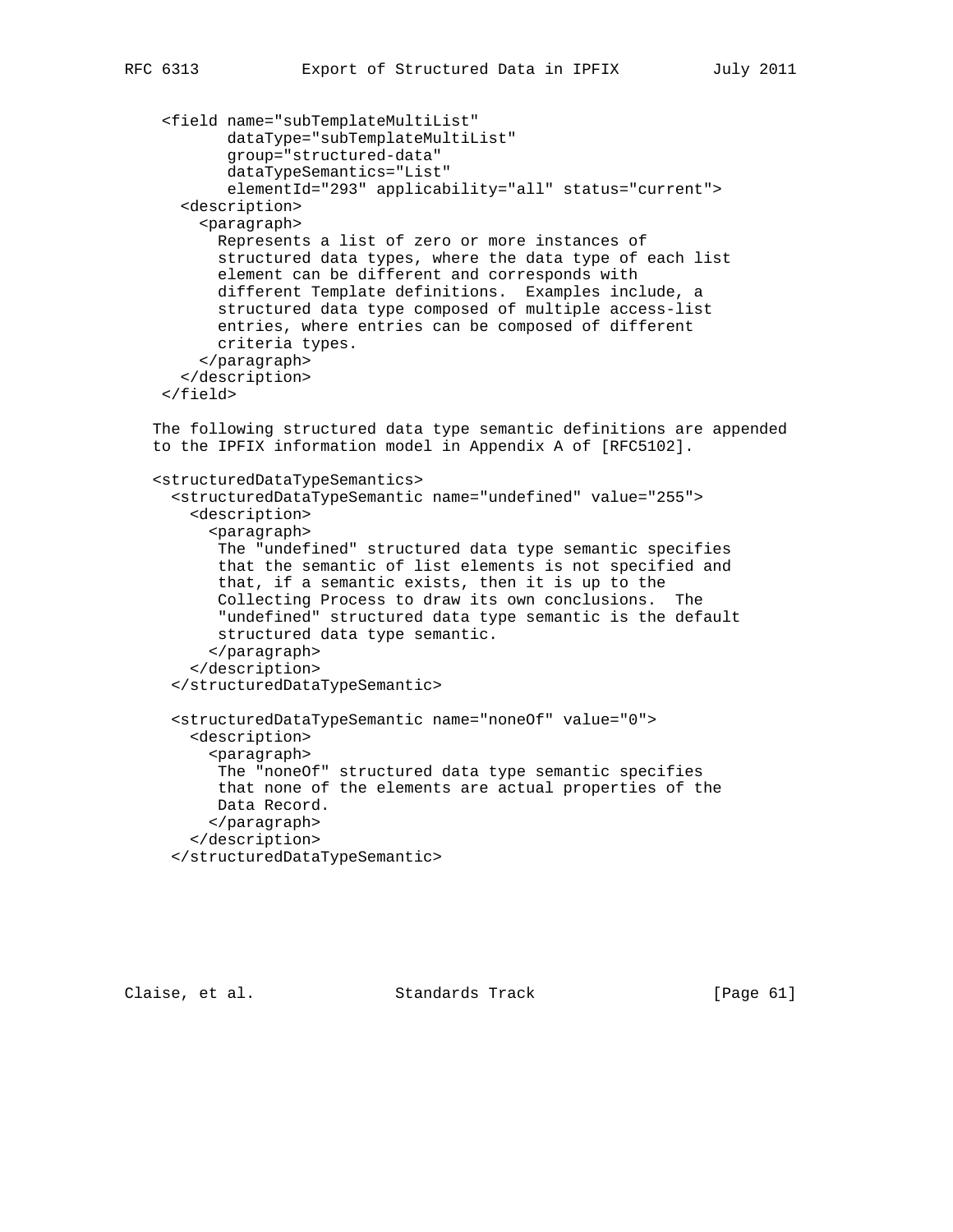```
 <structuredDataTypeSemantic name="exactlyOneOf" value="1">
     <description>
       <paragraph>
        The "exactlyOneOf" structured data type semantic
        specifies that only a single element from the structured
        data is an actual property of the Data Record. This is
        equivalent to a logical XOR operation.
       </paragraph>
     </description>
   </structuredDataTypeSemantic>
   <structuredDataTypeSemantic name="oneOrMoreOf" value="2">
     <description>
       <paragraph>
        The "oneOrMoreOf" structured data type semantic
        specifies that one or more elements from the list in the
        structured data are actual properties of the Data
        Record. This is equivalent to a logical OR operation.
       </paragraph>
     </description>
   </structuredDataTypeSemantic>
   <structuredDataTypeSemantic name="allOf" value="3">
     <description>
       <paragraph>
        The "allOf" structured data type semantic specifies that
        all of the list elements from the structured data are
        actual properties of the Data Record.
       </paragraph>
     </description>
   </structuredDataTypeSemantic>
   <structuredDataTypeSemantic name="ordered" value="4">
     <description>
       <paragraph>
        The "ordered" structured data type semantic specifies
        that elements from the list in the structured data are
        ordered.
       </paragraph>
     </description>
   </structuredDataTypeSemantic>
 </structuredDataTypeSemantics>
 The following schema definitions are appended to the abstract data
 types defined in Appendix B of [RFC5102]. This schema and its
 namespace are registered by IANA at
 http://www.iana.org/assignments/xml-registry/schema/ipfix.xsd.
```
Claise, et al. Standards Track [Page 62]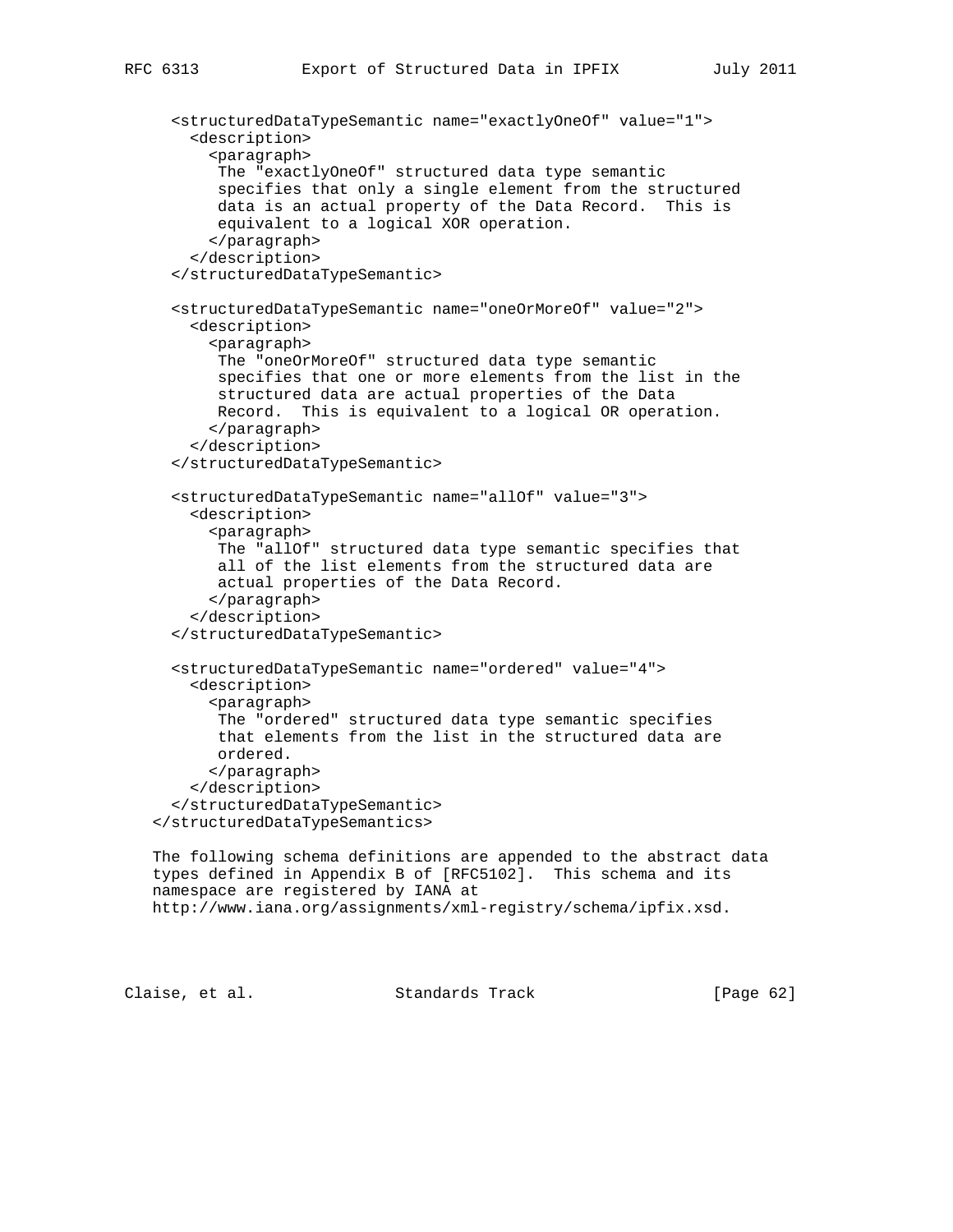```
 <simpleType name="dataType">
   <restriction base="string">
     <enumeration value="basicList">
       <annotation>
         <documentation>
           Represents a list of zero or more instances of
           any Information Element, primarily used for
           single-valued data types. Examples include a list of port
           numbers, a list of interface indexes, and a list of AS in a
           BGP AS-PATH.
         </documentation>
       </annotation>
     </enumeration>
     <enumeration value="subTemplateList">
       <annotation>
         <documentation>
           Represents a list of zero or more instances of a
           structured data type, where the data type of each list
           element is the same and corresponds with a single
           Template Record. Examples include a structured data type
           composed of multiple pairs of ("MPLS label stack entry
           position", "MPLS label stack value"), a structured
           data type composed of performance metrics, and a
           structured data type composed of multiple pairs of IP
           address.
         </documentation>
       </annotation>
     </enumeration>
     <enumeration value="subTemplateMultiList">
       <annotation>
         <documentation>
           Represents a list of zero or more instances of
           structured data types, where the data type of each
           list element can be different and corresponds with
           different Template definitions. An example is a
           structured data type composed of multiple
           access-list entries, where entries can be
           composed of different criteria types.
         </documentation>
       </annotation>
     </enumeration>
   </restriction>
 </simpleType>
```
Claise, et al. Standards Track [Page 63]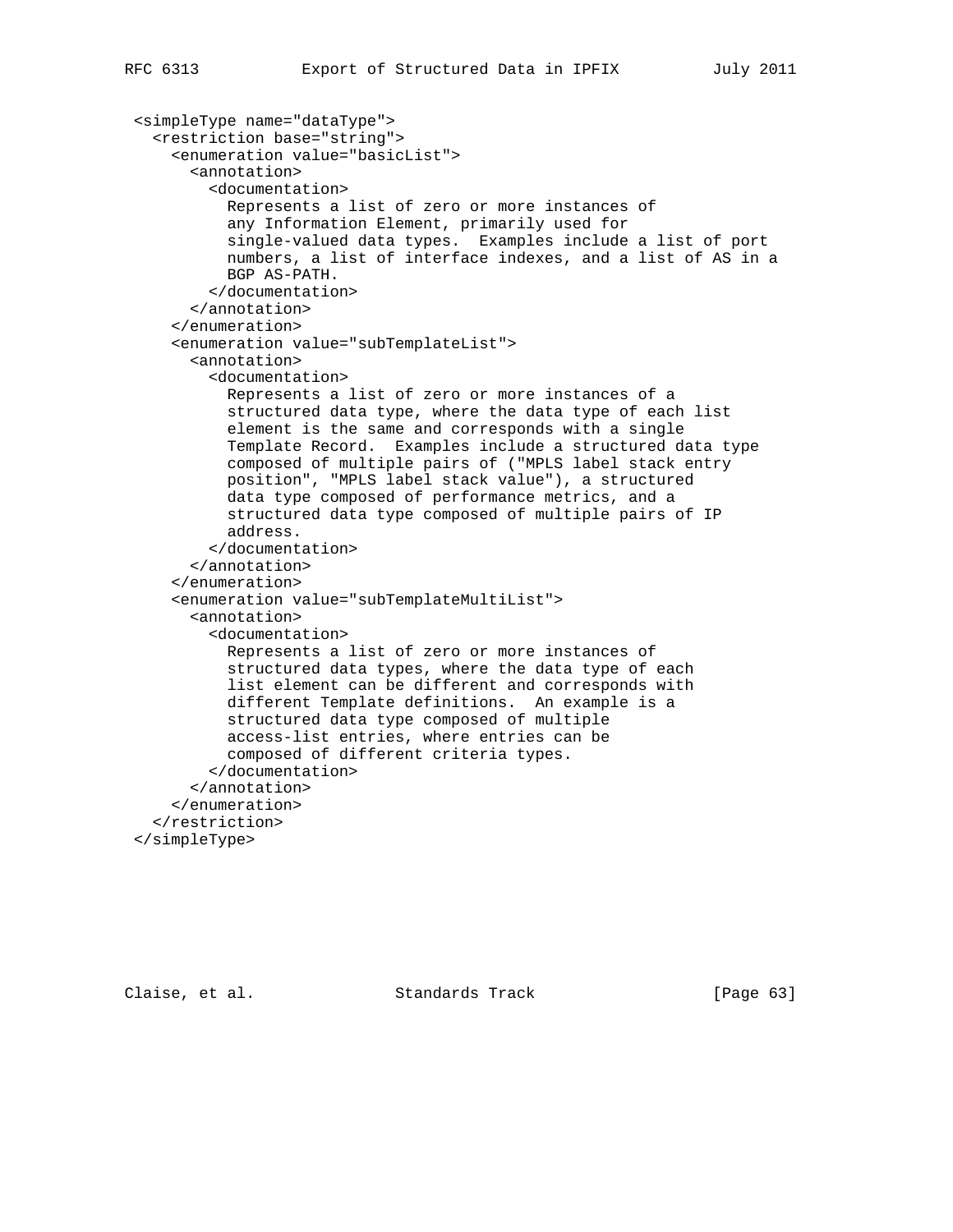```
 <simpleType name="dataTypeSemantics">
   <restriction base="string">
     <enumeration value="List">
       <annotation>
         <documentation>
           Represents an arbitrary-length sequence of structured
           data elements, either composed of regular Information
           Elements or composed of data conforming to a Template
           Record.
         </documentation>
       </annotation>
     </enumeration>
   </restriction>
 </simpleType>
 <complexType name="structuredDataTypeSemantics">
   <sequence>
     <element name="structuredDataTypeSemantic"
              minOccurs="1" maxOccurs="unbounded">
       <complexType>
         <sequence>
           <element name="description" type="text"/>
         </sequence>
         <attribute name="name" type="string" use="required"/>
         <attribute name="value" type="unsignedByte" use="required"/>
       </complexType>
     </element>
   </sequence>
 </complexType>
 <element name="structuredDataTypeSemantics"
          type="structuredDataTypeSemantics">
   <annotation>
     <documentation>
       Structured data type semantics express the relationship
       among multiple list elements in a structured data
       Information Element.
     </documentation>
   </annotation>
 </element>
```
Claise, et al. Standards Track [Page 64]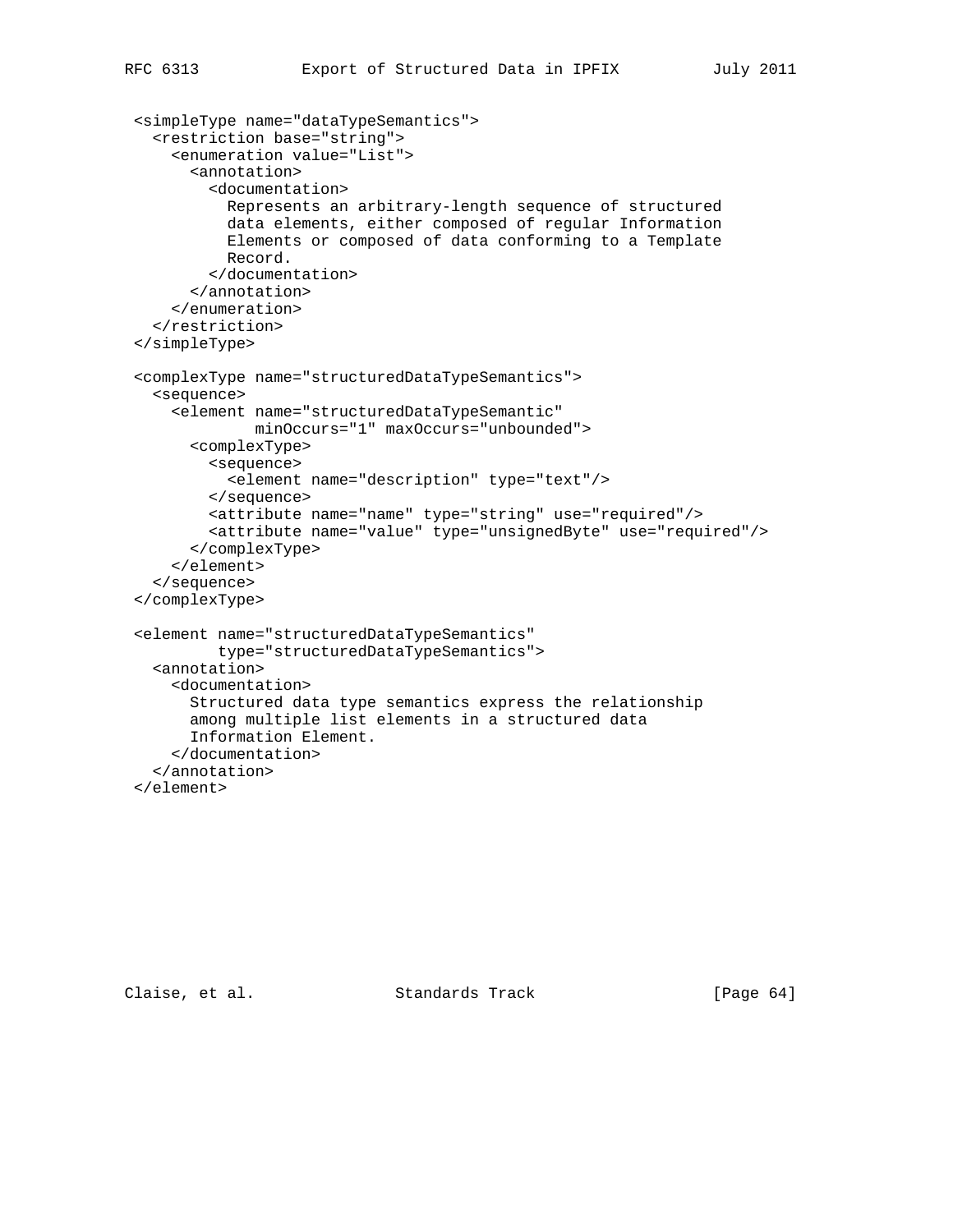Appendix B. Encoding IPS Alert Using Structured Data Information Elements

 In this section, an IPS alert example is used to demonstrate how complex data and multiple levels of hierarchy can be encoded using Structured Data Information Elements. Also, this example demonstrates how a basicList of subTemplateLists can be used to represent semantics at multiple levels in the hierarchy.

 An IPS alert consists of the following mandatory attributes: signatureId, protocolIdentifier, and riskRating. It can also contain zero or more participants, and each participant can contain zero or more attackers and zero or more targets. An attacker contains the attributes sourceIPv4Address and applicationId, and a target contains the attributes destinationIPv4Address and applicationId.

 Note that the signatureId and riskRating Information Element fields are created for these examples only; the Field IDs are shown as N/A. The signatureId helps to uniquely identify the IPS signature that triggered the alert. The riskRating identifies the potential risk, on a scale of 0-100 (100 being most serious), of the traffic that triggered the alert.

 Consider the example described in case study 2 of Section 5.6. The IPS alert contains participants encoded as a subTemplateList with semantic allOf. Each participant uses a basicList of subTemplateLists to represent attackers and targets. For the sake of simplicity, the alert has two participants P1 and P2. In participant P1, attacker A1 or A2 attacks target T1. In participant P2, attacker A3 attacks targets T2 and T3.

Claise, et al. Standards Track [Page 65]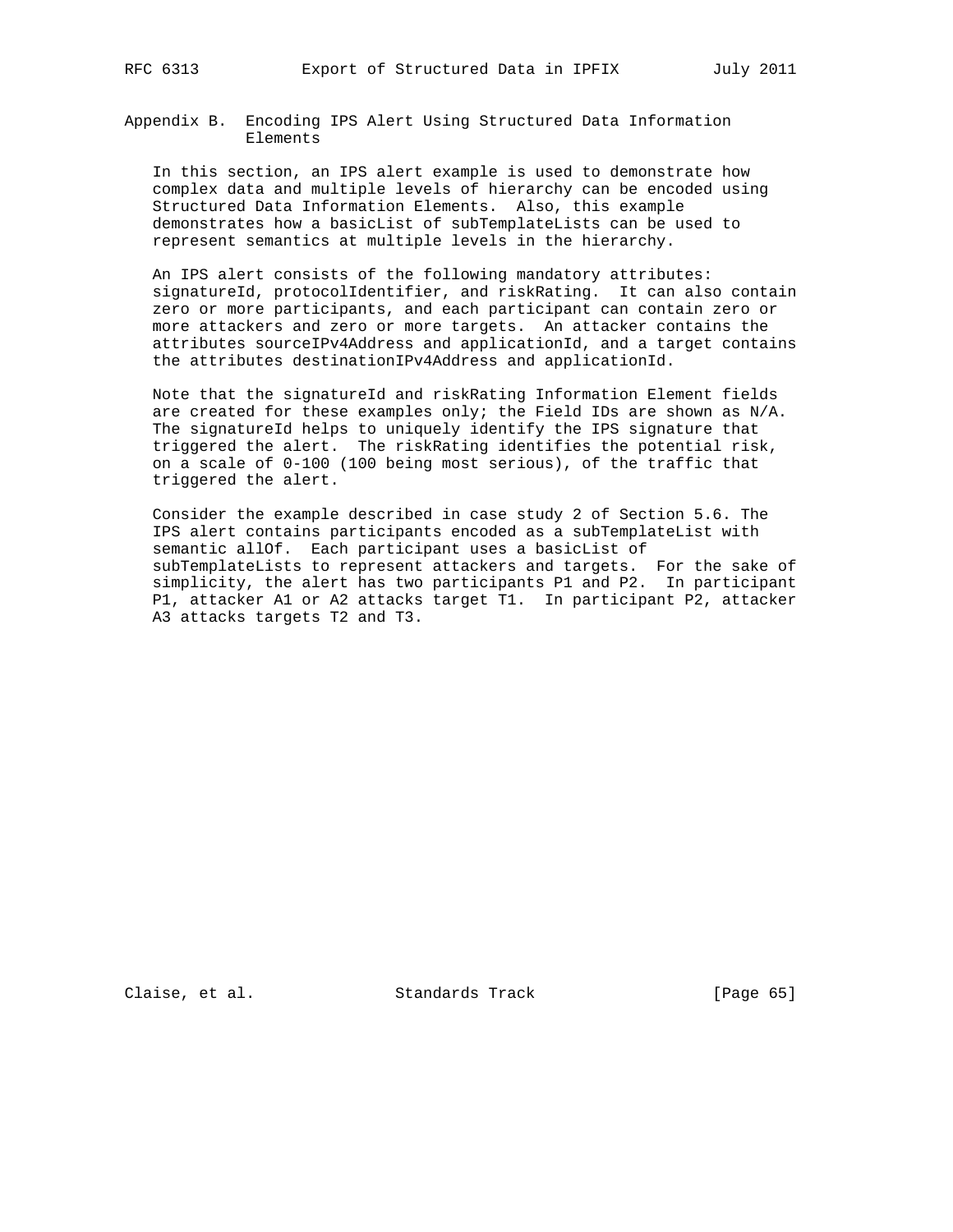```
 Participant P1:
         (basicList, allOf,
                (subTemplateList, exactlyOneOf, attacker A1, A2)
                (subTemplateList, undefined, target T1)
\overline{\phantom{a}} Participant P2:
         (basicList, allOf,
                (subTemplateList, undefined, attacker A3,
                (subTemplateList, allOf, targets T2, T3)
         )
```
Alert :

(subTemplateList, allOf, Participant P1, Participant P2)

 ------------------------------------------------------------------ | | | | | | participant sigId |protocol| risk | attacker | target | Id | Rating | IP | appId | IP | appId ------------------------------------------------------------------ 1003 17 10 192.0.2.3 103 192.0.2.103 3001 192.0.2.4 104 192.0.2.5 105 192.0.2.104 4001 192.0.2.105 5001 ------------------------------------------------------------------ Participant P1 contains: Attacker A1: (IP, appId)=(192.0.2.3, 103) Attacker A2: (IP, appId)=(192.0.2.4, 104) Target T1: (IP, appId)= (192.0.2.103, 3001) Participant P2 contains: Attacker A3: (IP, appId) = (192.0.2.5, 105) Target T2: (IP, appId)= (192.0.2.104, 4001) Target T3: (IP, appId)= (192.0.2.105, 5001) To represent an alert, the following Templates are defined: Template for target (268) Template for attacker (269)

Claise, et al. Standards Track [Page 66]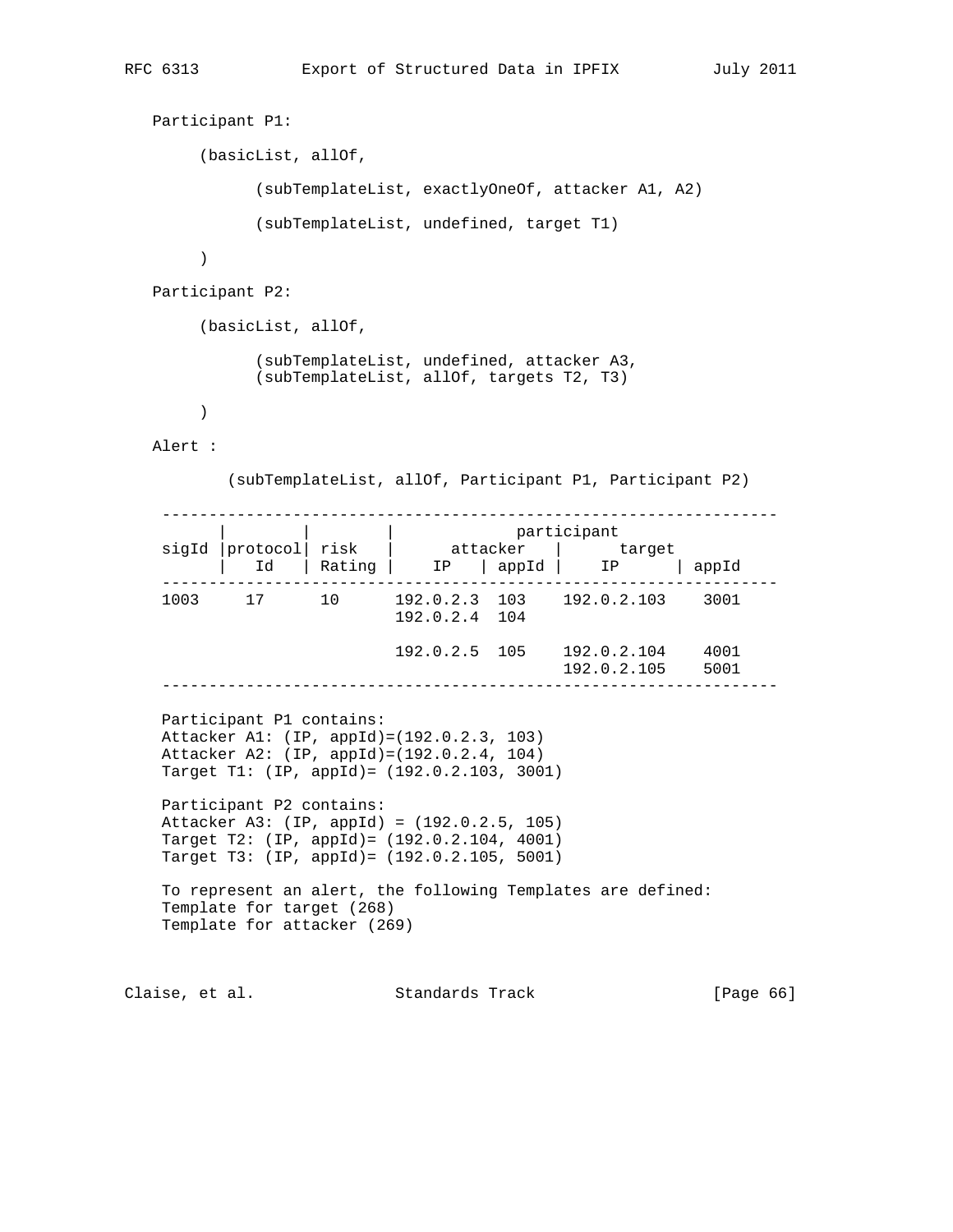```
 Template for participant (270)
    Template for alert (271)
        alert (271)
         | (signatureId)
           | (protocolIdentifier)
         (riskRating)
 |
         +------- participant (270)
 |
                 +------- attacker (269)
                         | (sourceIPv4Address)
                          (applicationId)
 |
                 +------- target (268)
                         | (destinationIPv4Address)
                          (applicationId)
```
 Note that the attackers are always composed of a single applicationId, while the targets typically have multiple applicationIds; for the sake of simplicity, this example shows only one applicationId in the target.

Template Record for target, with the Template ID 268:

0  $1$  2 3 0 1 2 3 4 5 6 7 8 9 0 1 2 3 4 5 6 7 8 9 0 1 2 3 4 5 6 7 8 9 0 1 +-+-+-+-+-+-+-+-+-+-+-+-+-+-+-+-+-+-+-+-+-+-+-+-+-+-+-+-+-+-+-+-+  $\text{Set ID} = 2$  | Length = 16 octets | +-+-+-+-+-+-+-+-+-+-+-+-+-+-+-+-+-+-+-+-+-+-+-+-+-+-+-+-+-+-+-+-+ | Template ID = 268 | Field Count = 2 | +-+-+-+-+-+-+-+-+-+-+-+-+-+-+-+-+-+-+-+-+-+-+-+-+-+-+-+-+-+-+-+-+  $|0|$  destinationIPv4Address = 12 | Field Length = 4 +-+-+-+-+-+-+-+-+-+-+-+-+-+-+-+-+-+-+-+-+-+-+-+-+-+-+-+-+-+-+-+-+ |0| applicationId = 95 | Field Length = 4 | +-+-+-+-+-+-+-+-+-+-+-+-+-+-+-+-+-+-+-+-+-+-+-+-+-+-+-+-+-+-+-+-+

Figure 31: Encoding IPS Alert, Template for Target

Claise, et al. Standards Track [Page 67]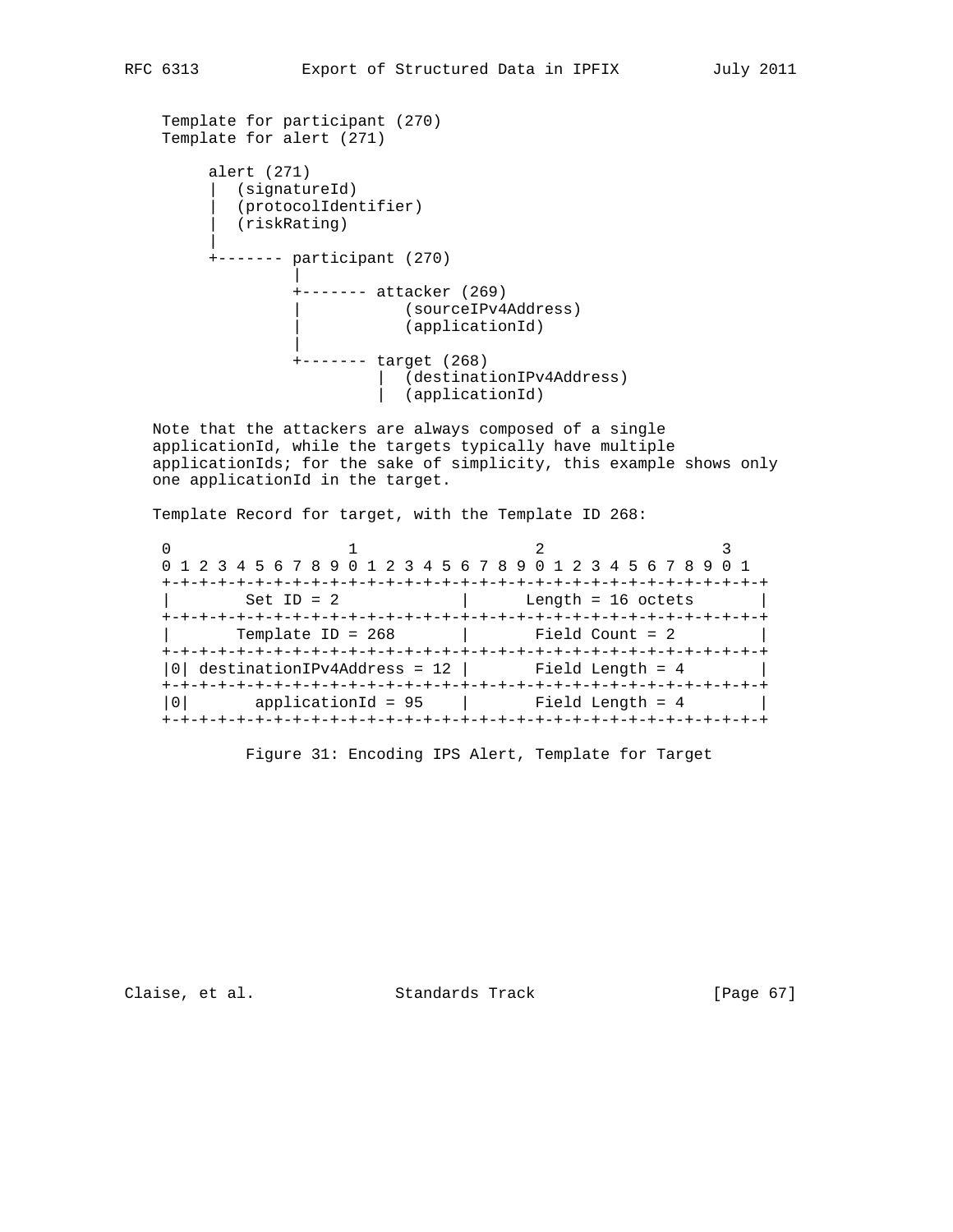Template Record for attacker, with the Template ID 269:

| 0 1 2 3 4 5 6 7 8 9 0 1 2 3 4 5 6 7 8 9 0 1 2 3 4 5 6 7 8 9 |                                    |  |
|-------------------------------------------------------------|------------------------------------|--|
|                                                             |                                    |  |
| $Set ID = 2$                                                | Length = $16$ octets               |  |
|                                                             |                                    |  |
| Template ID = $269$                                         | Field Count = $2$                  |  |
|                                                             |                                    |  |
| $sourceIPv4Address = 8$                                     | Field Length = 4                   |  |
| +-+-+-+-+-+-+-+-+-+-+-+-+-+                                 | +-+-+-+-+-+-+-+-+-+-+-+-+-+-+-+-+- |  |
| $applicational = 95$                                        | Field Length = $4$                 |  |
|                                                             |                                    |  |

Figure 32: Encoding IPS Alert, Template for Attacker

Template Record for participant, with the Template ID 270:

| 0 1 2 3 4 5 6 7 8 9 0 1 2 3 4 5 6 7 8 9 0 1 2 3 4 5 6 7 8 9 0 1 |                            |  |
|-----------------------------------------------------------------|----------------------------|--|
|                                                                 |                            |  |
| Set ID = $2$                                                    | Length = $12$ octets       |  |
|                                                                 |                            |  |
| Template ID = $270$                                             | Field Count $= 1$          |  |
|                                                                 |                            |  |
| $basicList = 291$                                               | $Field$ Length = $0x$ FFFF |  |
|                                                                 |                            |  |

Figure 33: Encoding IPS Alert, Template for Participant

 The Template Record for the participant has one basicList Information Element, which is a list of subTemplateLists of attackers and targets.

Claise, et al. Standards Track [Page 68]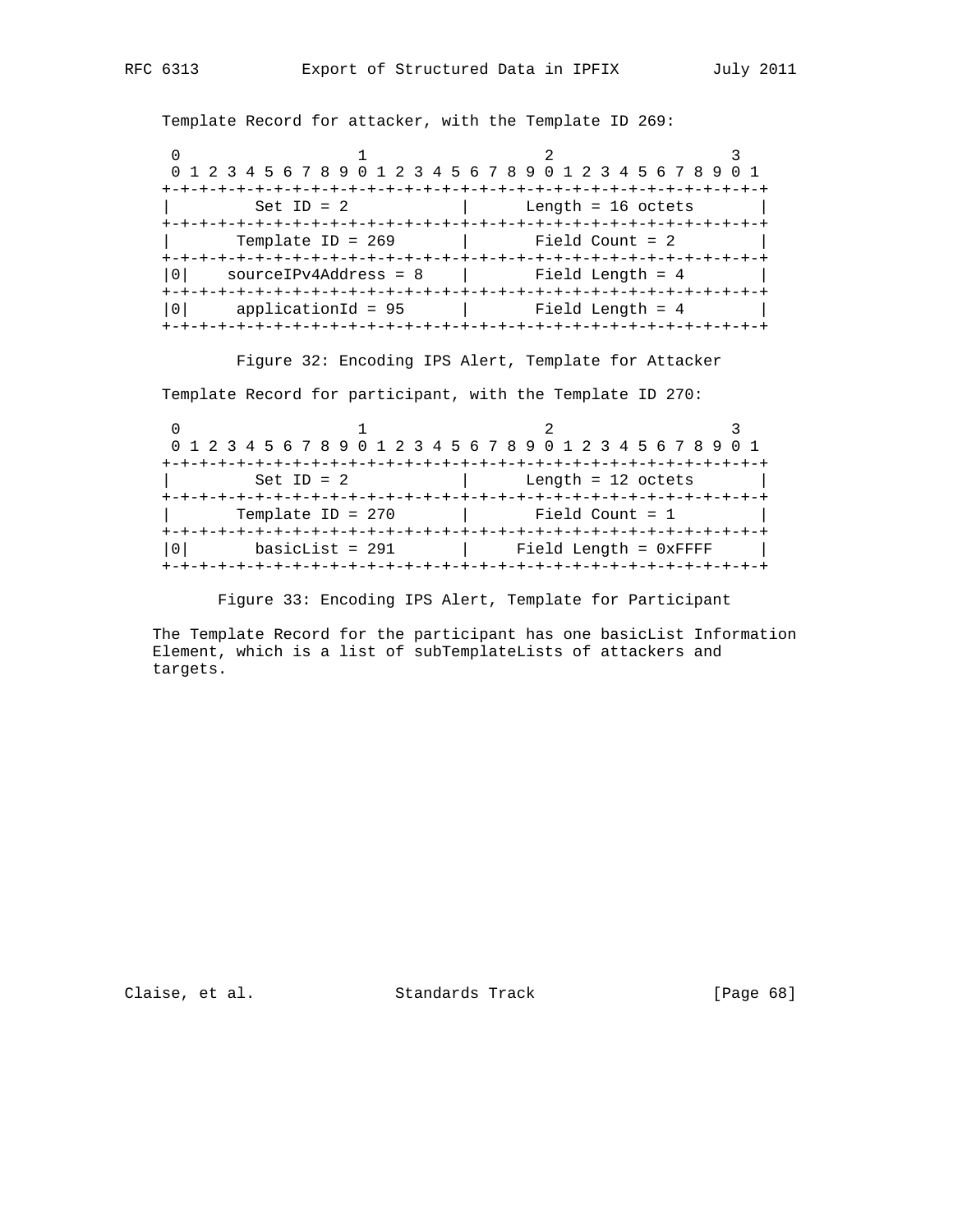Template Record for IPS alert, with the Template ID 271:

|                                           | 1 2 3 4 5 6 7 8 9 0 1 2 3 4 5 6 7 8 9 0 1 2 3 4 5 6 7 8 9                            |
|-------------------------------------------|--------------------------------------------------------------------------------------|
|                                           | -+-+-+-+-+-+-+-+-+-+-+-+-+-+-+-                                                      |
| Set ID = $2$                              | Length = $24$ octets                                                                 |
| +-+-+-+-+-+-+-+-+<br>Template ID = $271$  | -+-+-+-+-+-+-+-+-+-+-+-+-+-+<br>Field Count = 4<br>-+-+-+-+-+-+-+-+-+-+-+-+-+-+-+-+- |
| 0 I<br>signatureId = $N/A$                | Field Length = 2                                                                     |
| $protocolIdentifier = 4$                  |                                                                                      |
| 0 <sup>1</sup><br>risk $Rational = N/A$   | Field Length = 1                                                                     |
| 0 <sup>1</sup><br>$subTemplateList = 292$ | Field Length = OxFFFF                                                                |

Figure 34: Encoding IPS Alert, Template for IPS Alert

 The subTemplateList in the alert Template Record contains a list of participants.

 The Length of basicList and subTemplateList are encoded in three bytes even though they may be less than 255 octets.

The Data Set is represented as follows:

 $0$  1 2 3 0 1 2 3 4 5 6 7 8 9 0 1 2 3 4 5 6 7 8 9 0 1 2 3 4 5 6 7 8 9 0 1 +-+-+-+-+-+-+-+-+-+-+-+-+-+-+-+-+-+-+-+-+-+-+-+-+-+-+-+-+-+-+-+-+ | Set ID = 271 | Length = 102 +-+-+-+-+-+-+-+-+-+-+-+-+-+-+-+-+-+-+-+-+-+-+-+-+-+-+-+-+-+-+-+-+ | signatureId = 1003 | protocolId=17 | riskRating=10 | +-+-+-+-+-+-+-+-+-+-+-+-+-+-+-+-+-+-+-+-+-+-+-+-+-+-+-+-+-+-+-+-+ | 255 |participant List Length = 91 |semantic=allOf | +-+-+-+-+-+-+-+-+-+-+-+-+-+-+-+-+-+-+-+-+-+-+-+-+-+-+-+-+-+-+-+-+ | participant Template ID = 270 | 255 | P1 List Len = | +-+-+-+-+-+-+-+-+-+-+-+-+-+-+-+-+-+-+-+-+-+-+-+-+-+-+-+-+-+-+-+-+ | 41 | semantic=allOf| P1 List Field ID = 292 | +-+-+-+-+-+-+-+-+-+-+-+-+-+-+-+-+-+-+-+-+-+-+-+-+-+-+-+-+-+-+-+-+ | P1 List Field ID Len =  $0x$ FFFF | 255 | P1 attacker ... +-+-+-+-+-+-+-+-+-+-+-+-+-+-+-+-+-+-+-+-+-+-+-+-+-+-+-+-+-+-+-+-+ | List Len = 19 |sem=exactlyOne | P1 attacker Template ID = 269 | +-+-+-+-+-+-+-+-+-+-+-+-+-+-+-+-+-+-+-+-+-+-+-+-+-+-+-+-+-+-+-+-+ | P1 attacker A1 sourceIPv4Address = 192.0.2.3 | +-+-+-+-+-+-+-+-+-+-+-+-+-+-+-+-+-+-+-+-+-+-+-+-+-+-+-+-+-+-+-+-+ P1 attacker A1 applicationId = 103

Claise, et al. Standards Track [Page 69]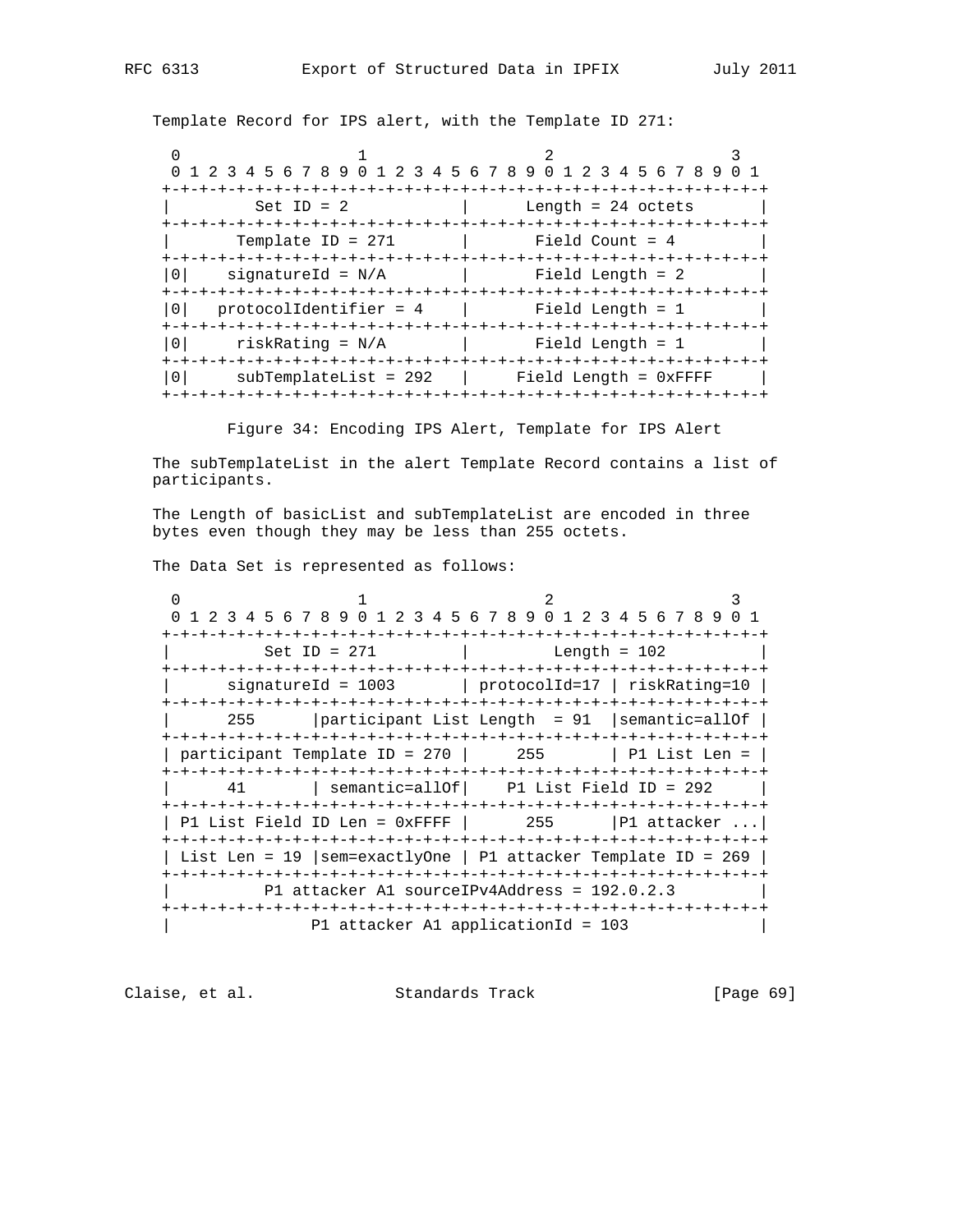+-+-+-+-+-+-+-+-+-+-+-+-+-+-+-+-+-+-+-+-+-+-+-+-+-+-+-+-+-+-+-+-+ | P1 attacker A2 sourceIPv4Address = 192.0.2.4 | +-+-+-+-+-+-+-+-+-+-+-+-+-+-+-+-+-+-+-+-+-+-+-+-+-+-+-+-+-+-+-+-+ P1 attacker A2 applicationId = 104 +-+-+-+-+-+-+-+-+-+-+-+-+-+-+-+-+-+-+-+-+-+-+-+-+-+-+-+-+-+-+-+-+ | 255 | P1 target List Len = 11 | sem=undefined | +-+-+-+-+-+-+-+-+-+-+-+-+-+-+-+-+-+-+-+-+-+-+-+-+-+-+-+-+-+-+-+-+ | P1 target Template ID = 268 | P1 target T1 destinationIPv4 | +-+-+-+-+-+-+-+-+-+-+-+-+-+-+-+-+-+-+-+-+-+-+-+-+-+-+-+-+-+-+-+-+ | ... Address =  $192.0.2.103$  | P1 target T1 applicationId =... +-+-+-+-+-+-+-+-+-+-+-+-+-+-+-+-+-+-+-+-+-+-+-+-+-+-+-+-+-+-+-+-+ | ... 3001 | 255 | P2 List Len = | +-+-+-+-+-+-+-+-+-+-+-+-+-+-+-+-+-+-+-+-+-+-+-+-+-+-+-+-+-+-+-+-+  $\vert$  ... 41  $\vert$  semantic=allOf $\vert$  +-+-+-+-+-+-+-+-+-+-+-+-+-+-+-+-+-+-+-+-+-+-+-+-+-+-+-+-+-+-+-+-+ | P2 List Field ID Len = 0xFFFF | 255 |P2 attacker ...| +-+-+-+-+-+-+-+-+-+-+-+-+-+-+-+-+-+-+-+-+-+-+-+-+-+-+-+-+-+-+-+-+ | List Len = 11 | sem=undefined | P2 attacker Template ID = 269 | +-+-+-+-+-+-+-+-+-+-+-+-+-+-+-+-+-+-+-+-+-+-+-+-+-+-+-+-+-+-+-+-+ | P2 attacker A3 sourceIPv4Address = 192.0.2.5 | +-+-+-+-+-+-+-+-+-+-+-+-+-+-+-+-+-+-+-+-+-+-+-+-+-+-+-+-+-+-+-+-+ | P2 attacker A3 applicationId = 105 | +-+-+-+-+-+-+-+-+-+-+-+-+-+-+-+-+-+-+-+-+-+-+-+-+-+-+-+-+-+-+-+-+ | 255 | P2 target List Len = 19 |semantic=allOf | +-+-+-+-+-+-+-+-+-+-+-+-+-+-+-+-+-+-+-+-+-+-+-+-+-+-+-+-+-+-+-+-+  $P2$  target Template ID = 268 | P2 target T2 destinationIPv4 | +-+-+-+-+-+-+-+-+-+-+-+-+-+-+-+-+-+-+-+-+-+-+-+-+-+-+-+-+-+-+-+-+ | ... Address =  $192.0.2.104$  | P2 target T2 applicationId =...| +-+-+-+-+-+-+-+-+-+-+-+-+-+-+-+-+-+-+-+-+-+-+-+-+-+-+-+-+-+-+-+-+  $\vert$  ... 4001  $\vert$  P2 target T3 destinationIPv4  $\vert$  +-+-+-+-+-+-+-+-+-+-+-+-+-+-+-+-+-+-+-+-+-+-+-+-+-+-+-+-+-+-+-+-+ | ... Address =  $192.0.2.105$  | P2 target T3 applicationId =... +-+-+-+-+-+-+-+-+-+-+-+-+-+-+-+-+-+-+-+-+-+-+-+-+-+-+-+-+-+-+-+-+ | ... 5001 | +-+-+-+-+-+-+-+-+-+-+-+-+-+-+-+-+

Note: sem=exactlyOne represents semantic=exactlyOneOf

Figure 35: Encoding IPS Alert, Data Set

Claise, et al. Standards Track [Page 70]